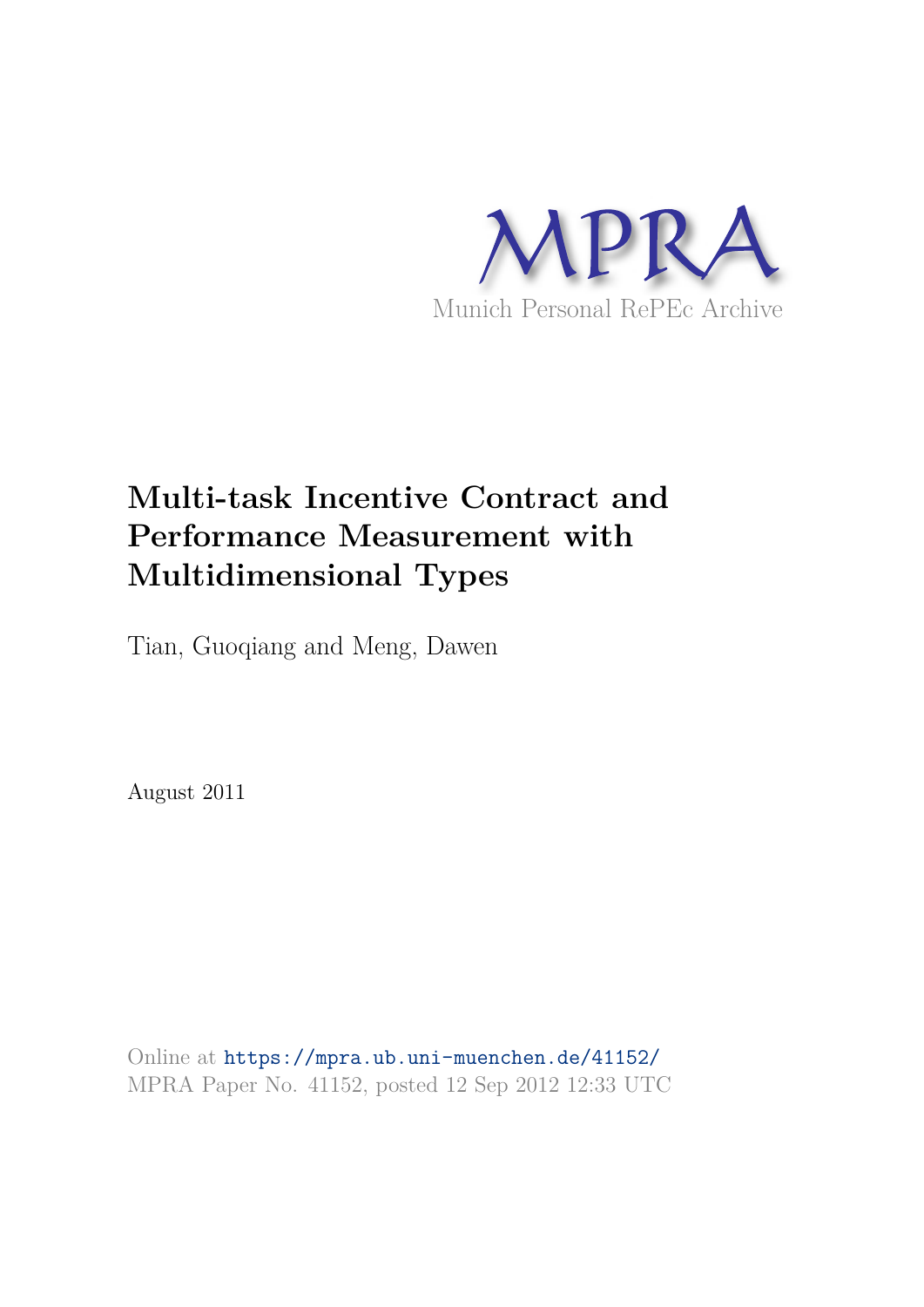# Multi-task Incentive Contract and Performance Measurement with Multidimensional Types<sup>∗</sup>

Dawen Meng †

Institute for Advanced Research Shanghai University of Finance and Economics Shanghai, China. 201600

Guoqiang Tian ‡ Department of Economics Texas A&M University College Station, Texas 77843

August 23, 2011

#### Abstract

This paper provides a new explanation for the dominance of the low-powered incentive contract over the high-powered incentive contract using a mixed model of moral hazard and adverse selection. We first show that the power of incentives in the second-best contract is lower than that in the first-best contract in the presence of either unobservable risk aversion or cost. We then consider the case that both risk aversion and cost of the agent are unobservable to the principal. We solve this multidimensional mechanism design problem under two assumptions with regard to the structures of performance measurement system and wage contract. It is shown that if the deterministic and stochastic components of different performance measures vary proportionally, the principal is inclined to provide a low-powered incentive contract. Moreover, it is shown that if the base wage depends only on a quadratic function rather than the direction of the performance wage vector, no incentive is provided for most of the performance measures in an orthogonal performance measurement system.

Keywords: multi-task incentive model, multidimensional mechanism design, low-powered incentive, missing incentive

†Email: devinmeng@yahoo.com.cn

<sup>∗</sup>This research is supported by the 211 Project (Phase 3) for Shanghai University of Finance and Economics. The first author thanks the Humanities and Social Sciences Project at the Ministry of Education of China (09YJC790184), Innovation Program of Shanghai Municipal Education Commission and the second author thanks the National Natural Science Foundation of China (NSFC-70773073) and the Program to Enhance Scholarly and Creative Activities at Texas A&M University as well as the Cheung Kong Scholars Program at the Ministry of Education of China for financial support.

<sup>‡</sup>Email: tian@econmail.tamu.edu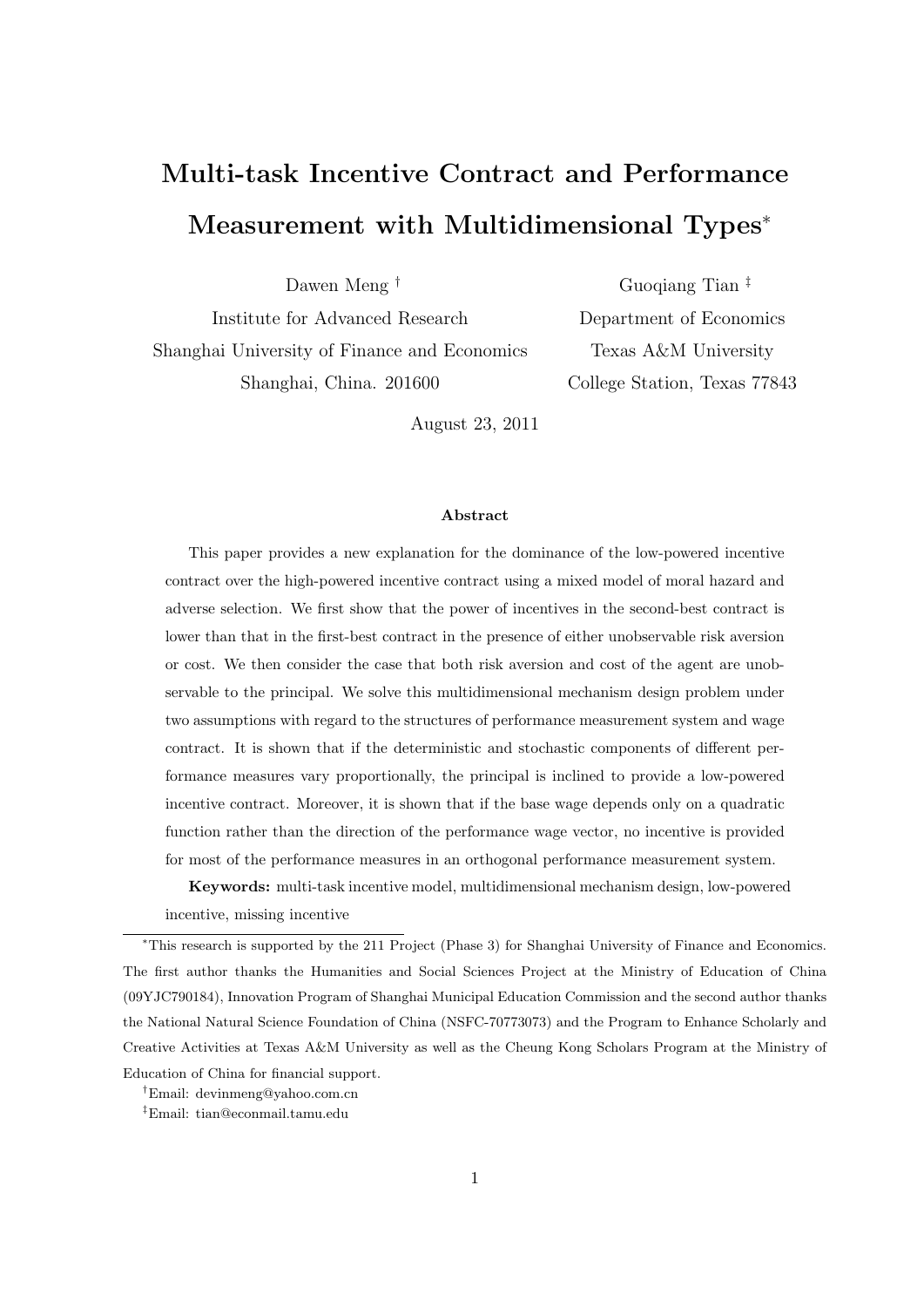### 1 Introduction

The central topic of moral hazard problem is to design incentives to elicit the agent's effort. Higher incentive pay will induce the agent to work harder and consequently bring higher surplus to the principal. However, the arrangements employers typically reach with their employees in reality look quite different from the incentive contracts derived by economic theorists. Low-powered incentives are very common in practice, especially within organizations. Many firms prefer to pay fixed compensation and offer continued employment to all but clearly unsatisfactory employees. Good examples are the government agencies and public firms, which are generally blamed for poor performance because their managers and workers lack high-powered incentives. Based on the standard transaction-cost and principalagent economics, several theories have been provided to explain why low-powered incentives are employed even if objective performance measures are available and agents are highly responsive to incentive pay.

Williamson (1985) argues that weak incentive arises from opportunism and incompleteness of contracts. He shows that the use of high-powered incentives would raise undesirable side problems such as exploitation, inefficient asset utilization and accounting manipulations. For example, if supplying a single large customer would require a firm to make a large investment in an asset that cannot be used readily for other purposes, the supplier may reasonably fear exploitation by the customer: once the investment is made, the customer could force a lower price on the supplier. The problem is not simply that one party to the transaction may end up being treated unfairly. The bigger problem is that as people will anticipate this possibility, the transaction may not take place at all. Even if the manufacturer intends to keep his commitment, a transaction beneficial to both sides may be aborted because the supplier cannot trust him. One possible solution to this problem is to write a court enforceable contract specifying how each party must behave under a number of different contingencies. Unfortunately as Williamson points out, contracts are not always effective in preventing opportunism in that due to limits to human information-processing abilities, it is often impossible to anticipate all possible contingencies, let alone specify them in a contract. This leaves scope for opportunism, so the supplier and manufacturer have to replace the high-powered market transaction with low-powered incentive inside firms.

Holmstrom and Milgrom (1991) show that the power of incentives on some tasks relies on the principal's ability to monitor other aspects of the agent's performance. The agents may shift their effort from some activities where their individual contributions are poorly measured to the better-measured and well-compensated activities. For this reason, highpowered incentive may be dysfunctional in multi-task environment.

The conclusion of Holmstrom and Milgrom (1991) relies largely on the assumptions that agent is risk averse and the tasks are substitute. On the contrary, Baker (1992) shows that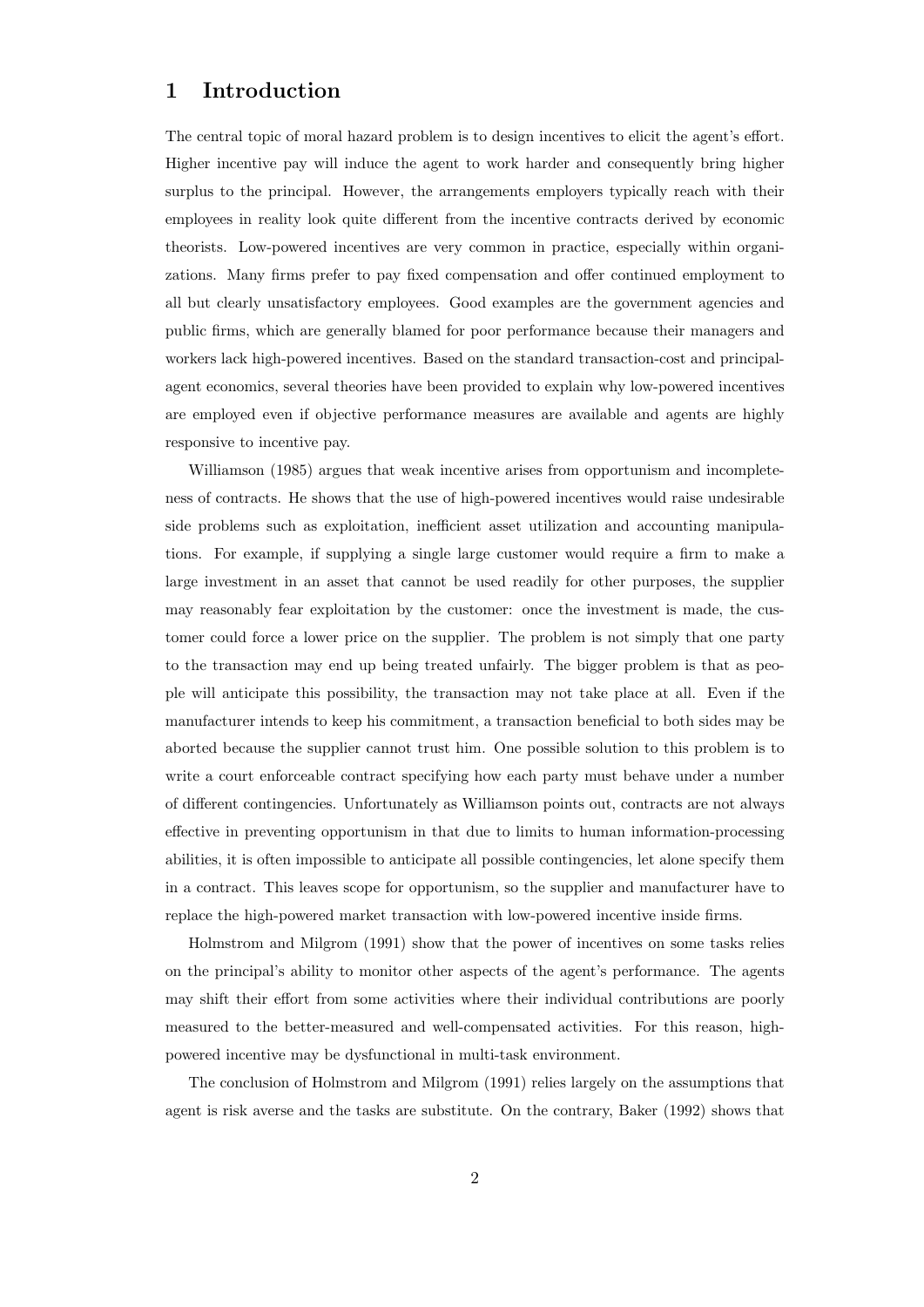low-powered incentive might arise even with risk neutral agent when the performance measure used and the principal's true objective are weakly correlated. That means if the performance measure does not respond to the agent's actions in the same way that the principal's objective responds to these actions, the firm will reduce the intensity of the incentive contract.

Aside from piece rates or commissions, another way that firms use to compensate agent is by relative performance evaluation such as awarding promotions to the member of a work group who performs best. In fact, in some political organizations such as government agencies, the agents are rewarded mainly on relative performance measures rather than on their individual output. One function of relative performance evaluation is allowing the principal to use flatter incentives.<sup>1</sup> In this sense, the literature justifying relative performance evaluations also gives partial explanations on the arising of low-powered incentive.

Lazear and Rosen (1981) show in a standard single moral-hazard framework that the promotion-based incentive scheme can achieve the same results as other incentive schemes can. They argue that the dominance of the promotion-based incentive scheme over the piece-rate linear scheme and the standard bonus scheme arises from the fact that obtaining ordinal measures generally requires less resources than obtaining cardinal measures. Green and Stokey (1983) and Nalebuff and Stiglitz (1983) show also in the single moral-hazard framework that the relative performance evaluation incentive scheme may dominate the absolute performance evaluation scheme when the agents are risk-averse and there are shocks that are common to all the agents. Obviously, the promotion-based incentive scheme, by filtering out common randomness, can reduce the risk that would otherwise be imposed on the agents and requires compensation. Therefore, the relative performance evaluation improves the principal's efficiency.

Another class of literature closely related to the present paper is in the area of multidimensional mechanism design. The multidimensional mechanism design problem arises when the agent possesses multiple characteristics. Its implementability is much more complicated than that in the unidimensional mechanism design problem because of the lack of a natural order on types. The most notable publications about multidimensional mechanism design include Armstrong (1996), Rochet and Choné (1998) and Basov (2001) among many others. Armstrong (1996) was the first to formulate this problem in a multiproduct nonlinear pricing setting. In this seminal paper, he develops an integration along rays technique and characterizes the pricing contract for the case with cost-based tariff. Rochet and Choné(1998) analyze

<sup>&</sup>lt;sup>1</sup>Rank order tournaments is a simple and widely used form of relative performance evaluation. This classical form of relative performance compensation has the particularity of using only an ordinal ranking of performance. By awarding high and low prizes based on relative performance, a principal can elicit higher effort level than with a scheme that involves the same wage bill but equal wages. An agent's performance is increasing in the spread between the winner and loser prize, ceteris paribus, rather than the absolute payment levels. It therefore allows the principal to elicit a higher effort level using lower performance pay.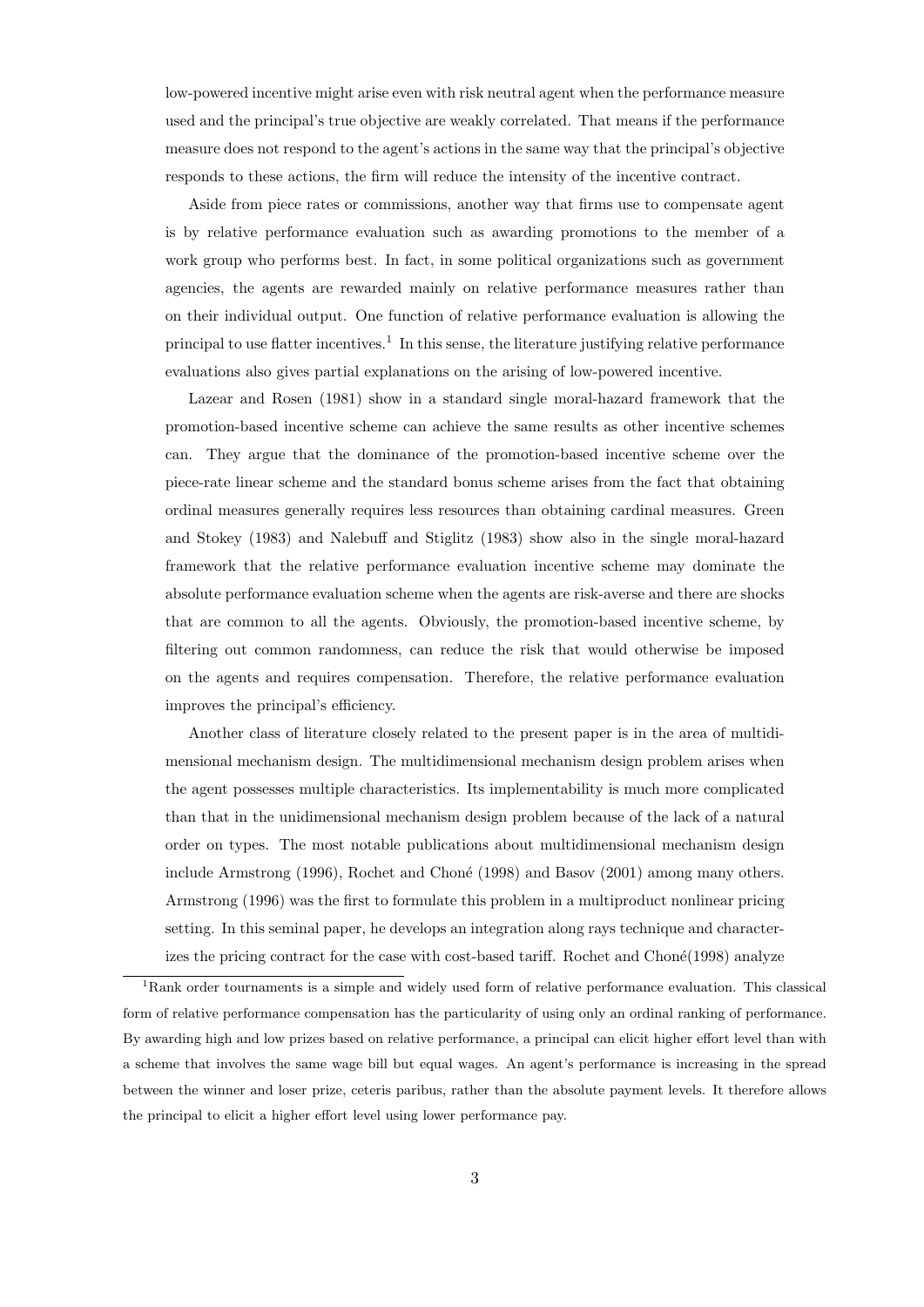a general multidimensional screening model. They show that, in general, the monopolist will use mechanisms in which there is bunching, i.e., different consumer-types will be treated equally. They develop a methodology – sweeping technique, for dealing with bunching in multiple dimensions. Basov (2001) takes advantage of control theoretic tools and develops a "generalized Hamiltonian approach" for solving the multidimensional mechanism design problem.

In this paper, we provide a new explanation for the dominance of low-powered over high-powered incentives from the perspective of multidimensional mechanism design. Our contributions are three-fold. First, we attribute the missing of incentive to multidimensionally asymmetric information. We show that in the presence of one-dimensional asymmetric information, the second-best incentive contract is flatter than the first-best contract. In the multidimensional screening model, however, if the base wage depends only on the  $\Sigma$ −norm of the performance wage, the efficient linear compensation rule contains no incentive component for most of the performance measures.

Secondly, in contrast to most of the existing literature dealing with the power-of-incentive issue in the framework of pure moral hazard, our analysis is made in a mixed model of both moral hazard and adverse selection. The standard moral hazard model concerns only the trade-off between insurance and incentives. In these environments, the compensation based on certain "risky" performance measure serves the dual functions of increasing both profits and risk. A tension between these two functions arises when the agent is risk averse. Higher pay induces the agent to exert a higher level of effort and thus increases the principal's profit. On the other hand, high wage also exposes the agent to unwanted risk, which requires an extra risk premium as compensation. Consequently, when choosing contract, the principal trades off the benefits of more effort against higher wage costs. Most of the existing studies assume that only the agent's actions are unobservable. In contrast, our paper assumes that the agent is privately informed about both his actions and types. The principal therefore is faced with an additional tradeoff – a tradeoff between efficiency and rent extraction. We show that the incentive contract is inclined to be flatter in mixed model than in pure moral hazard model.

Thirdly, we develop a "delegating" method for the complex multidimensional mechanism design problem. The intuition behind this method is a tradeoff between authority and complexity. As a centralized way of resource allocation, an incentive mechanism vests all the decision making authority in the principal, but it needs to process information transmitted by the agent. The multidimensional information increases the principal's information processing cost and complexity of writing a contract. The more authority the principal owns, the more information he has to process. Therefore, in order to save information processing cost and avoid complexity of writing a multidimensional contract, the principal may choose to delegate part of his authority to the agent. Two extreme cases of this tradeoff in practice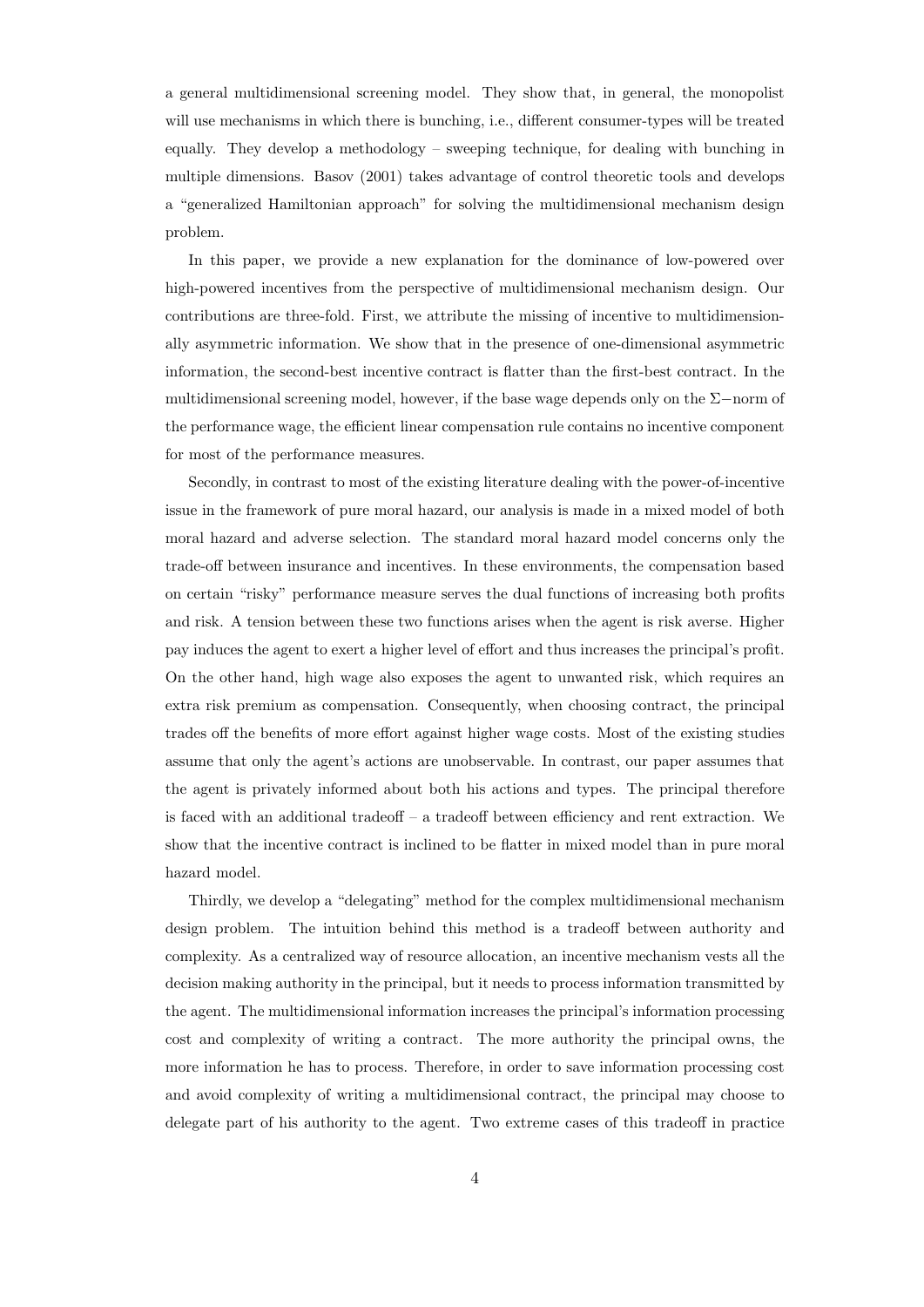are a decentralized market economy which distributes all the decision making authority to individual agents but their communications requirements are minimal(See Hurwicz (1972, 1979, 1986), Mount and Reiter (1974), Walker (1977), Osana (1978), Tian(1994, 2004, 2006) among others for detailed discussion); and socialist economy in which a central planner has almost all the authority but a great amount of information has to be processed. In this paper, part of the principal's authority is delegated to the agent under the assumption that the fixed component of compensation bases only on a quadratic form  $(\Sigma - norm)$  of the vector of incentive compensation coefficients. This assumption deprives some of the principal's degrees of freedom but decreases drastically the amount of information required. The multidimensional mechanism design problem is therefore easily solved.

The remainder of the paper is organized as follows. The basic multi-task principal-agent model is specified in Section 2, along with a characterization of the first-best contract. The results with unobservable risk aversion are examined in Section 3. The results with unobservable cost are discussed in Section 4. Section 5 considers the optimal incentive contract in a general environment where risk aversion and cost are both unobservable. Finally, in Section 6, some concluding remarks are given.

### 2 Basic Model

Consider a principal-agent relationship in which the agent controls  $n$  activities that influence the principal's payoff. The principal is risk neutral and her gross payoff is a linear function of the agent's effort vector e:

$$
V(e) = \beta' e + \eta,\tag{1}
$$

where the n-dimensional vector  $\beta$  characterizes the marginal effect of the agent's effort e on  $V(e)$ , and  $\eta$  is a noise term with zero mean. The agent chooses a vector of efforts  $e = (e_1, \dots, e_n)' \in \mathbb{R}^n_+$  at quadratic personal cost  $\frac{e'Ce}{2}$ , where C is a symmetric positive definite matrix. The agent's preferences are represented by the negative exponential utility function utility  $u(x) = -e^{-rx}$ , where r is the agent's absolute risk aversion and x is his compensation minus personal cost.

It is assumed that there is a linear relation between the agent's efforts and the expected levels of the performance measures:

$$
P_i(e) = b'_i e + \varepsilon_i, i = 1, \cdots, m,
$$
\n(2)

where  $b_i \in \mathbb{R}^n$  captures the marginal effect of the agent's effort e on the performance measure  $P_i(e)$ ;  $B = (b_1, \dots, b_m)'$  is an  $m \times n$  matrix of performance parameters, and it is assumed that the matrix  $B$  has full row rank  $m$  so that every performance measure is indispensable; and  $\epsilon = (\epsilon_1, \dots, \epsilon_m)'$  is an  $m \times 1$  vector of normally distributed variables with mean zero and variance-covariance matrix  $\Sigma$ .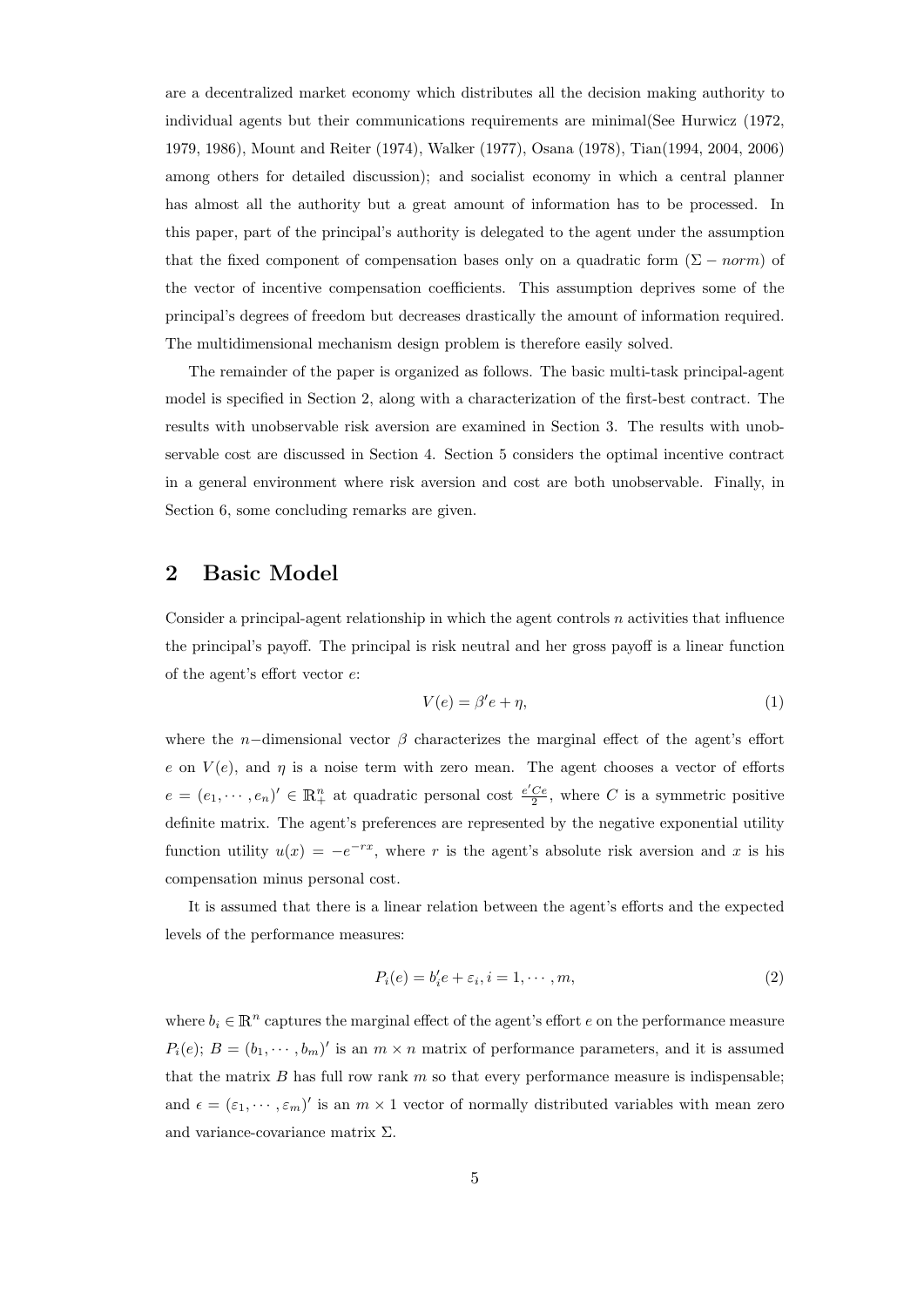Definition 1 (Orthogonality) A performance system is said to be orthogonal if and only if  $b_i'b_j = 0$  and  $Cov(\varepsilon_i, \varepsilon_j) = 0$ , for  $i \neq j$ , that is, B'B and  $\Sigma$  are both diagonal matrices.

**Definition 2** (Signal-noise ratio) The signal-noise ratio of a performance measure  $P_i =$  $b_i^{\prime}\beta + \varepsilon_i$  is the ratio of the inner product of the expected marginal effect of activity on a measure divided by the variance of the noise of the measure:  $\gamma_i = \frac{b_i' b_i}{\sigma^2}$  $\frac{\sigma_i^{\sigma_i}}{\sigma_i^2}$ .

**Definition 3** (Congruence) The congruence of a performance measure  $P_i = b_i' \beta + \varepsilon_i$  is measured by  $\Upsilon_i = \cos(b_i, \beta)$ , where  $(b_i, \beta)$  is the angle between the vector of payoff sensitivities  $\beta$  and the vector of performance measure sensitivities  $b_i$ .

According to this definition, performance measure  $P_i = b_i' \beta + \varepsilon_i$  is incongruent if vector  $b_i$ and vector  $\beta$  are linearly independent, which in turn implies that  $(b_i, \beta) \neq 0$ . Moreover, a more congruent performance measure is characterized by a smaller angle  $(b_i, \beta)$ , and hence, implies a higher measure of congruity  $\Upsilon_i$  due to the definition of the cosine.

The principal compensates the agent's effort through a linear contract:

$$
W(e) = w_0 + w'P(e),
$$
\n(3)

.

where  $P(e) = (P_1(e), \dots, P_m(e))'$ ,  $w_0$  denotes the base wage, and  $w = (w_1, \dots, w_m)'$  the performance wage. Under this linear compensation rule, the principal's expected profit is  $\Pi_p = \beta' e - w_0 - w' Be$ , and the agent's certainty equivalence is

$$
CE_a = w_0 + w'Be - \frac{1}{2}e'Ce - \frac{r}{2}w'\Sigma w.
$$
\n(4)

The principal's problem is to design a contract  $(w_0, w)$  that maximizes her expected profit  $\Pi_p$  while ensuring the agent's participation and eliciting his optimal effort.

The optimization problem of the principal is thus formulated as:

$$
\begin{cases}\n\max_{\{w_0, w, e\}} \beta' e - w_0 - w' Be \\
\text{s.t:} IR: w_0 + w' Be - \frac{1}{2} e' Ce - \frac{r}{2} w' \Sigma w \ge 0 \\
IC: e \in argmax_{\tilde{e}} \left[ w_0 + w' B \tilde{e} - \frac{1}{2} \tilde{e}' C \tilde{e} - \frac{r}{2} w' \Sigma w \right]\n\end{cases}
$$

The IR constraint ensures that the principal cannot force the agent into accepting the contract, and here the agent's reservation utility is normalized to zero; the IC constraint represents the rationality of the agent's effort choice.

We now consider the effort choosing problem of the agent for a given incentive scheme  $(w_0, w)$ . Since the objective is concave by noting that the second-order derivative of  $CE_a$ with respect to e is a negative definite matrix  $-C$ , the maximizer can be determined by the first-order condition:  $Ce = B'w$ . After replacing e with  $e^* = C^{-1}B'w$  and substituting the IR constraint written with equality into the principal's objective function, the principal's optimization problem simplifies to:

$$
\max_{w \in \mathbb{R}^n} \left[ \beta' C^{-1} B' w - \frac{1}{2} w' \left( B C^{-1} B' + r \Sigma \right) w \right].
$$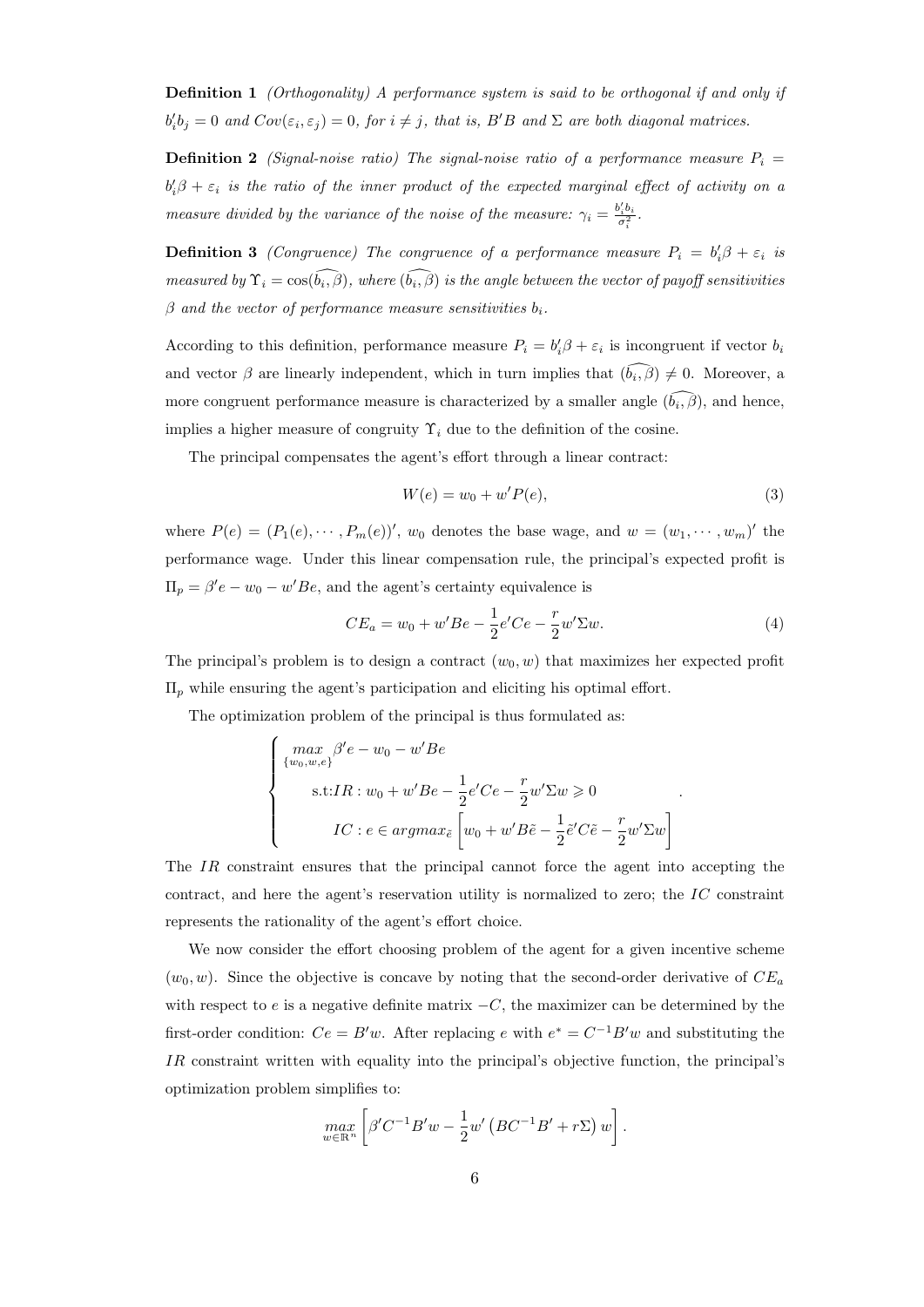The optimal wage contract and effort to be elicited are therefore:

$$
w^{fb} = \left[BC^{-1}B' + r\Sigma\right]^{-1}BC^{-1}\beta\tag{5}
$$

$$
w_0^{fb} = \frac{rw^{fb'} \Sigma w^{fb} - w^{fb'} BC^{-1} B' w^{fb}}{2}
$$
 (6)

$$
e^{fb} = C^{-1}B'w^{fb}.
$$
 (7)

The resulting surplus of the principal  $is^2$ 

$$
\pi^{fb} = \frac{1}{2}\beta'C^{-1}B'\left[BC^{-1}B' + r\Sigma\right]^{-1}BC^{-1}\beta.
$$
\n(8)

A higher incentive pay could induce the agent to implement a higher effort, but it will also expose the agent to a higher risk. It therefore requires a premium to compensate the riskaverse agent for the risk he bears. The optimal power of incentive is therefore determined by the tradeoff between incentive and insurance. Moreover, the results above show that in multitask agency relationships the degree of congruity of available performance measures and the agent's task-specific abilities also affects the power and distortion of incentive contract, which is in line with many previously known studies such as those of Feltham and Xie (1994), Baker (2002) and Thiele (2008).

### 3 The optimal contract with unobservable risk aversion

The first-best incentive contract stated above relies crucially on the agent's attitude towards risk. In the following, we assume that risk aversion  $r$  is private information of the agent, and its distribution function  $F(r)$  and density function  $f(r)$  supported on  $[r, \bar{r}]$  are common knowledge to all parties. This assumption is different to most of the previous studies in which risk aversion is regarded as a publicly observed variable. The principal then has to offer a contract menu  $\{w_0(\hat{r}), w(\hat{r})\}$  contingent on the agent's reported "type"  $\hat{r}$  to maximize her expected payoff.  $\{w_0(\hat{r}), w(\hat{r})\}$  is said to be implementable if the following incentive compatibility condition is satisfied:

$$
w_0(r) + \frac{1}{2}w(r)' \left[ BC^{-1}B' - r\Sigma \right] w(r) \geq w_0(\hat{r}) + \frac{1}{2}w(\hat{r})' \left[ BC^{-1}B' - r\Sigma \right] w(\hat{r}) \tag{9}
$$

Let  $U(r,\hat{r}) \equiv w_0(\hat{r}) + \frac{1}{2}w(\hat{r})' [BC^{-1}B' - r\Sigma] w(\hat{r}),$  and  $U(r) \equiv U(r,r)$ . Then the implementability condition of  $\{U(r),w(r)\}\)$  is stated equivalently as:

$$
\exists w_0 : [r, \overline{r}] \to \mathbb{R}_+, \forall (r, \hat{r}) \in [r, \overline{r}]^2, U(r) = \max_{\hat{r}} \left\{ w_0(\hat{r}) + \frac{1}{2} w(\hat{r})' \left[ BC^{-1}B' - r\Sigma \right] w(\hat{r}) \right\}
$$
(10)

<sup>&</sup>lt;sup>2</sup>Notice that the optimal incentive contract  $w^{fb}$  could be regarded as a "partial" generalized least squares regression of the payoff sensitivity  $\beta$  on performance measure sensitivities B'. If the agent is risk neutral  $(r = 0)$ , and has no task-specific abilities across n independent tasks, i.e.,  $C = diag\{c, c, \dots, c\}$ ,  $w^{fb}$  is actually the OLS regression parameter of  $\beta$  on  $B'$ .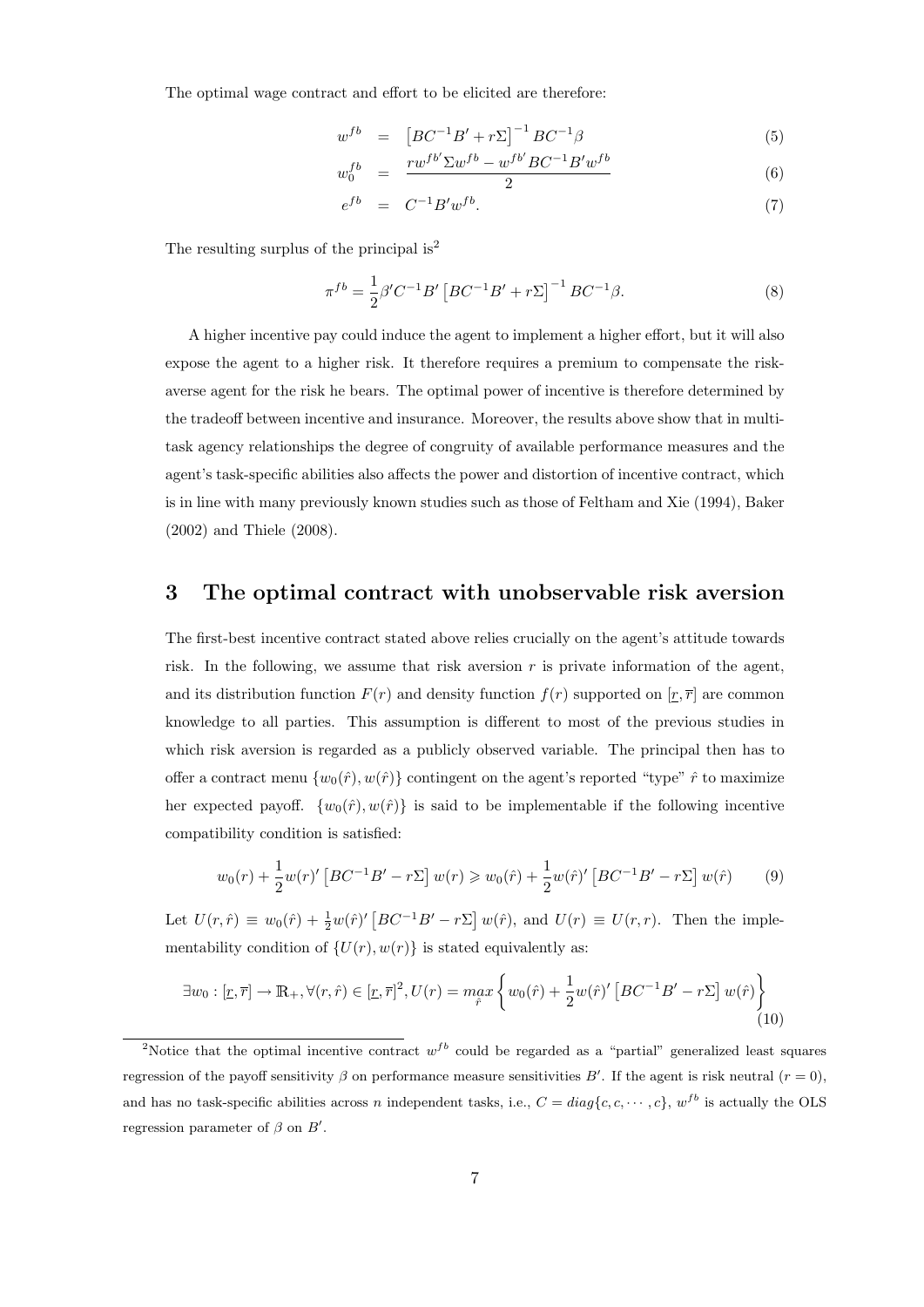The "Taxation Principle" [cf. Guesnerie (1981), Hammond (1979) and also Rochet (1985)] states that (??) is equivalent to the following very similar condition

$$
\exists w_0 : \mathbb{R}^m \to \mathbb{R}_+, \forall r \in [r, \overline{r}], U(r) = \max_w \left\{ w_0(w) + \frac{1}{2} w' [BC^{-1}B' - r\Sigma]w \right\}.
$$
 (11)

It is possible to show that  $U(\cdot)$  is continuous, convex <sup>3</sup>(thus almost everywhere differentiable), and satisfies the envelop condition:

$$
U'(r) = -\frac{1}{2}w'\Sigma w.\tag{12}
$$

Conversely, if  $(??)$  holds and  $U(r)$  is convex, then

$$
U(r) \geq U(\hat{r}) + (r - \hat{r})U'(\hat{r}) = U(\hat{r}) - \frac{1}{2}(r - \hat{r})w'(\hat{r})\Sigma w(\hat{r}),
$$

which implies the incentive compatibility condition  $U(r) \geq U(r, \hat{r})$ . Formerly, we have

**Lemma 1** The surplus function  $U(r)$  and performance wage function  $w(r)$  are implementable by the principal if and only if:

- (1) envelop condition  $(??)$  is satisfied;
- $(2) U(r)$  is convex in r.

Substituting  $U(r)$  into the principal's expected payoff, we get

$$
\Pi = \int_{\underline{r}}^{\overline{r}} \left[ \beta' e^* - w_0(r) - w(r)' B e^* \right] f(r) dr
$$
  
= 
$$
\int_{\underline{r}}^{\overline{r}} \left\{ \beta' C^{-1} B' w(r) - \frac{1}{2} w(r)' \left[ B C^{-1} B' + r \Sigma \right] w(r) - U(r) \right\} f(r) dr.
$$

The principal's optimization problem is therefore:

$$
\max_{U(r),w(r)} \Pi, \text{ s.t.: } U(r) \geq 0, U'(r) = -\frac{1}{2}w(r)'\Sigma w(r), U(r) \text{ is convex.}
$$
 (13)

The following proposition summarizes the solution of the principal's problem.

**Proposition 1** If the hazard rate  $\Phi(r)$  is nondecreasing, then the optimal wage contract is given by

$$
w^{sb}(r) = [BC^{-1}B' + \Phi(r)\Sigma]^{-1}BC^{-1}\beta
$$
\n(14)

$$
w_0^{sb}(r) = \frac{1}{2} \int_r^{\bar{r}} w^{sb}(\tilde{r})' \Sigma w^{sb}(\tilde{r}) d\tilde{r} - \frac{1}{2} w^{sb}(r)' \left[ BC^{-1}B' - r\Sigma \right] w^{sb}(r), \tag{15}
$$

where  $\Phi(r) \equiv r + \frac{F(r)}{f(r)}$  $\frac{F(T)}{f(r)}$ .

<sup>3</sup>One way to define the convex functions is through representing them as maximum of the affine functions, that is,  $s(x)$  is convex if and only if

$$
s(x) = \max_{a,b \in \Omega} (a \cdot x + b)
$$

for some  $a \in \mathbb{R}^n$ ,  $b \in \mathbb{R}$  and some  $\Omega \subset \mathbb{R}^{n+1}$ . In this example  $a = -\frac{1}{2}w'\Sigma w$ ,  $b = w_0(w) + \frac{1}{2}w'BC^{-1}B'w$ , therefore  $U(r) = \max_{(a,b)\in\mathbb{R}_-\times\mathbb{R}_+} (ar+b)$  is a convex function in r.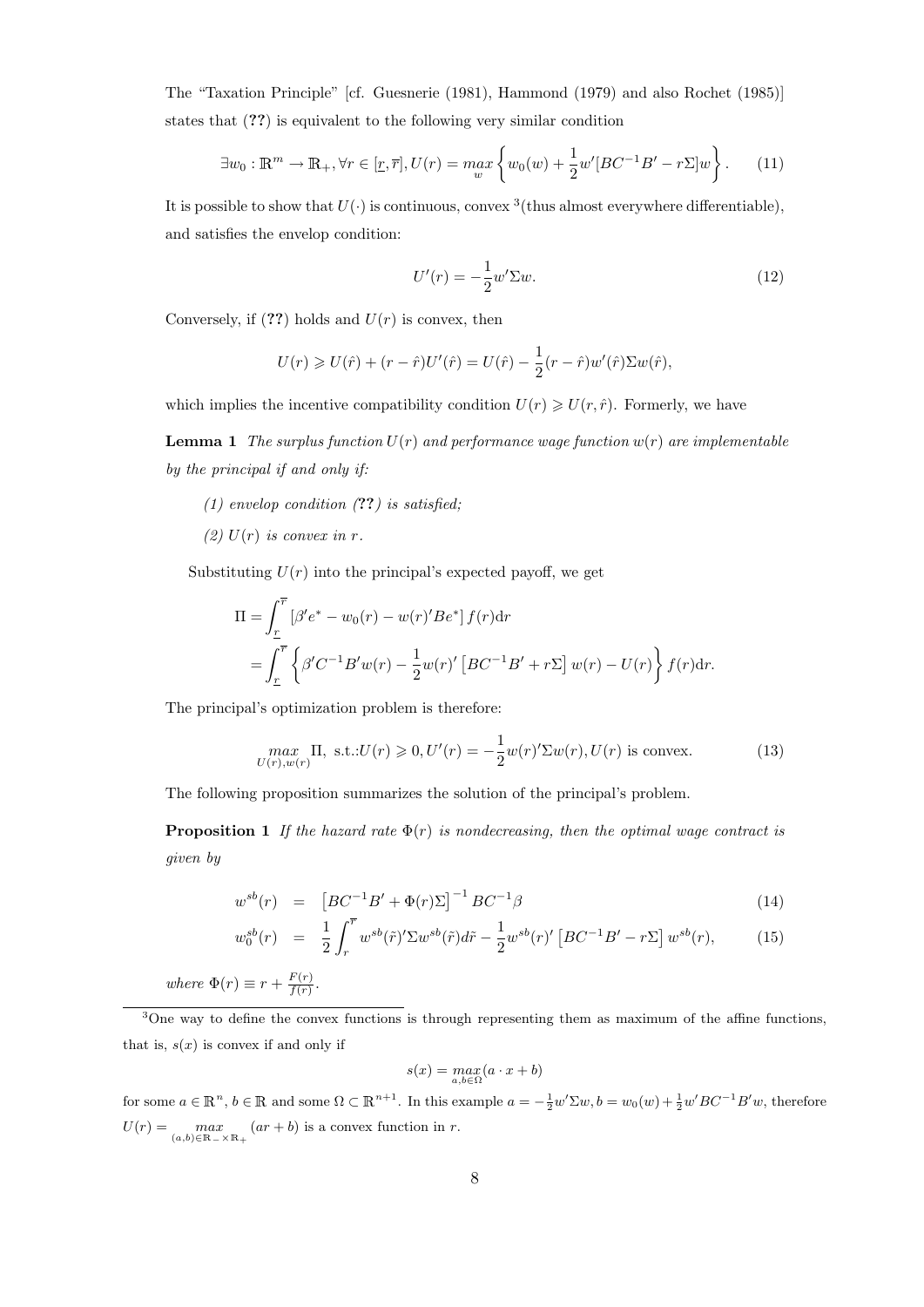**Proof.** See appendix. ■

To explore some of the properties of our model, let us now work with the special case in which there exists a one-to-one relationship between the performance measures and the activities:  $B = diag{b_{11}, b_{22}, \cdots b_{nn}}$ ; the error terms are stochastically independent ( $\Sigma =$  $diag{\lbrace \sigma_1, \cdots, \sigma_n \rbrace}$  and the activities are technologically independent(  $C = diag{\lbrace c_1, \cdots, c_n \rbrace}$ ). Then

$$
w_i^{fb}(r) = \frac{b_{ii}\beta_i}{b_{ii}^2 + rc_i\sigma_i^2},\tag{16}
$$

$$
w_i^{sb}(r) = \frac{b_{ii}\beta_i}{b_{ii}^2 + \left(r + \frac{F(r)}{f(r)}\right)c_i\sigma_i^2}, i = 1, \cdots, n.
$$
 (17)

It is obvious that  $w_i^{sb}(r) < w_i^{fb}(r)$  for all r except for  $r = r$ . The following corollary is immediate.

Corollary 1 Suppose that the tasks are technologically independent, the error terms are stochastically independent and the activities and performance measures are one-to-one corresponding to each other. Then the power of incentives on all tasks is lower than that in the first-best contract for all types except the least risk-averse one.

If the risk aversion parameter is unobservable to the principal, the less risk-averse agent gains information rent by mimicking the more risk-averse one. The amount of information rent gained by an agent depends on the performance wage of agents with larger risk aversion, and therefore the basic tradeoff between efficiency and rent extraction leads to low-powered incentive for all but the least risk-averse types.

### 4 The optimal contract with unobservable cost

In this section we assume that the cost parameter is private information to the agent. To avoid the complicated multidimensional mechanism design issue momentarily, we assume that  $C = cI$ , that is, the tasks are technologically identical and independent.  $\delta = \frac{1}{c}$  is assumed to be distributed on the support  $[\underline{\delta}, \overline{\delta}]$ , according to a cumulative distribution function  $G(\delta)$ and density  $q(\delta)$ .

A contract menu  $\{w_0(\delta), w(\delta)\}\$ is said to be implementable if the following incentive compatibility condition is satisfied:

$$
w_0(\delta) + \frac{1}{2}w(\delta)' \left[ \delta B B' - r \Sigma \right] w(\delta) \geq w_0(\hat{\delta}) + \frac{1}{2}w(\hat{\delta})' \left[ \delta B B' - r \Sigma \right] w(\hat{\delta}), \forall (\delta, \hat{\delta}) \in [\underline{\delta}, \overline{\delta}]^2. \tag{18}
$$

Let  $U(\delta, \hat{\delta}) \equiv w_0(\hat{\delta}) + \frac{1}{2}w(\hat{\delta})' [\delta B B' - r\Sigma] w(\hat{\delta}),$  and  $U(\delta) \equiv U(\delta, \delta)$ . Then  $\{U(\delta), w(\delta)\}$  is called implementable if

$$
\exists w_0 : [\underline{\delta}, \overline{\delta}] \to \mathbb{R}_+, \forall (\delta, \hat{\delta}) \in [\underline{\delta}, \overline{\delta}]^2, U(\delta) = \max_{\hat{\delta}} \left\{ w_0(\hat{\delta}) + \frac{1}{2} w(\hat{\delta})' \left[ \delta B B' - r \Sigma \right] w(\hat{\delta}) \right\} \tag{19}
$$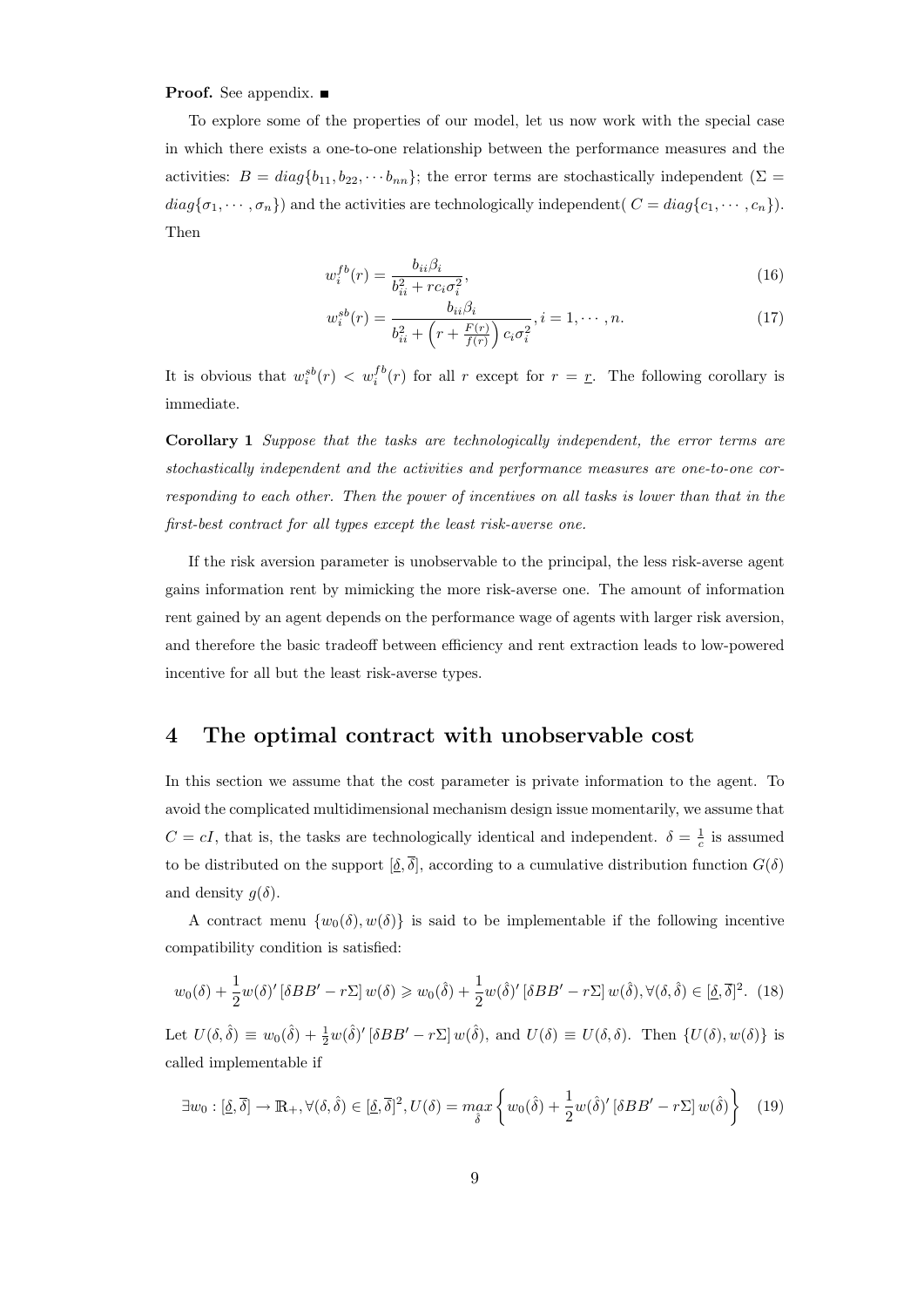or equivalently,

$$
\exists w_0 : \mathbb{R} \to \mathbb{R}_+, \forall \delta \in [\underline{\delta}, \overline{\delta}], U(\delta) = \max_{w \in \mathbb{R}^m} \left\{ w_0(w) + \frac{1}{2} w' \left[ \delta B B' - r \Sigma \right] w \right\}.
$$
 (20)

 $U(\delta)$  is necessarily continuous, increasing and convex in  $\delta$ <sup>4</sup> and satisfies the envelop condition:

$$
U'(\delta) = \frac{1}{2}w'BB'w.
$$
\n(21)

.

Conversely, similar to the case with unobservable risk aversion, the convexity of  $U(\delta)$  and envelop condition (??) implies

$$
U(\delta) \geq U(\hat{\delta}) + (\delta - \hat{\delta})U'(\hat{\delta}) = U(\hat{\delta}) + \frac{1}{2}(\delta - \hat{\delta})w'BB'w = U(\delta, \hat{\delta})
$$

, which in turn implies the implementability of contract. We summarize the above discussion in the following lemma.

**Lemma 2** The surplus function  $U(\delta)$  and wage function  $w(\delta)$  are implementable by the principal if and only if

(1) 
$$
U'(\delta) = \frac{1}{2}w'BB'w;
$$
  
(2)  $U(\delta)$  is convex in  $\delta$ .

The second-best  $\delta$ -contingent contract solves the following optimization problem:

$$
\begin{cases}\n\max_{w(\delta), U(\delta)} \int_{\underline{\delta}}^{\overline{\delta}} \left\{ \delta \beta' B' w(\delta) - \frac{1}{2} w(\delta)' \left[ \delta B B' + r \Sigma \right] w(\delta) - U(\delta) \right\} g(\delta) d\delta \\
\text{s.t: } U(\delta) \geqslant 0, U'(\delta) = \frac{w' B B' w}{2}, U(\delta) \text{ is convex}\n\end{cases}
$$

**Proposition 2** With unobservable cost, if  $\delta H(\delta)$  is decreasing, then the optimal wage is given by

$$
w^{sb}(\delta) = \left( H(\delta)BB' + \frac{r\Sigma}{\delta} \right)^{-1}B\beta \tag{22}
$$

$$
w_0^{sb}(\delta) = \frac{1}{2} \int_{\underline{\delta}}^{\delta} w^{sb}(\tilde{\delta})' BB' w^{sb}(\tilde{\delta}) d\tilde{\delta} - \frac{1}{2} w^{sb}(\delta)' [\delta B B' - r \Sigma] w^{sb}(\delta), \tag{23}
$$

where  $H(\delta) \equiv 1 + \frac{1 - G(\delta)}{\delta g(\delta)}$ .

#### **Proof.** See appendix. ■

We now consider a special case of orthogonal performance measurement system, that is,  $BB' = diag{b'_1b_1,\cdots,b'_mb_m},$  and  $\Sigma = diag{\sigma_1^2,\cdots,\sigma_m^2}.$  The first-best and second-best wage contracts are:

$$
w_i^{fb}(\delta) = \frac{b_i^{\prime} \beta}{b_i^{\prime} b_i + \frac{r \sigma_i^2}{\delta}},\tag{24}
$$

$$
w_i^{sb}(\delta) = \frac{b_i'\beta}{\left(1 + \frac{1 - G(\delta)}{\delta g(\delta)}\right)b_i'b_i + \frac{r\sigma_i^2}{\delta}}, i = 1, \cdots, n. \tag{25}
$$

It is apparent that  $w_i^{sb}(\delta) < w_i^{fb}(\delta)$  for all  $i$  and all  $\delta \in [\underline{\delta}, \overline{\delta})$ .

<sup>4</sup>In this case, let  $a = \frac{1}{2}w'BB'w$ ,  $b = w_0(w) - \frac{1}{2}w'\Sigma w$ , then  $U(\delta) = \max_{a,b}(a\delta + b)$  is convex in  $\delta$ .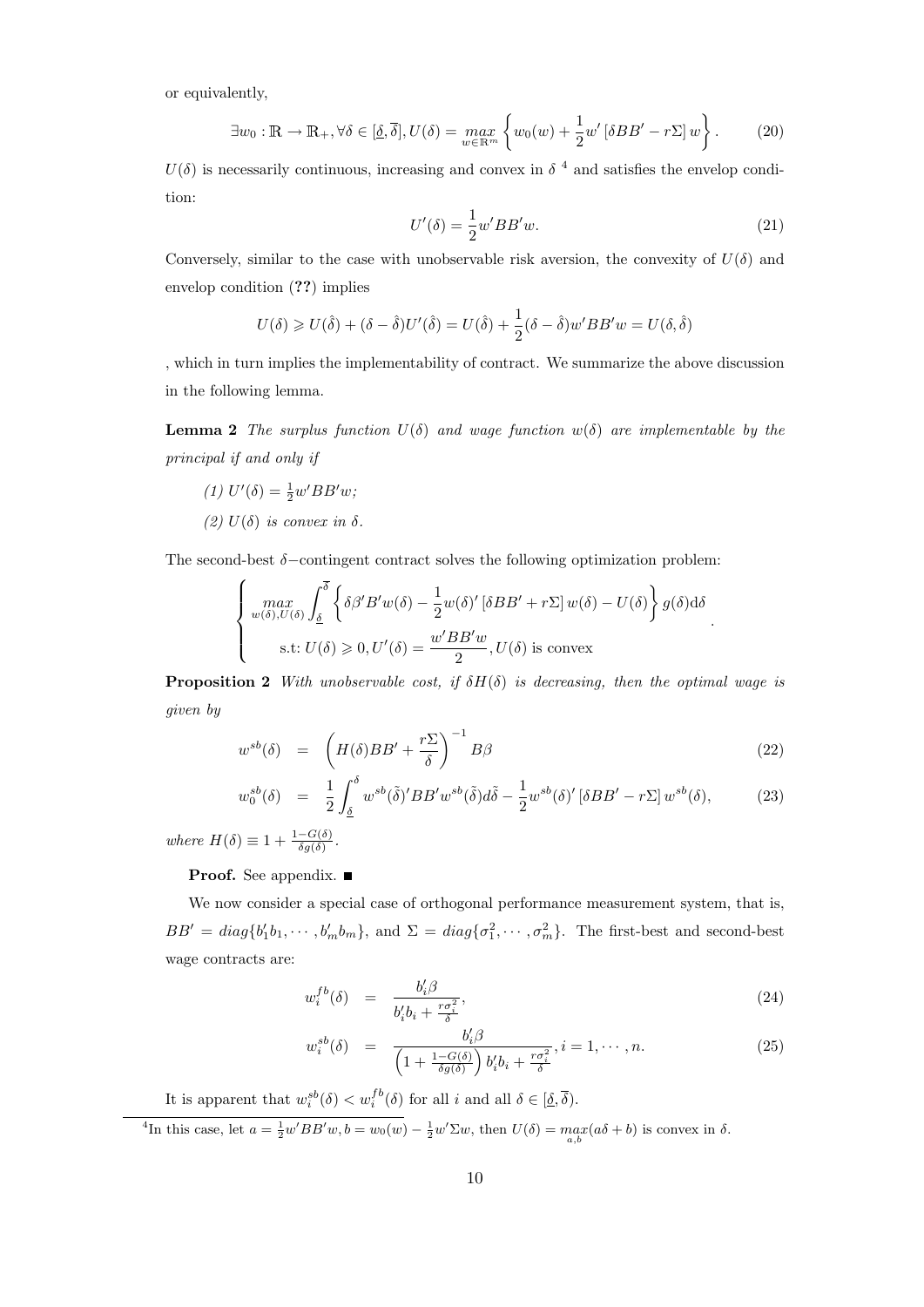Corollary 2 For an orthogonal performance measurement system, the power of incentives on all tasks is strictly lower than that in the first-best contract for all but the most efficient types.

When the agent possesses private information on his own cost, an agent with higher  $\delta$ could accrue information rent by mimicking the agents with smaller  $\delta$ . To minimize agency costs, optimality requires a downward distortion of the power of inefficient types' incentive wage.

## 5 The optimal contract with both unobservable cost and risk aversion

In this section we assume that both efficiency parameter  $\delta$  and risk aversion r are unobservable to the principal. They are jointly distributed according to density function  $f(\delta,r)$  on region  $[\delta, \overline{\delta}] \times [r, \overline{r}]$ . It is known that solutions to the multidimensional mechanism design models differ markedly from and are significantly more complex than their one-dimensional counterparts, essentially because different types of agents cannot be unambiguously ordered. Lacking methodology in the most general sense, different authors use different assumptions and methods to solve the multidimensional mechanism design models in the existing literature. Armstrong (1996) adopts an integration along rays procedure solving the relaxed problem of the principal, but the envelop condition could be satisfied by the pointwise maximizer only by accident, let alone the convexity condition. In order for the contract to be implementable, he makes two "separable" assumptions on the indirect and density functions. Rochet and Choné (1998) develop a general technique for dealing with the multi-dimensional screening problem, but it is workable only in the case where the dimensionality of type space is as same as the number of the principal's available instruments. The generalized Hamiltonian approach developed by Basov (2005) circumvents this difficulty but it obtains the optimal contract from a system of partial differential equations, which usually has no analytic solution. Therefore, one often has to rely upon the numerical techniques except for some very special function form.

In the following, we will treat the choosing of performance wage as a multidimensional mechanism design problem. In order to get an explicit analytic solution, we impose restrictions on the set of implementable allocations by assuming that the performance evaluation system is such that  $BB' = k\Sigma$  or the base wage is based on the  $\Sigma$  – norm of performance wage vector.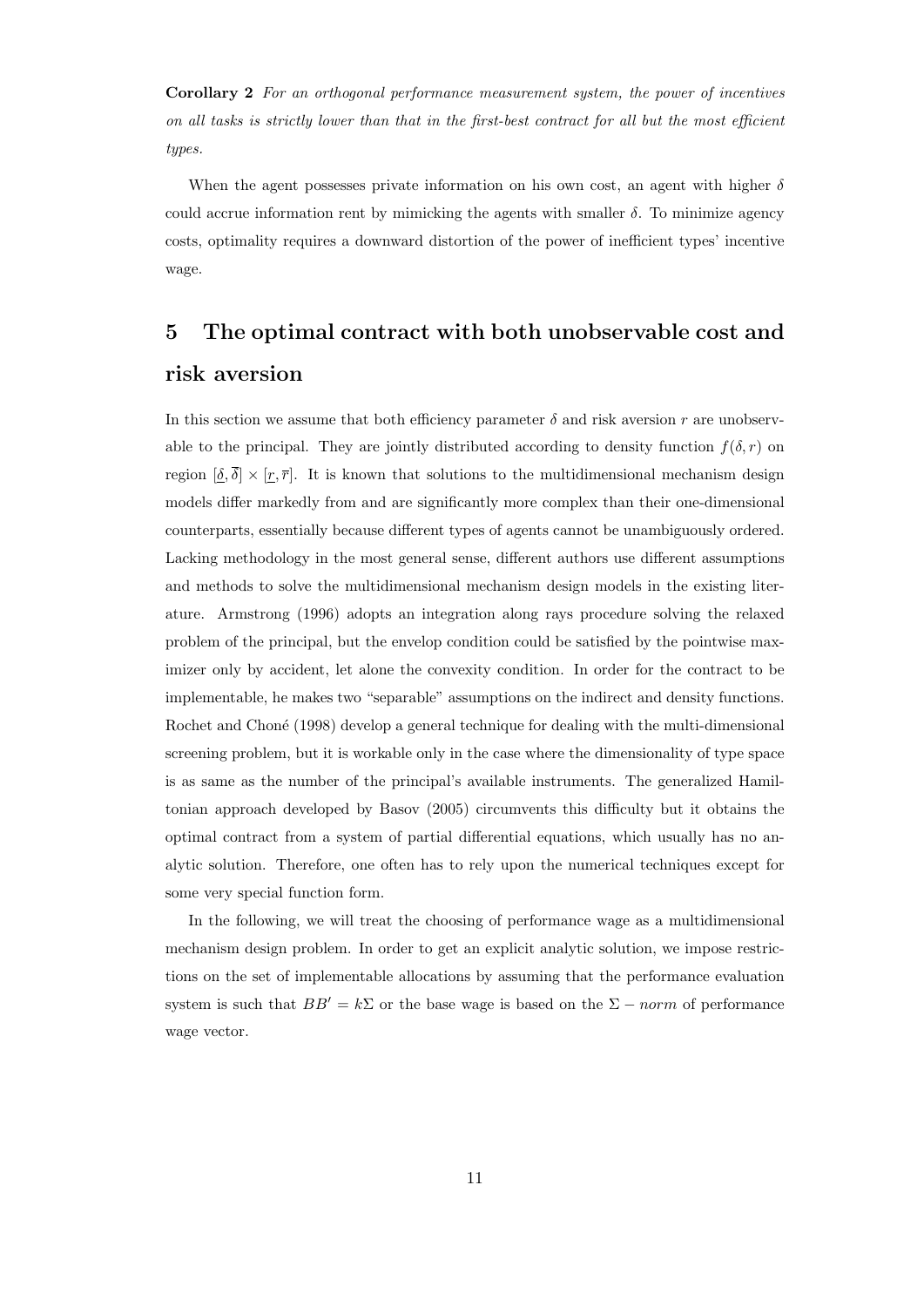### 5.1 The performance measurement system with proportionally-varying deterministic and stochastic components:  $BB' = k\Sigma$

If there exists a constant  $k \in \mathbb{R}_+$  such that  $BB' = k\Sigma$ , then the deterministic and stochastic parts of a performance measurement system vary in similar ways. With this assumption, the agent's surplus could be represented as a function of a scalar  $\theta_1 \equiv k\delta - r$ 

$$
U(\delta, r) = \max_{w} \left[ w_0(w) + \frac{1}{2} \theta_1 w' \Sigma w \right] \equiv u(\theta_1). \tag{26}
$$

Then, as in the previous sections, we get the convexity and envelop conditions  $(u(\theta_1))$  is convex in  $\theta_1$  and  $u'(\theta_1) = \frac{1}{2}w'\Sigma w$ , which in turn implies the implementability of contract. We also define  $\theta_2 = k\delta + r$ . Then type vector  $(\delta, r)$  is transformed linearly to  $(\theta_1, \theta_2)$ . Notice that  $\theta_1$  is the only variable affecting the agent's choice,  $\theta_2$  is irrelevant and has no informative value to both parties.

For the convenience of discussion, we introduce some new notations. Let  $D \equiv \big\{(\delta, r) \in$  $\mathbb{R}^2_+|\underline{\delta} \leq \delta \leq \overline{\delta}, \underline{r} \leq r \leq \overline{r} \}$  and  $\Theta \equiv \{(\theta_1, \theta_2) \in \mathbb{R}^2 | (\delta, r) \in D\}$  denote the domain of the original and transformed types.  $\underline{\theta}_1 = k\underline{\delta} - \overline{r}, \overline{\theta}_1 = k\overline{\delta} - \underline{r}$  are minimal and maximal values of  $\theta_1$ . Let  $\varphi(\theta_1, \theta_2) = f\left(\frac{\theta_1 + \theta_2}{2}, \frac{\theta_2 - \theta_1}{2k}\right) \mathbf{J} = f\left(\frac{\theta_1 + \theta_2}{2}, \frac{\theta_2 - \theta_1}{2k}\right) \frac{1}{2k}$  denote the joint density of  $(\theta_1, \theta_2)$ , where  $\mathbf{J} \equiv \begin{vmatrix} \det \begin{pmatrix} \frac{\partial(\delta,r)}{\partial(\theta_1,\theta_2)} \end{pmatrix} \end{vmatrix}$  $\partial(\theta_1,\theta_2)$  $\mathcal{O}\left(\frac{1}{2k}\right)$  is the jacobian of the transformation.  $\varphi_1(\theta_1) \equiv$  $\int_{\Theta_2(\theta_1)} \varphi(\theta_1, \theta_2) d\theta_2$  and  $\Phi_1(\theta_1) \equiv \int_{\theta_1}^{\theta_1} \varphi_1(\theta_1) d\theta_1$  represent the marginal density and marginal cumulative functions of  $\theta_1$ , where  $\Theta_2(\theta_1) \equiv {\theta_2 \in \mathbb{R}_+ | (\theta_1, \theta_2) \in \Theta}$ . Denote by  $\mathbb{H}(\theta_1) \equiv$  $\frac{1-\Phi_1(\theta_1)}{\varphi_1(\theta_1)}$  the inverse hazard rate of  $\theta_1$ .

**Assumption 1** The inverse hazard rate  $\mathbb{H}(\theta_1) = \frac{1-\Phi_1(\theta_1)}{\varphi_1(\theta_1)}$  is nonincreasing in  $\theta_1$ .

**Assumption 2**  $k \leq \frac{\sigma_r}{\sigma_\delta}$ ,  $\sigma_\delta$  and  $\sigma_r$  are respectively standard deviations of r and  $\delta$ .

We further define the following regimes in accordance with three different information structures. The case where both  $\theta_1$  and  $\theta_2$  (or equivalently both  $\delta$  and  $r$ ) are observable is labeled as the first-best regime; the case where only  $\theta_1$  is observable is called the second-best regime; the case where neither  $\theta_1$  nor  $\theta_2$  is observable is called the third-best regime. We hereafter index the optimal contract and the resulting surplus with a superscript  $i \in \{fb, sb, tb\}$ . Equipped with the above notations and definitions, the principal's objective is rewritten as:

$$
\Pi = \iint\limits_{D} \left[ \delta w' B \beta - \frac{1}{2} w' (\delta B B' + r \Sigma) w - U(\delta, r) \right] f(\delta, r) d\delta dr
$$
  

$$
= \int_{\underline{\theta_1}}^{\overline{\theta_1}} \left[ \frac{w' B \beta}{2k} g(\theta_1) - \frac{1}{2} w' \Sigma wh(\theta_1) - u(\theta_1) \varphi_1(\theta) \right] d\theta_1,
$$

where  $g(\theta_1) \equiv \int_{\Theta_2(\theta_1)} (\theta_1 + \theta_2) \varphi(\theta_1, \theta_2) d\theta_2$ ,  $h(\theta_1) \equiv \int_{\Theta_2(\theta_1)} \theta_2 \varphi(\theta_1, \theta_2) d\theta_2$ .

As a consequence, the principal's optimal contract design problem simplifies to a unidimensional mechanism design problem:

$$
\max_{w(\cdot), u(\cdot)} \Pi, s.t. : u'(\theta_1) = \frac{1}{2} w' \Sigma w, u(\theta_1) \text{ is a convex function }, u(\theta_1) \geq 0. \tag{27}
$$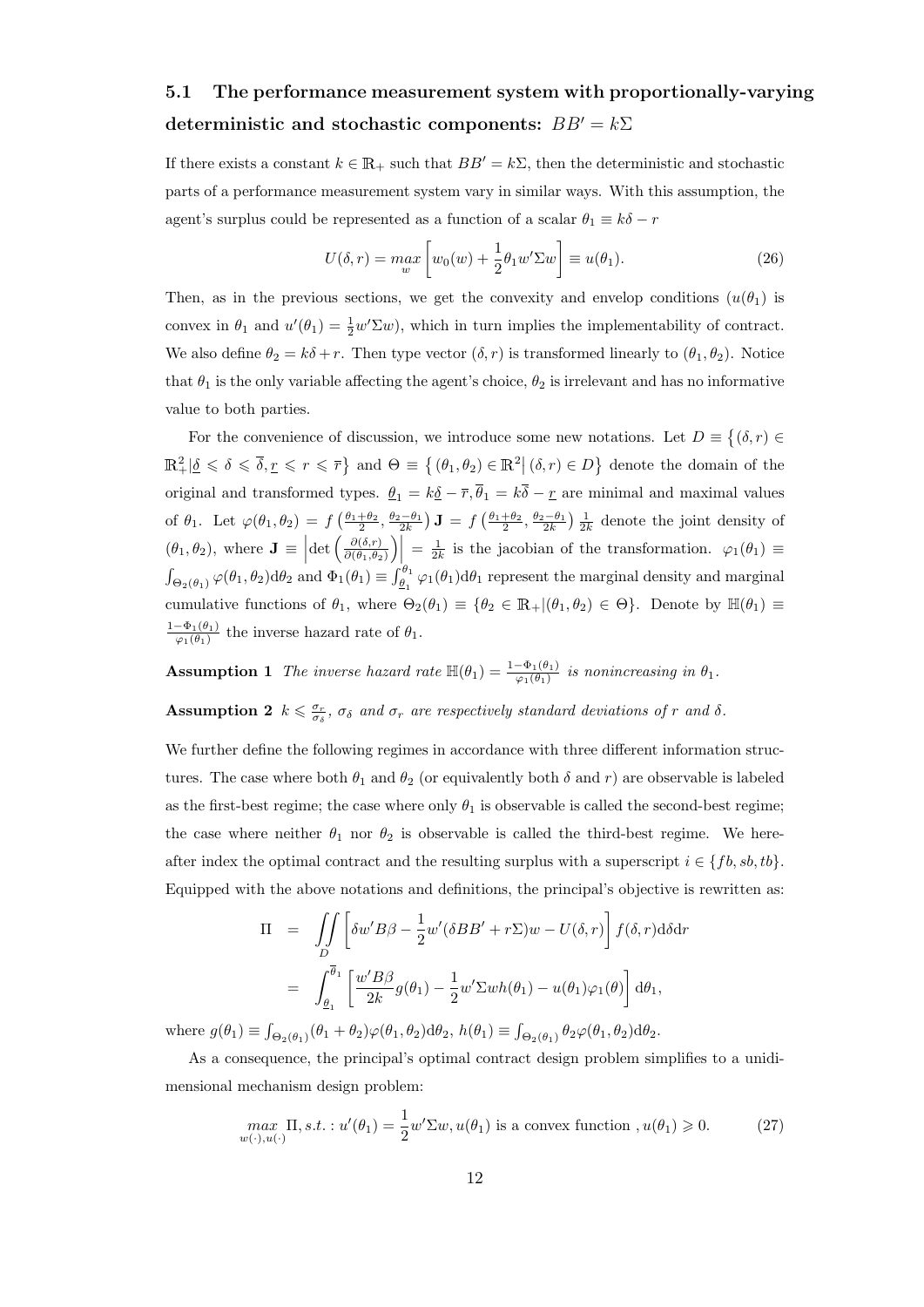Using the integration by parts technique, we obtain

$$
\int_{\underline{\theta}_1}^{\overline{\theta}_1} u(\theta_1)\varphi_1(\theta_1) d\theta_1 = \int_{\underline{\theta}_1}^{\overline{\theta}_1} \frac{1}{2} w' \Sigma w [1 - \Phi_1(\theta_1)] d\theta_1.
$$

Then the principal's objective can be expressed as:

$$
\Pi = \int_{\underline{\theta}_1}^{\overline{\theta}_1} \left\{ \frac{1}{2k} g(\theta_1) w' B \beta - \frac{w' \Sigma w}{2} [h(\theta_1) + 1 - \Phi_1(\theta_1)] \right\}.
$$
 (28)

We ignore momentarily the convexity condition and simply maximize this expression pointwise with respect to  $w$  to get:

$$
w^{tb}(\theta_1) = \frac{1}{2k} \frac{g(\theta_1)}{h(\theta_1) + 1 - \Phi_1(\theta_1)} \Sigma^{-1} B\beta = \rho(\theta_1) \Sigma^{-1} B\beta,
$$
\n(29)

where

$$
\rho(\theta_1) \equiv \frac{1}{2k} \frac{g(\theta_1)}{h(\theta_1) + 1 - \Phi_1(\theta_1)} = \frac{1}{2k} \frac{\theta_1 + E_{\theta_2}(\theta_2 | \theta_1)}{\mathbb{H}(\theta_1) + E_{\theta_2}(\theta_2 | \theta_1)}.
$$

The only task left is to check the convexity of function  $u(\theta_1)$ . Because

$$
u''(\theta_1) = \left(\frac{\partial w}{\partial \theta_1}\right)' \Sigma w = \rho'(\theta_1)\rho(\theta_1)\beta'B'\Sigma^{-1}B\beta,
$$

u(·) is convex if and only if  $\rho(\cdot)$  is nondecreasing. It holds provided that: (i)  $\mathbb{H}(\theta_1)$  is nonincreasing and (ii)  $\eta(\theta_1) \equiv E_{\theta_2}(\theta_2|\theta_1)$  is nonincreasing. Condition (i) is the familiar monotone hazard rate property, while condition (ii) is equivalent to the requirement that  $Cov(\theta_1, \theta_2)$  < 0(See Lemma ?? in appendix). It holds if and only if Assumption ?? is satisfied because  $Cov(\theta_1, \theta_2) = k^2 \sigma_{\delta}^2 - \sigma_r^2$ .

Substituting  $(??)$  into  $(??)$ , we get the principal's expected profit<sup>5</sup>

$$
\Pi^{tb} = \frac{1}{8k^2} E_{\theta_1} \left[ \frac{\left(\theta_1 + E_{\theta_2}(\theta_2|\theta_1)\right)^2}{\mathbb{H}(\theta_1) + E_{\theta_2}(\theta_2|\theta_1)} \right] \beta' B' \Sigma^{-1} B \beta. \tag{30}
$$

If  $\theta_1$  is observable, we only need to consider the participation constraint  $u(\theta_1) \geq 0$  in (??). Then the second-best wage contract and surplus are:

$$
w^{sb}(\theta_1) = \frac{1}{2k} \frac{\theta_1 + E_{\theta_2}(\theta_2 | \theta_1)}{E_{\theta_2}(\theta_2 | \theta_1)} \Sigma^{-1} B \beta \tag{31}
$$

$$
\Pi^{sb} = \frac{1}{8k^2} E_{\theta_1} \left[ \frac{\left(\theta_1 + E_{\theta_2}(\theta_2|\theta_1)\right)^2}{E_{\theta_2}(\theta_2|\theta_1)} \right] \beta' B' \Sigma^{-1} B \beta. \tag{32}
$$

If both  $\theta_1$  and  $\theta_2$  are observable, we get the first-best contract and surplus as follows:

$$
w^{fb}(\theta_1, \theta_2) = \frac{1}{2k} \frac{\theta_1 + \theta_2}{\theta_2} \Sigma^{-1} B\beta,
$$
\n(33)

$$
\Pi^{fb} = \frac{1}{8k^2} E_{\theta} \left[ \frac{(\theta_1 + \theta_2)^2}{\theta_2} \right] \beta' B' \Sigma^{-1} B \beta, \tag{34}
$$

where  $\theta = (\theta_1, \theta_2)$ . It is obvious that  $w^{tb}(\theta_1) \leq w^{sb}(\theta_1)$ , which is resulted from the traditional rent extraction-efficiency trade-off, but  $w^{tb}(\theta_1)$  and  $w^{fb}(\theta_1, \theta_2)$  are ambiguously ordered. The

 ${}^5E_{\theta_i}(\cdot)$  is the expectation operator with respect to  $\theta_i$ .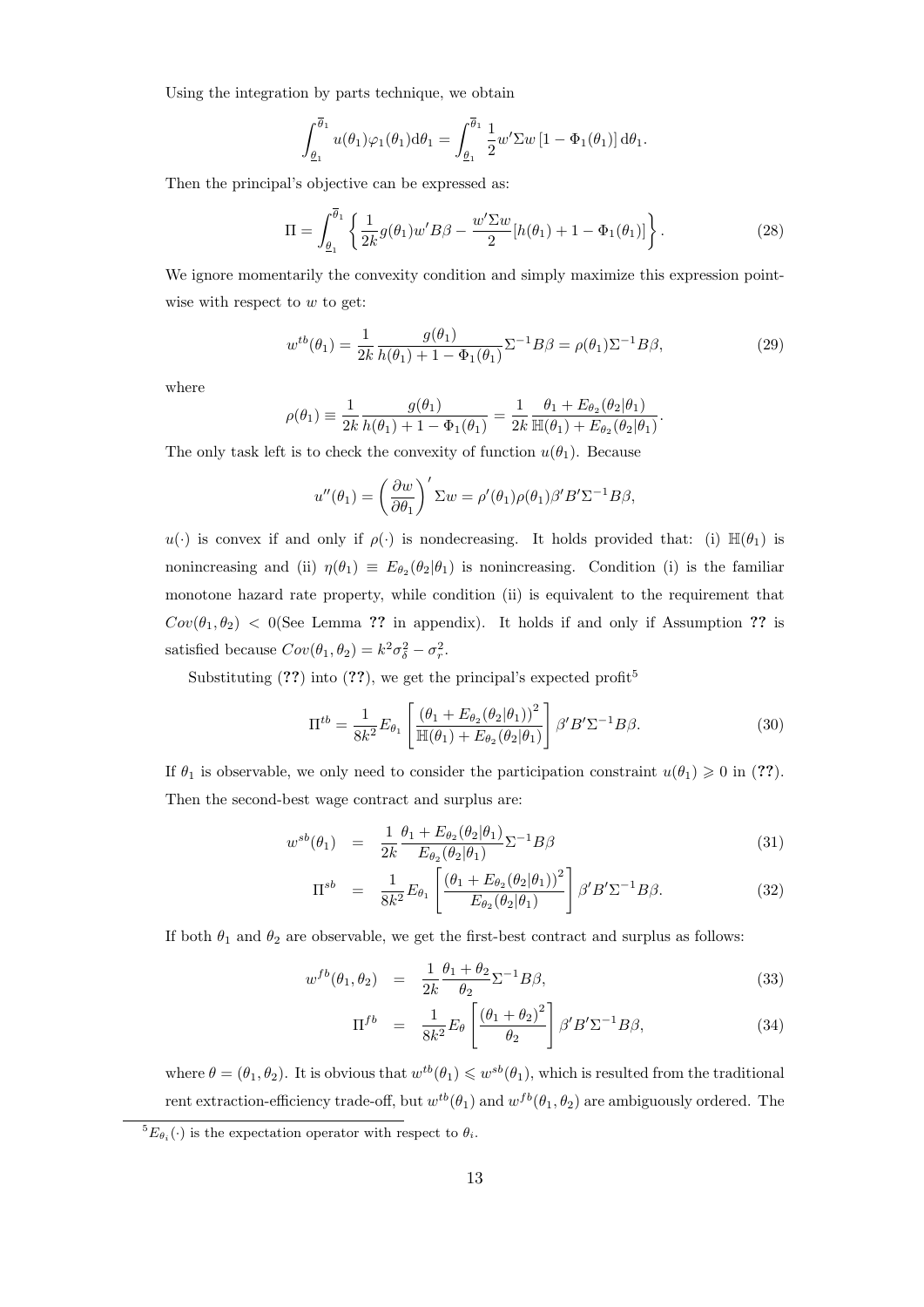intuition behind this is that owning more information about  $\theta_2$  is not necessarily helpful to the principal, since  $\theta_2$  is irrelevant to the agent's decision making. The principal's profits in these cases are well ordered as:

$$
\Pi^{fb} = \frac{1}{8k^2} E_{\theta} \left[ \frac{(\theta_1 + \theta_2)^2}{\theta_2} \right] \beta' B' \Sigma B \beta
$$
  
\n
$$
= \frac{1}{8k^2} E_{\theta_1} E_{\theta_2} \left[ \frac{(\theta_1 + \theta_2)^2}{\theta_2} \right] \theta_1 \right] \beta' B' \Sigma B \beta
$$
  
\n
$$
\geq \frac{1}{8k^2} E_{\theta_1} \left[ \frac{(\theta_1 + E_{\theta_2}(\theta_2 | \theta_1))^2}{E_{\theta_2}(\theta_2 | \theta_1)} \right] \beta' B' \Sigma B \beta = \Pi^{sb}
$$
  
\n
$$
\geq \frac{1}{8k^2} E_{\theta_1} \left[ \frac{(\theta_1 + E_{\theta_2}(\theta_2 | \theta_1))^2}{\mathbb{H}(\theta_1) + E_{\theta_2}(\theta_2 | \theta_1)} \right] \beta' B' \Sigma B \beta = \Pi^{tb}
$$

The second line follows from the law of iterated expectation, the third line follows from Jensen's inequality since  $\frac{(\theta_1 + \theta_2)^2}{\theta_2}$  $rac{\theta_2}{\theta_2}$  is convex in  $\theta_2$ .

.

We summarize the above discussion in the following proposition:

**Proposition 3** Suppose that a performance system  $\mathcal{P} = (B, \Sigma)$  is such that  $BB' = k\Sigma$ , and that Assumptions ?? and ?? are satisfied. Then we have

- 1. the power of incentive in the third-best wage contract is lower than that in the secondbest wage contract:  $w_i^{fb}(\theta_1) < w_i^{sb}(\theta_1)$  for all  $i = 1, \dots, m$  and  $\theta_1 \in [\underline{\theta}_1, \overline{\theta}_1)$ , but it is unambiguously ordered compared with the first-best wage  $w^{fb}(\theta_1, \theta_2)$ .
- 2. the principal's expected surpluses in these regimes are ordered as:

$$
\Pi^{tb} \leqslant \Pi^{sb} \leqslant \Pi^{fb}.
$$

Corollary 3 For an orthogonal performance measurement system, under Assumptions ?? and ??, the third-best performance wage and resulting expected surplus of the principal are given by:

$$
w^{tb}(\theta_1) = \frac{1}{2k} \frac{\theta_1 + E_{\theta_2}(\theta_2 | \theta_1)}{\mathbb{H}(\theta_1) + E_{\theta_2}(\theta_2 | \theta_1)} \begin{pmatrix} \frac{b'_1 \beta}{\sigma_1^2} \\ \frac{b'_2 \beta}{\sigma_2^2} \\ \vdots \\ \frac{b'_\beta \beta}{\sigma_1^2} \end{pmatrix}
$$
(35)

$$
\Pi^{tb} = \frac{1}{8k^2} E_{\theta_1} \left[ \frac{\left(\theta_1 + E_{\theta_2}(\theta_2 | \theta_1)\right)^2}{\mathbb{H}(\theta_1) + E_{\theta_2}(\theta_2 | \theta_1)} \right] \sum_{i=1}^m \left( \frac{b_i^i \beta}{\sigma_i} \right)^2.
$$
 (36)

The efficiency parameter  $\delta$  and the risk aversion parameter r affect the agent's payoff in different ways.  $\delta$  affects his effort provision  $(e^* = \delta B'w)$  and thus the expectation of his net surplus  $(w_0 + w'Be^* - \frac{1}{2\delta}e^{*'}e^*)$ , while r affects his risk premium  $(\frac{r}{2}w'\Sigma w)$ . Misreporting these two parameters helps the agent get information rents with two degrees of freedom. However, if the variations of the deterministic and stochastic components of performance measures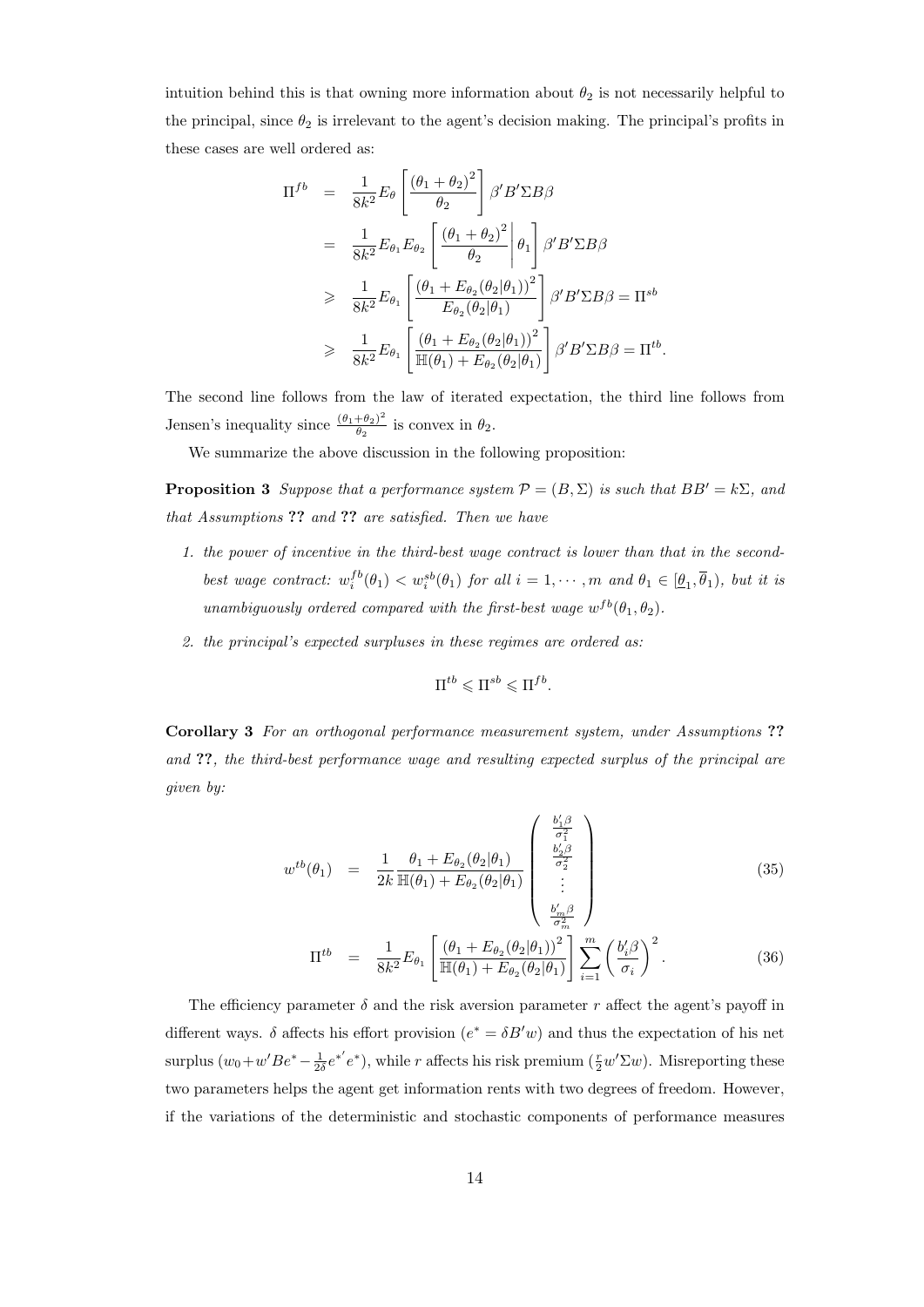are propositional such that  $BB' = k\Sigma$ , all the information relevant to the agent's decisionmaking is contained in a scalar  $\theta_1$ , and the agent is in fact deprived of one of his degrees of freedom. Therefore, the multidimensional mechanism design problem simplifies to the traditional one-dimensional problem. It is worth noting that if there is a single performance measure  $(m = 1)$ , the condition  $BB' = k\Sigma$  is necessarily satisfied. Thus the multidimensional mechanism design problem arises only in the joint presence of multidimensional types and multiple performance measures.

## 5.2 The  $\Sigma$  – norm based base wage:  $w_0 = w_0(w'\Sigma w)$

To reduce the information required by a mechanism and thus simplify the model, we need to impose some restrictions on the principal's authority and then delegate part of it to the agent. We assume that the base wage is based only on the  $\Sigma$  – norm of performance wage vector w, that is,  $w_0 = w_0(w'\Sigma w)$  where  $w_0(\cdot)$  is a function of a scalar variable. That is to say, the employer determines the base wage solely on the  $\Sigma-$  adjusted length of wage vector w rather than on the allocations of intensity among different performance measures. In this case, the contract menu  $(U, w)$  is called  $\Sigma$ −implementable if it belongs to

$$
\mathcal{M}^{\Sigma} = \begin{cases} (U, w) \in \mathbb{R}_{+} \times \mathbb{R}^{m} | \exists w_{0} : \mathbb{R}_{+} \to \mathbb{R}_{+}, \text{ such that} \\ U(\delta, r) = \max_{\tilde{w} \in \mathbb{R}^{m}} \left[ w_{0}(\tilde{w}' \Sigma \tilde{w}) + \frac{1}{2} \tilde{w}'(\delta B B' - r \Sigma) \tilde{w} \right] \text{ and} \\ w(\delta, r) = \underset{\tilde{w} \in \mathbb{R}^{m}}{\operatorname{argmax}} \left[ w_{0}(\tilde{w}' \Sigma \tilde{w}) + \frac{1}{2} \tilde{w}'(\delta B B' - r \Sigma) \tilde{w} \right] \end{cases}
$$
(37)

Let

$$
\mathcal{M} = \begin{cases}\n(U, w) \in \mathbb{R}_+ \times \mathbb{R}^m | \exists w_0 : \mathbb{R}^m \to \mathbb{R}_+, \text{ such that} \\
U(\delta, r) = \max_{\tilde{w} \in \mathbb{R}^m} \left[ w_0(\tilde{w}) + \frac{1}{2} \tilde{w}' (\delta B B' - r \Sigma) \tilde{w} \right] \text{ and} \\
w(\delta, r) = \operatorname*{argmax}_{\tilde{w} \in \mathbb{R}^m} \left[ w_0(\tilde{w}) + \frac{1}{2} \tilde{w}' (\delta B B' - r \Sigma) \tilde{w} \right]\n\end{cases}
$$
\n(38)

be the set of implementable allocations. It is obvious that a Σ−implementable mechanism is implementable but it is not true vice versa:  $\mathcal{M}^{\Sigma} \subset \mathcal{M}$ . When  $(U, w) \in \mathcal{M}^{\Sigma}$ , the agent's information rent is

$$
U(\delta, r) = \max_{w \in \mathbb{R}^m} \left\{ w_0(w' \Sigma w) + \frac{1}{2} w' [\delta B B' - r \Sigma] w \right\}
$$
  
\n
$$
= \max_{x} \max_{w:w' \Sigma w = x^2} \left\{ w_0(w' \Sigma w) + \frac{1}{2} w' [\delta B B' - r \Sigma] w \right\}
$$
  
\n
$$
= \max_{x} \left[ w_0(x^2) + \frac{1}{2} \left( \delta \max_{w' \Sigma w = x^2} \frac{w' B B' w}{w' \Sigma w} - r \right) x^2 \right]
$$
  
\n
$$
= \max_{x} \left[ w_0(x^2) + \frac{1}{2} \vartheta_1 x^2 \right]
$$
  
\n
$$
\equiv u(\vartheta_1), \tag{39}
$$

where  $\vartheta_1 = \delta \lambda_1 - r$ ,

$$
\lambda_1 = \max_{w' \Sigma w = x^2} \frac{w' B B' w}{w' \Sigma w} = \lambda_1 (\Sigma^{-1/2} B B' \Sigma^{-1/2}) = \lambda_1 (B B' \Sigma^{-1})
$$
(40)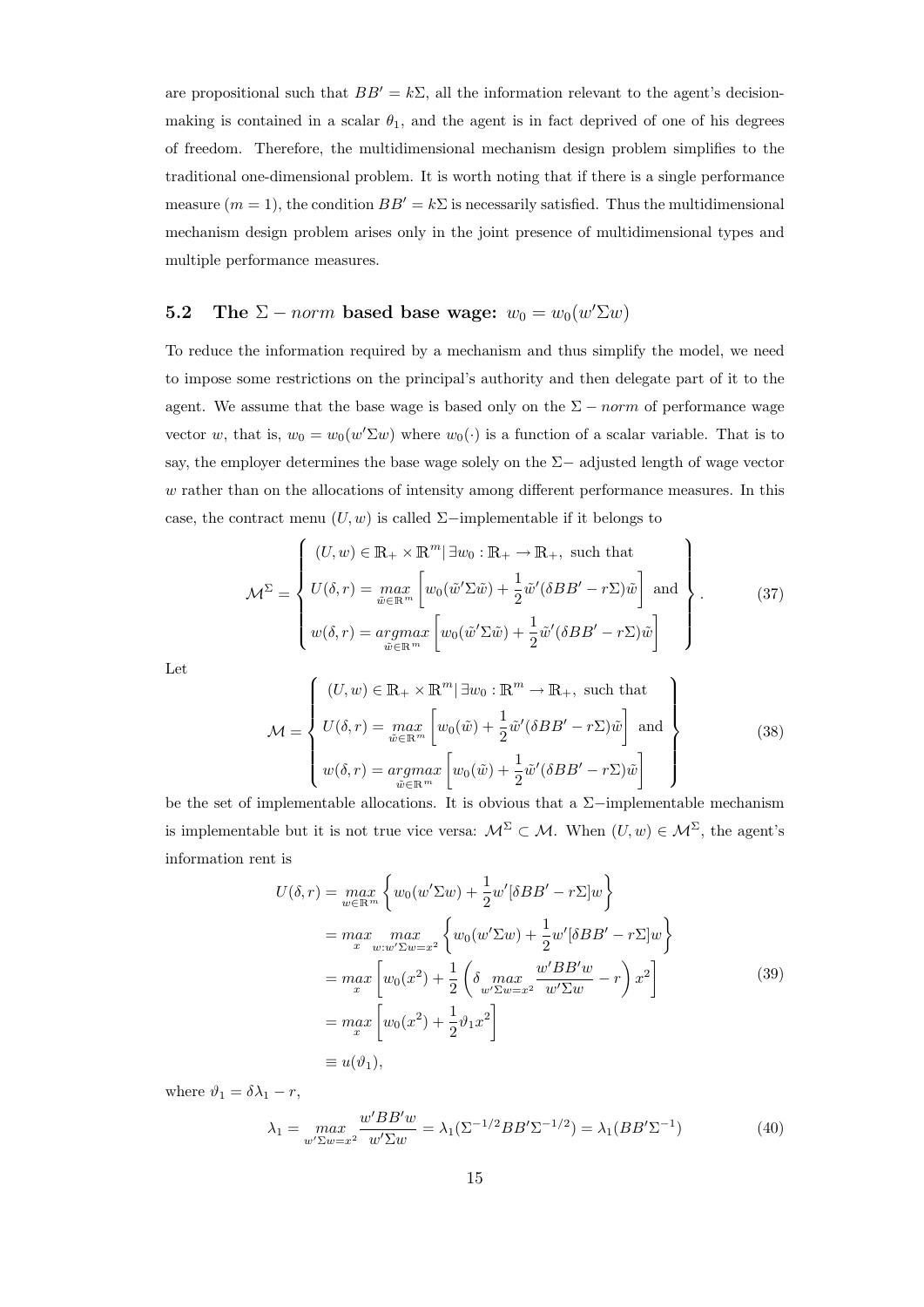is the first (largest) eigenvalue of matrix  $BB'\Sigma^{-1}$ . The corresponding set of optimal wages for the agent is

$$
\mathcal{W}(x) = \left\{ w \in \mathbb{R}^m \vert \Sigma^{1/2} w \in \mathcal{N}(\Sigma^{-1/2} BB' \Sigma^{-1/2} - \lambda_1 I), w' \Sigma w = x^2 \right\},\tag{41}
$$

where  $\mathcal{N}(\Sigma^{-1/2}BB'\Sigma^{-1/2}-\lambda_1I)$  denotes the eigenspace of matrix  $\Sigma^{-1/2}BB'\Sigma^{-1/2}$  corresponding to  $\lambda_1$ . (See Lemma ?? in appendix for detailed discussion.) As discussed in previous sections, (??) implies the envelop condition  $u'(\vartheta_1) = \frac{1}{2}x^2$  and the convexity of  $u(\vartheta_1)$  in  $\vartheta_1$ , which is conversely sufficient for the implementability of contract. We further assume that  $\vartheta_2 = \delta \lambda_1 + r$ . Then

$$
\delta = \frac{\vartheta_1 + \vartheta_2}{2\lambda_1}
$$

$$
r = \frac{\vartheta_2 - \vartheta_1}{2}.
$$

The principal's optimization problem is thus formulated as:

$$
\max_{x} \iint_{\Theta} \left[ \frac{\vartheta_1 + \vartheta_2}{2\lambda_1} \max_{w \in \mathcal{W}(x)} w' B \beta - \frac{1}{2} \vartheta_2 x^2 - u(\vartheta_1) \right] \psi(\vartheta_1, \vartheta_2) d\vartheta_1 d\vartheta_2
$$
  
s.t. :  $u'(\vartheta_1) = \frac{1}{2} x^2, u(\cdot)$  is a convex function,  $u(\vartheta_1) \ge 0$ , (42)

where  $\psi(\vartheta_1, \vartheta_2) \equiv f\left(\frac{\vartheta_1 + \vartheta_2}{2\lambda_1}, \frac{\vartheta_2 - \vartheta_1}{2}\right)$  $\left( \frac{1}{2\lambda_1} \right)$  represents the joint density of  $(\vartheta_1, \vartheta_2)$ .

$$
\Theta = \left\{ (\vartheta_1, \vartheta_2) | \, \frac{(\vartheta_1 + \vartheta_2)}{2\lambda_1} \in [\underline{\delta}, \overline{\delta}], \frac{(\vartheta_2 - \vartheta_1)}{2} \in [\underline{r}, \overline{r}] \right\}
$$

denotes the region of transformed variables. Letting  $y = \Sigma^{1/2}w$ , the embedded program  $\max_{w \in \mathcal{W}(x)} w'B\beta$  can be expressed as

max y y ′Σ <sup>−</sup>1/<sup>2</sup>Bβ, s.t. : y ′ y = x 2 ,y ∈ N <sup>³</sup> Σ <sup>−</sup>1/<sup>2</sup>BB′Σ <sup>−</sup>1/<sup>2</sup> <sup>−</sup> <sup>λ</sup>1<sup>I</sup> ´ .

Applying Lemma ?? in the Appendix, we get the maxima and maximized value of this program

$$
y^* = x \frac{Q_k Q'_k \Sigma^{-1/2} B \beta}{\sqrt{\beta' B' \Sigma^{-1/2} Q_k Q'_k \Sigma^{-1/2} B \beta}}
$$
  

$$
\Pi^* = x \sqrt{\beta' B' \Sigma^{-1/2} Q_k Q'_k \Sigma^{-1/2} B \beta}.
$$

 $Q_k Q'_k$  is the spectral projector of matrix  $\Sigma^{-1/2} BB' \Sigma^{-1/2}$  corresponding to the first eigenvalue  $\lambda_1$ . Following from the spectral representation theorem in linear algebra,  $Q_k Q'_k$  is unique although  $Q_k$  is usually not. (See Lemma ?? in the appendix for detailed discussion.)

The maxima to the original program  $\max_{w \in \mathcal{W}(x)} w'B\beta$  is therefore

$$
w^* = x \frac{\Sigma^{-1/2} Q_k Q'_k \Sigma^{-1/2} B \beta}{\sqrt{\beta' B' \Sigma^{-1/2} Q_k Q'_k \Sigma^{-1/2} B \beta}}.
$$
(43)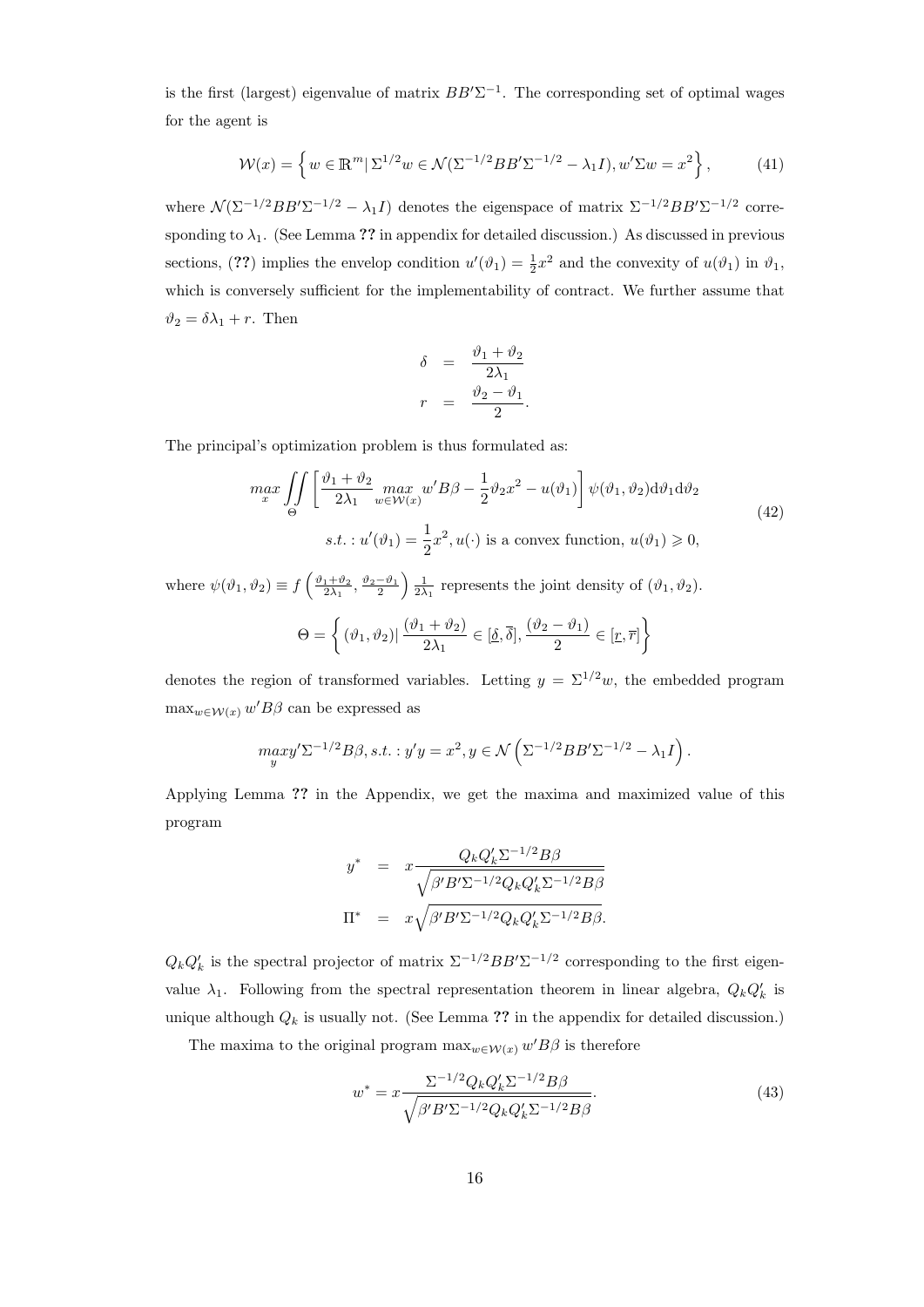Substituting this expression into  $(??)$ , we can rewrite the optimization problem of the principal as

$$
\max_{u,x} \iint_{\Theta} \left[ \frac{\vartheta_1 + \vartheta_2}{2\lambda_1} \sqrt{\beta' B' \Sigma^{-1/2} Q_k Q_k' \Sigma^{-1/2} B \beta x} - \frac{1}{2} \vartheta_2 x^2 - u(\vartheta_1) \right] \psi(\vartheta_1, \vartheta_2) d\vartheta_1 d\vartheta_2
$$
\n
$$
s.t. : u'(\vartheta_1) = \frac{1}{2} x^2, u(\vartheta_1) \text{ is a convex function }, u(\vartheta_1) \ge 0.
$$
\n
$$
(44)
$$

For expositional convenience we define the following notations

$$
\begin{array}{rcl}\n\mu(\vartheta_1) & \equiv & \displaystyle \int_{\Theta_2(\vartheta_1)} (\vartheta_1+\vartheta_2)\psi(\vartheta_1,\vartheta_2)\mathrm{d}\vartheta_2 \\
\varrho(\vartheta_1) & \equiv & \displaystyle \int_{\Theta_2(\vartheta_1)} \vartheta_2\psi(\vartheta_1,\vartheta_2)\mathrm{d}\vartheta_2 \\
\psi_1(\vartheta_1) & \equiv & \displaystyle \int_{\Theta_2(\vartheta_1)} \psi(\vartheta_1,\vartheta_2)\mathrm{d}\vartheta_2 \\
\Psi_1(\vartheta_1) & \equiv & \displaystyle \int_{\vartheta_1} \psi_1(s)ds \\
\mathcal{H}(\vartheta_1) & \equiv & \displaystyle \frac{1-\Psi_1(\vartheta_1)}{\psi_1(\vartheta_1)},\n\end{array}
$$

where  $\Theta_2(\vartheta_1) = {\vartheta_2 \in \mathbb{R}_+ | (\vartheta_1, \vartheta_2) \in \Theta}, \underline{\vartheta_1} = \lambda_1 \underline{\delta} - \overline{r}$ , and make the following two assumptions:

**Assumption 3**  $\mathcal{H}(\vartheta_1)$  is decreasing in  $\vartheta_1$ .

**Assumption 4**  $\lambda_1 \leq \frac{\sigma_r}{\sigma_\delta}$ ,  $\sigma_r$  and  $\sigma_\delta$  are respectively standard deviations of  $\delta$  and  $r$ .

Integrating with respect to  $\vartheta_2$ , the above optimization can be simplified to a standard onedimensional screening problem:

$$
\max_{u,x} \int_{\Theta_1} \left[ x \frac{\mu(\vartheta_1)}{2\lambda_1} \sqrt{\beta' B' \Sigma^{-1/2} Q_k Q_k' \Sigma^{-1/2} B \beta} - \frac{x^2}{2} \varrho(\vartheta_1) - u(\vartheta_1) \psi_1(\vartheta_1) \right] d\vartheta_1
$$
\n
$$
s.t. : u'(\vartheta_1) = \frac{x^2}{2}, u(\vartheta_1) \text{ is a convex function }, u(\vartheta_1) \ge 0.
$$
\n
$$
(45)
$$

Ignoring for a while the convexity condition and applying the standard technique, we obtain the solution to the relaxed problem:

$$
x^*(\vartheta_1) = \frac{\sqrt{\beta' B' \Sigma^{-1/2} Q_k Q_k' \Sigma^{-1/2} B \beta}}{2\lambda_1} \frac{\mu(\vartheta_1)}{\varrho(\vartheta_1) + [1 - \Psi_1(\vartheta_1)]}
$$
  
= 
$$
\frac{\sqrt{\beta' B' \Sigma^{-1/2} Q_k Q_k' \Sigma^{-1/2} B \beta}}{2\lambda_1} \frac{\vartheta_1 + E_{\vartheta_2}(\vartheta_2 | \vartheta_1)}{\mathcal{H}(\vartheta_1) + E_{\vartheta_2}(\vartheta_2 | \vartheta_1)}.
$$
 (46)

We now need to verify the convexity of  $u(\cdot)$ , which is equivalent to say that  $x(\cdot)$  is an increasing function. It holds provided that (i) Assumption ?? is satisfied, (ii)  $\xi(\vartheta_1) \equiv$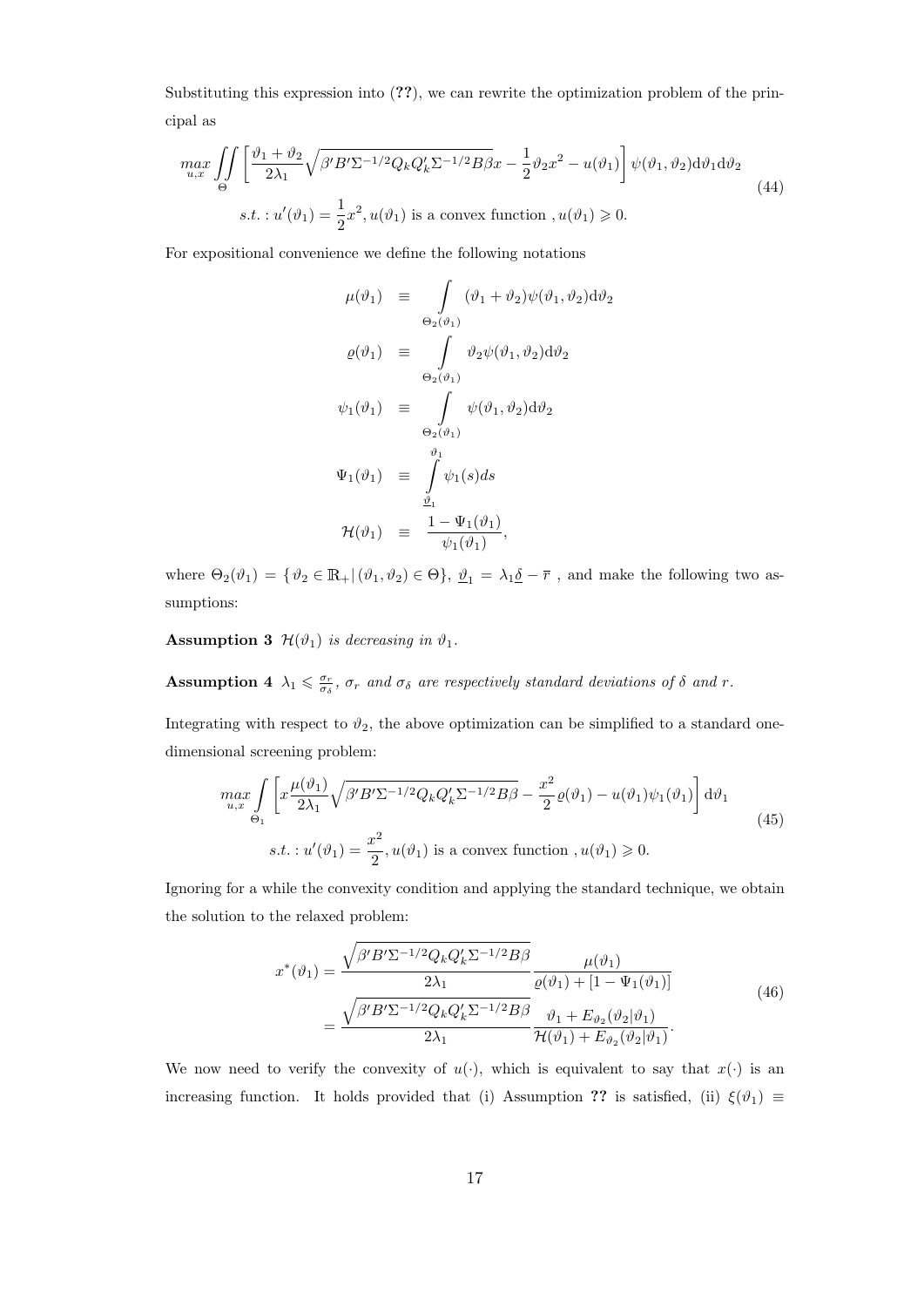$E_{\vartheta_2}(\vartheta_2|\vartheta_1)$  is decreasing in  $\vartheta_1$ . Condition (ii) is satisfied if and only if Assumption ?? holds because  $Cov(\vartheta_1, \vartheta_2) = \lambda_1^2 \sigma_{\delta}^2 - \sigma_r^2 \leq 0$ . Substituting (??) into (??) we get the optimal wage

$$
w^*(\vartheta_1) = \frac{1}{2\lambda_1} \frac{\vartheta_1 + E_{\vartheta_2}(\vartheta_2|\vartheta_1)}{\mathcal{H}(\vartheta_1) + E_{\vartheta_2}(\vartheta_2|\vartheta_1)} \Sigma^{-1/2} Q_k Q_k' \Sigma^{-1/2} B \beta.
$$
 (47)

The information rent accrued to the agent and surplus of the principal are also easily obtained:

$$
u^*(\vartheta_1) = \frac{\beta' B' \Sigma^{-1/2} Q_k Q_k' \Sigma^{-1/2} B \beta}{8\lambda_1^2} \int_{\underline{\vartheta}_1}^{\vartheta_1} \left( \frac{\vartheta_1 + E_{\vartheta_2}(\vartheta_2 | \vartheta_1)}{\mathcal{H}(\vartheta_1) + E_{\vartheta_2}(\vartheta_2 | \vartheta_1)} \right)^2 d\vartheta_1 \tag{48}
$$

$$
\Pi^* = \frac{1}{8\lambda_1^2} E_{\vartheta_1} \left[ \frac{(\vartheta_1 + E_{\vartheta_2}(\vartheta_2|\vartheta_1))^2}{\mathcal{H}(\vartheta_1) + E_{\vartheta_2}(\vartheta_2|\vartheta_1)} \right] \beta' B' \Sigma^{-1/2} Q_k Q'_k \Sigma^{-1/2} B \beta. \tag{49}
$$

The above analysis can be summarized in the following proposition.

Proposition 4 Suppose that Assumptions ?? and ?? are satisfied. Then the Σ−implementable allocations are given by  $(??)$  and  $(??)$ , and the resulting surplus is given by  $(??)$ .

In the original model, the contract  $\{w_0(\delta,r),w(\delta,r)\}$  is implementable if for all  $(\delta,\hat{\delta},r,\hat{r}) \in$  $[\underline{\delta}, \overline{\delta}]^2 \times [\underline{r}, \overline{r}]^2$ , the following incentive compatibility condition is satisfied:

$$
w_0(\delta, r) + \frac{1}{2}w(\delta, r)'(\delta BB' - r\Sigma) w(\delta, r) \geq w_0(\hat{\delta}, \hat{r}) + \frac{1}{2}w(\hat{\delta}, \hat{r})'(\delta BB' - r\Sigma) w(\hat{\delta}, \hat{r}).
$$
 (50)

Let

$$
U(\delta, r) \equiv w_0(\delta, r) + \frac{1}{2}w(\delta, r)' (\delta BB' - r\Sigma) w(\delta, r)
$$

and

$$
U(\hat{\delta}, \hat{r}; \delta, r) \equiv w_0(\hat{\delta}, \hat{r}) + \frac{1}{2} w(\hat{\delta}, \hat{r})' (\delta B B' - r \Sigma) w(\hat{\delta}, \hat{r}).
$$

Then  $\{U(\delta,r),w(\delta,r)\}\$ is implementable if

$$
U(\delta, r) = \max_{(\hat{\delta}, \hat{r}) \in [\underline{\delta}, \overline{\delta}] \times [\underline{r}, \overline{r}]} \left\{ w_0(\hat{\delta}, \hat{r}) + \frac{1}{2} w(\hat{\delta}, \hat{r})' [\delta B B' - r \Sigma] w(\hat{\delta}, \hat{r}) \right\}
$$
(51)

Applying "taxation principle", it could be equivalently represented as:

$$
U(\delta,r) = \max_{w \in \mathbb{R}^m} \left\{ w_0(w) + \frac{1}{2} w' \left[ \delta B B' - r \Sigma \right] w \right\}.
$$

It implies that (i) the envelop conditions  $\frac{\partial U}{\partial \delta} = \frac{1}{2}w'BB'w$ ,  $\frac{\partial U}{\partial r} = -\frac{1}{2}w'\Sigma'w$  hold; (ii)  $U(\delta, r)$ is convex in  $(\delta, r)$ . Conversely, given the envelop and convexity conditions, we have the following incentive compatibility condition:

$$
U(\delta, r) \geq U(\hat{\delta}, \hat{r}) + (\delta - \hat{\delta}) \frac{\partial U}{\partial \delta} + (r - \hat{r}) \frac{\partial U}{\partial r}
$$
  
= 
$$
U(\hat{\delta}, \hat{r}) + \frac{1}{2} (\delta - \hat{\delta}) w(\hat{\delta}, \hat{r})' B B' w(\hat{\delta}, \hat{r}) - \frac{1}{2} (r - r') w(\hat{\delta}, \hat{r})' \Sigma w(\hat{\delta}, \hat{r})
$$
  
= 
$$
U(\hat{\delta}, \hat{r}, \delta, r).
$$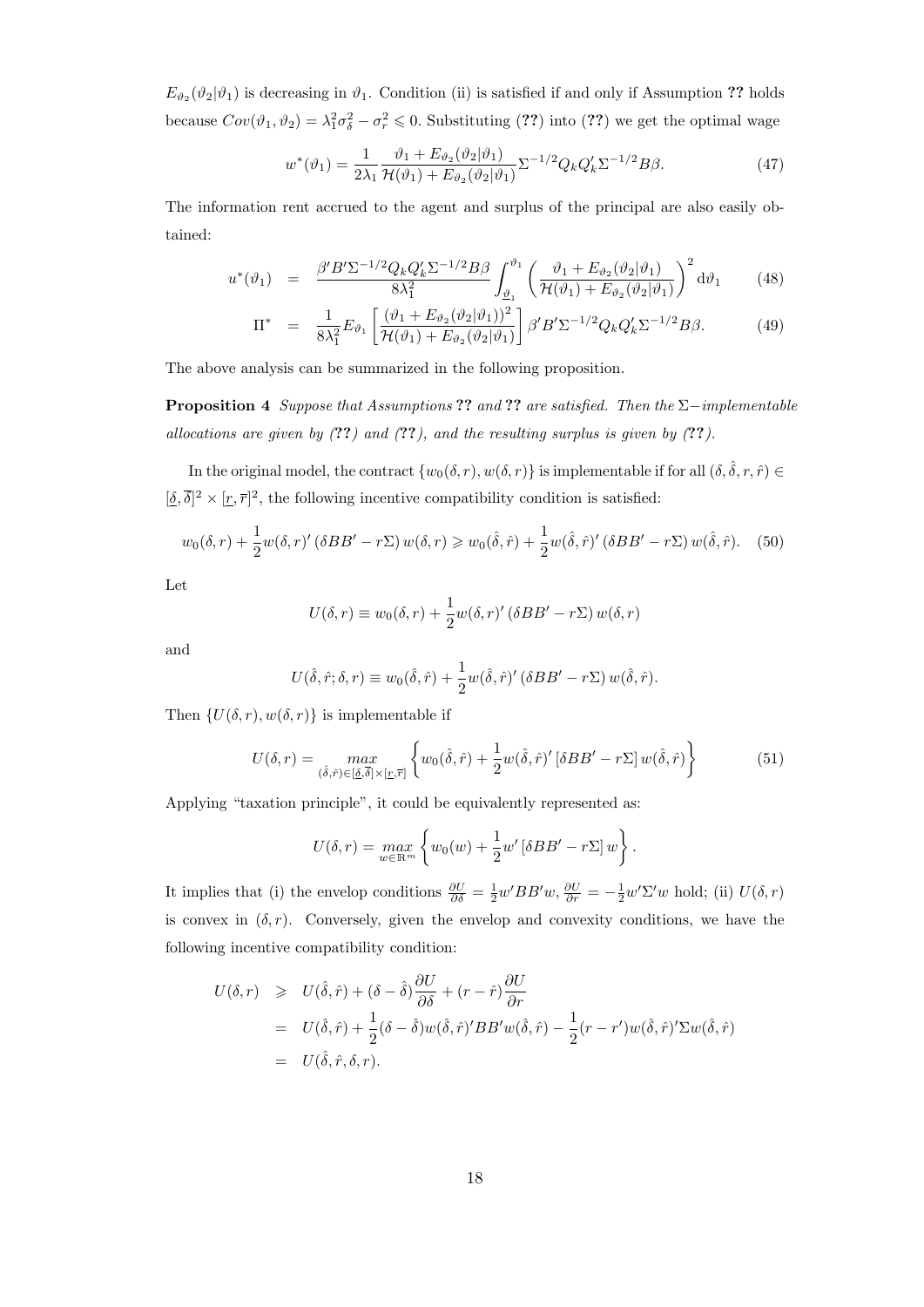$U(\delta,r)$  and  $w(\delta,r)$  are therefore implementable. Thus the principal's optimization problem is

$$
\max_{U,w} \iint_{D} \left[ \delta w' B \beta - \frac{1}{2} w' (\delta B B' + r \Sigma) w - U(\delta, r) \right] d\delta dr
$$
  
s.t. 
$$
\frac{\partial U}{\partial \delta} = \frac{1}{2} w' B B' w,
$$

$$
\frac{\partial U}{\partial r} = -\frac{1}{2} w' \Sigma' w,
$$

$$
U(\delta, r) \geqslant 0,
$$

$$
U(\delta, r) \text{ is convex.}
$$

Ignoring momentarily the convexity condition, the principal's relaxed problem could be regarded as an optimal control problem with multiple controls and double-fold integrals. The generalized Hamiltonian approach offered by Basov (2005) is applicable to this problem. His method however ensures the existence of solution to the relaxed problem rather than offers a feasible way for getting it. One often has to rely upon the numerical techniques to get solution from a system of partial differential equations. A more serious drawback of his approach is that the solution to the relaxed problem usually cannot solve the complete problem because the convexity condition could only be satisfied by accident. In fact the envelop and convexity conditions require that the vector field  $(\frac{1}{2}w'BB'w, -\frac{1}{2}w'\Sigma'w)$  has a convex potential function. This puts severe restrictions on the set of implementable wages and makes the multidimensional problem much more complex than its unidimensional counterpart because the latter requires only that  $\frac{1}{2}w'BB'w$  or  $-\frac{1}{2}w'\Sigma w$  has a convex primitive function.

In order to get an explicit solution to the complete problem, we therefore sacrifice some of the principal's degrees of freedom by restricting our attention in the set of  $\Sigma$ −implementable allocations  $\mathcal{M}^{\Sigma}$ . We decompose the information contained in vector w into two aspects: its  $\Sigma$ -norm  $(\sqrt{w' \Sigma w} = x)$  and direction. Meanwhile, the type vector  $(\delta, r)$  is transformed linearly to  $(\vartheta_1, \vartheta_2)$ . Notice that, the Σ−norm of wage vector depends only on  $\vartheta_1$ , while its direction is at free disposal of the agent and depends on neither  $\vartheta_1$  nor  $\vartheta_2$ . Our ∑-normbased assumption on the base wage  $w_0$  limits greatly the authority of the principal since he now has only the discretion to choose x contingent on the agent's report  $\hat{\vartheta}_1$ . The authority of the agent, on the contrary, is augmented since he is vested the authority of choosing the direction of w. Thus, this procedure is virtually a process of delegating part of the principal's authority to the agent. Under the assumptions we made, the multidimensional mechanism problem is solved with the same amount of computational work as in the one-dimensional screening problem after performing integration with respect to the irrelevant variable  $\vartheta_2$ .

In a special case of orthogonal performance measurement system, we have the following corollary.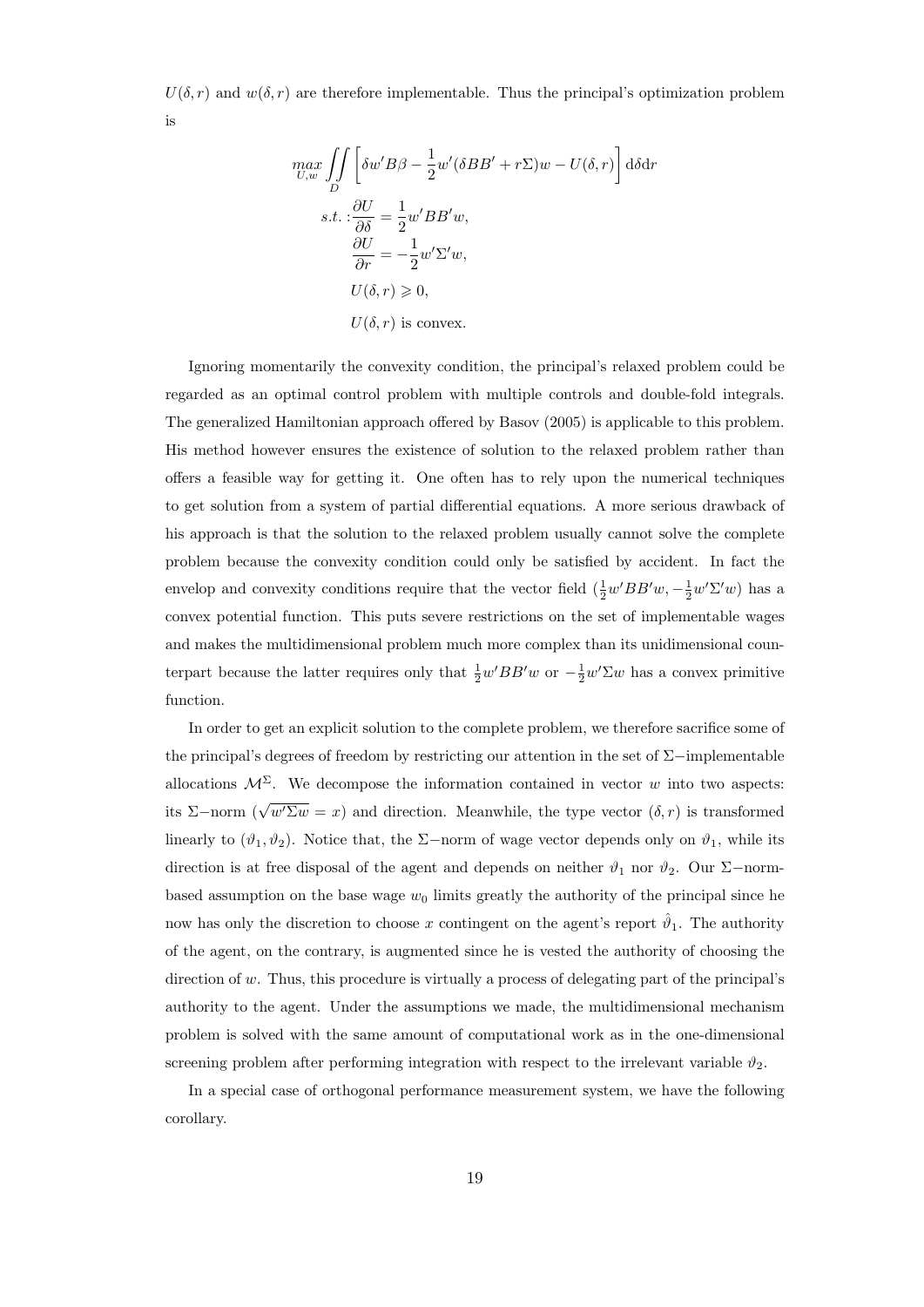Corollary 4 For an orthogonal performance measurement system, there is no incentive in the performance measures with non-largest signal-noise ratio.

#### **Proof.** See appendix. ■

As mentioned above, the wage vector is determined by two aspects: its overall intensity  $(\Sigma - norm)$  and relative allocation among performance measures (direction). In our dimensionality-reducing procedure, the authority of choosing relative allocation is delegated to the agent. Then for an orthogonal system in which performance measures are totally independent to each other, the agent inclines to allocate the overall intensity to the measures with larger sensitivity (measured by  $||b_i||^2$ ) and smaller randomness (measured by  $\sigma_i^2$ ). Therefore he will put the overall intensity of incentives on the measures with largest signalnoise ratio  $||b_i||^2/\sigma_i^2$ , and the measures with non-largest signal-noise ratios will be assigned zero incentive.

Holmstrom and Milgrom (1990) show that missing incentive clauses are commonly observed in practice, even when good, objective output measures are available and agents are highly responsive to incentive pay. In their model, there exist multiple performance measures with varying degrees of accuracy (the tasks and performance measures are one-to-one corresponding to each other, that is,  $B = I$ , and the tasks are substitute to each other. In this setup, employees will concentrate their attention (effort) on improving the performance measure tied to high compensation, to the exclusion of hard-to-measure or even non-observable but important tasks. Therefore an optimal incentive contract can be to pay a fixed wage independent of measured performance. Our Corollary ?? offers a different explanation to the missing incentive phenomenon. Notice that in this corollary, we assume the performance measures are orthogonal to each other, which is quite different to the substitute condition required by Holmstrom and Milgrom's paper.

The following corollary provides a comparison of surpluses obtained using two performance measurement systems with the same largest signal-noise ratios.

**Corollary 5** If two orthogonal performance measurement systems  $\mathcal{P}_1 \equiv (B_1, \Sigma_{11})$  and  $\mathcal{P}_2 \equiv$  $(B_2, \Sigma_{22})$  are such that matrices  $\Sigma_{11}^{-1/2} B_1 B_1' \Sigma_{11}^{-1/2}$  and  $\Sigma_{22}^{-1/2} B_2 B_2' \Sigma_{22}^{-1/2}$  have the same first eigenvalues  $\lambda_1$  and the multiplicities of  $\lambda_1$  in these two matrices are, respectively,  $k_1$  and  $k_2$ , then  $\Pi^*(\mathcal{P}_1) \geq \Pi^*(\mathcal{P}_2)$  if and only if the sum of squares of congruences of the first  $k_1$  performance measures in  $\mathcal{P}_1$  is larger than that of the first  $k_2$  performance measures in  $\mathcal{P}_2, i.e., \sum_{i=1}^{k_1} \Upsilon_{i1}^2 \geqslant \sum_{i=1}^{k_2} \Upsilon_{i2}^2.$ 

#### **Proof.** See appendix. ■

We next discuss the value of additional performance measures to an existing set. Let  $\mathcal{P}_1 = (B_1, \Sigma_{11})$  represent a performance measurement system that reports  $m_1$  measures and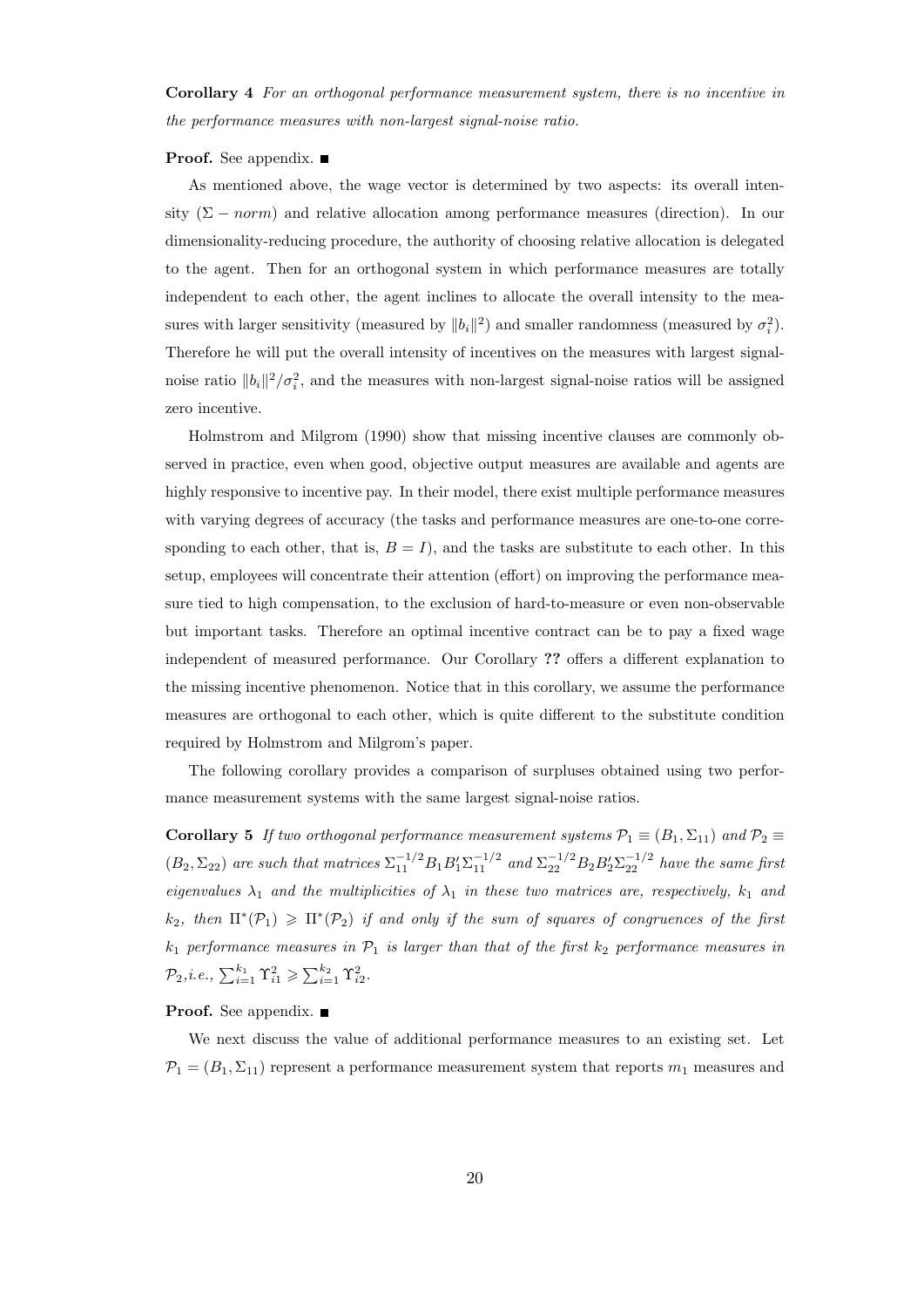let

$$
\mathcal{P} \equiv (B, \Sigma) = \left[ \left( \begin{array}{c} B_1 \\ B_2 \end{array} \right), \left( \begin{array}{cc} \Sigma_{11} & \Sigma_{12} \\ \Sigma_{21} & \Sigma_{22} \end{array} \right) \right]
$$

represent a system that reports an additional  $m_2$  measures  $P_2 = (B_2, \Sigma_{22})$ .  $P_1$  and  $P_2$  are supposed to be orthogonal to each other. That is to say,  $\Sigma_{12} = 0$ ,  $\Sigma_{21} = 0$ ,  $B'_1B_2 = 0$ ,  $B'_2B_1 = 0$ **0.** Denote the set of eigenvalues of  $\Sigma_{11}^{-1/2}B_1B_1'\Sigma_{11}^{-1/2}$  and  $\Sigma_{22}^{-1/2}B_2B_2'\Sigma_{22}^{-1/2}$ , respectively, by  $\lambda_i, i = 1, \dots m_1$  and  $\mu_j, j = 1, \dots, m_2$ . The first eigenvalues  $\lambda_1 = \max_{1 \leq i \leq m_1} \lambda_i$  and  $\mu_1 =$  $max_{1\leq j\leq m_2}\mu_j$  have multiplicities  $k_1$  and  $k_2$  respectively. The following corollary provides a specification of the incremental expected value of the additional performance measures provided by P.

Corollary 6 If  $\lambda_1 > \mu_1$ , then  $\Pi^*(\mathcal{P}) = \Pi^*(\mathcal{P}_1)$ ; if  $\lambda_1 = \mu_1$ , then  $\Pi^*(\mathcal{P}) = \Pi^*(\mathcal{P}_1) +$  $\Pi^*(\mathcal{P}_2) > \Pi^*(\mathcal{P}_1)$ ; if  $\lambda_1 < \mu_1$ , then  $\Pi^*(\mathcal{P}) = \Pi^*(\mathcal{P}_2)$ .

#### **Proof.** See appendix. ■

In the environment of complete information (with observable costs and risk aversion), Feltham and Xie (1994) show that the incremental value of additional performance measures is always non-negative because the principal can always assign zero incentive to the additional measures. In this case, the principal's surplus obtained using the original performance system  $\mathcal{P}_1 = (B_1, \Sigma_{11})$  is

$$
\pi^{fb}(\mathcal{P}_1) = \frac{\delta}{2}\beta'B'_1 \left(B_1B'_1 + \frac{r}{\delta}\Sigma_{11}\right)^{-1}B_1\beta;
$$

the surplus obtained using the augmented performance measurement system

$$
\mathcal{P} = (\mathcal{P}_1, \mathcal{P}_2) = \left[ \left( \begin{array}{c} B_1 \\ B_2 \end{array} \right), \left( \begin{array}{cc} \Sigma_{11} & \Sigma_{12} \\ \Sigma_{21} & \Sigma_{22} \end{array} \right) \right]
$$

is

$$
\pi^{fb}(\mathcal{P}_1) = \frac{\delta}{2}\beta'B'\left(BB' + \frac{r}{\delta}\Sigma\right)^{-1}B\beta.
$$

The incremental value of additional performance measures is thus:

$$
\Delta \pi = \pi^{fb}(\mathcal{P}) - \pi^{fb}(\mathcal{P}_1) = \frac{\delta}{2} \beta'(D - D_1)\beta,
$$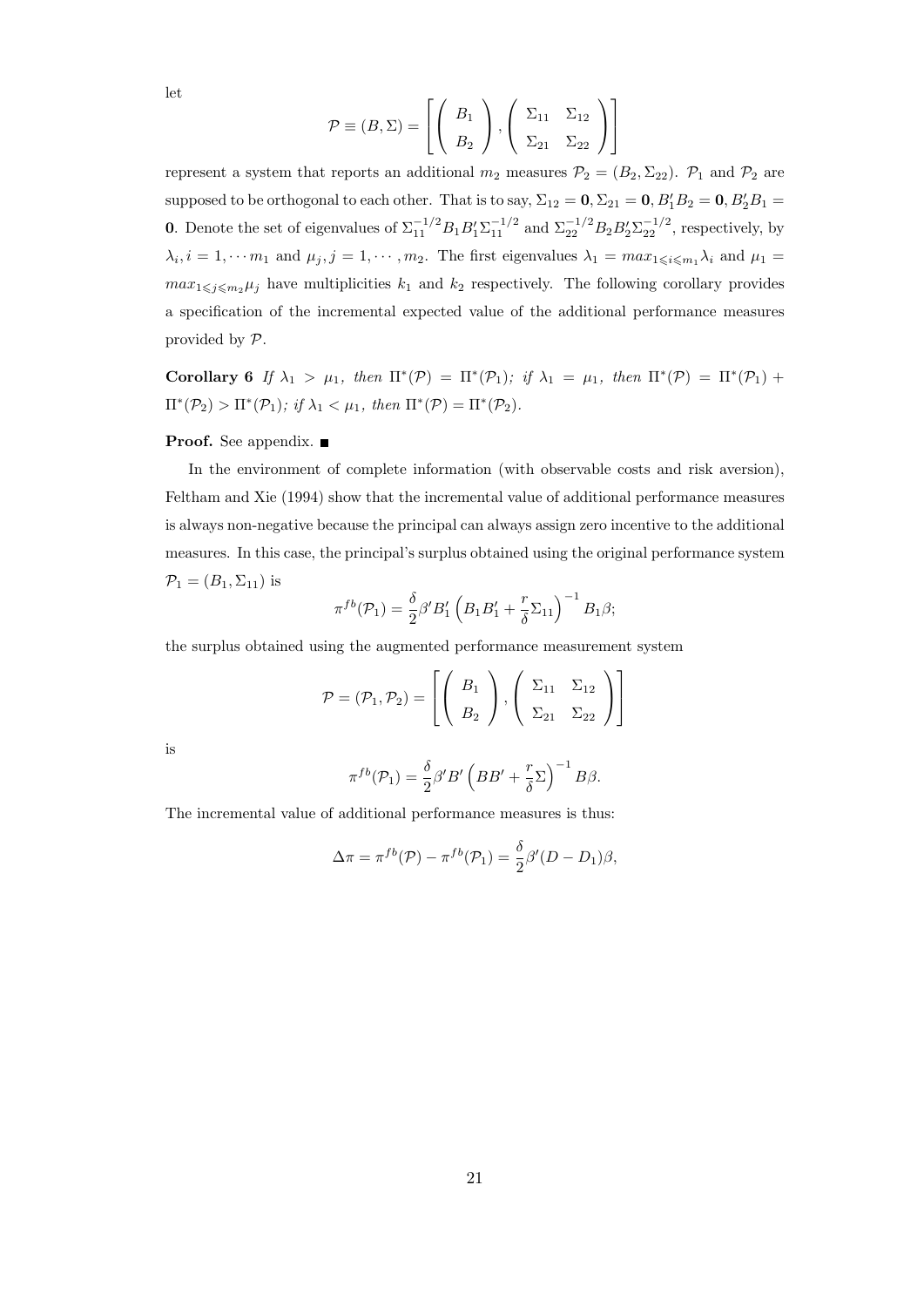where

$$
D_1 = B'_1 (B_1 B'_1 + \frac{r}{\delta} \Sigma)^{-1} B_1
$$
  
\n
$$
D = B' (BB' + \frac{r}{\delta} \Sigma)^{-1} B
$$
  
\n
$$
= (B'_1, B'_2) \left( \begin{array}{c} B_1 B'_1 + \frac{r}{\delta} \Sigma_{11} & B_1 B'_2 + \frac{r}{\delta} \Sigma_{12} \\ B_2 B'_1 + \frac{r}{\delta} \Sigma_{21} & B_2 B'_2 + \frac{r}{\delta} \Sigma_{22} \end{array} \right)^{-1} \left( \begin{array}{c} B_1 \\ B_2 \end{array} \right)
$$
  
\n
$$
= (B'_1, B'_2) \left( \begin{array}{c} H_{11} & H_{12} \\ H_{21} & H_{22} \end{array} \right)^{-1} \left( \begin{array}{c} B_1 \\ B_2 \end{array} \right)
$$
  
\n
$$
= (B'_1, B'_2) \left( \begin{array}{c} H_{11}^{-1} + H_{11}^{-1} H_{12} H_{22}^{-1} H_{21} H_{11}^{-1} & -H_{11}^{-1} H_{12} H_{22}^{-1} \\ -H_{22}^{-1} H_{21} H_{11}^{-1} & H_{22}^{-1} \end{array} \right) \left( \begin{array}{c} B_1 \\ B_2 \end{array} \right)
$$
  
\n
$$
= B'_1 H_{11}^{-1} B_1 + B'_1 H_{11}^{-1} H_{12} H_{22}^{-1} H_{21} H_{11} B_1 - B'_1 H_{11} H_{12} H_{22}^{-1} B_2
$$
  
\n
$$
-B'_2 H_{22}^{-1} H_{21} H_{11}^{-1} B_1 + B'_2 H_{22}^{-1} B_2
$$
  
\n
$$
H_{ij} = B_i B'_j + \frac{r}{\delta} \Sigma_{ij},
$$
  
\n
$$
H_{22 \cdot 1} = H_{22} - H_{21} H_{11}^{-1} H_{12}.
$$

It follows that  $D-D_1 = B'_1 H_{11}^{-1} H_{12} H_{22\cdot 1}^{-1} H_{21} H_{11} B_1 - B'_1 H_{11} H_{12} H_{22\cdot 1}^{-1} B_2 - B'_2 H_{22\cdot 1}^{-1} H_{21} H_{11}^{-1} B_1 +$  $B'_2H_{22\cdot1}^{-1}B_2=[B'_1H_{11}^{-1}H_{12}-B'_2]H_{22\cdot1}^{-1}[H_{21}H_{11}^{-1}B_1-B_2]$  is a semi-positive definite matrix. It in turn implies that  $\Delta \pi = \frac{\delta}{2} \beta'(D - D_1)\beta \geq 0$ . As a special case, if  $\mathcal{P}_1$  is orthogonal to  $\mathcal{P}_2$ ,  $D - D_1 = B_2' H_{22}^{-1} B_2$ ; therefore,  $\Delta \pi = \frac{\delta}{2} \beta' B_2 (B_2 B_2' + \frac{r}{\delta} \Sigma_{22})^{-1} B_2 \beta = \pi^{fb}(\mathcal{P}_2) \geq 0$ .

The incremental value then is zero if and only if the measures provided by the original performance measurement system are a sufficient statistic for the measures provided by the augmented system, with respect to the agent's effort. According to this result, adding a performance measurement system which is orthogonal to the original one will increase the surplus for sure. Our result, on the contrary, states that the incremental value is zero if  $\lambda_1 > \mu_1$ ; is positive if  $\lambda_1 = \mu_1$ ; is ambiguous if  $\lambda_1 < \mu_1$ . These new results come from the assumption that  $w_0$  is based on the  $\Sigma-norm$  of w. Under this assumption, the performance measures associated with non-largest eigenvalues are in fact redundant, and the incremental value is therefore determined by the first eigenvalues of the original and new performance measurement systems.

### 6 Conclusion

In this paper, we explain the phenomenon of low-powered incentives from a new perspective. We consider a case where the agent possesses private information about his own risk aversion and the cost of efforts. Besides the rents eliciting the agent's efforts, the principal has to give up some additional information rents to the agent in order to elicit his truthtelling. She has to consider two tradeoffs when choosing the optimal incentive contract. One is the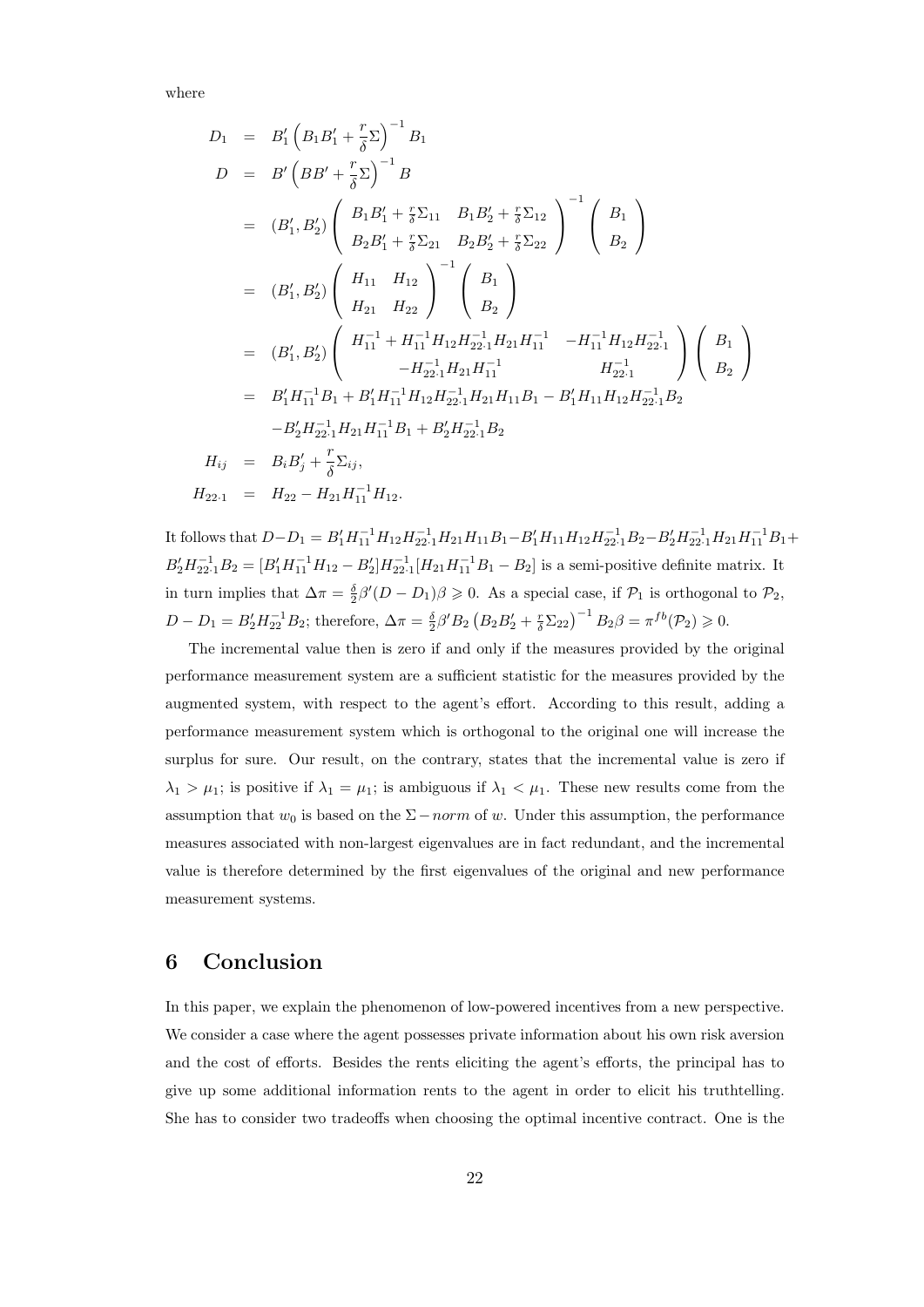tradeoff between insurance and incentives; the other is the tradeoff between efficiency and rent extraction. The former is the fundamental issue in moral hazard problem; while the latter lies in the core of adverse selection problem. These two "tradeoffs" together lead to lowerpowered incentives. We further show that in the presence of mere unobservable risk aversion or cost, the second-best incentive contract is flatter than the first-best one. In the case with multidimensionally asymmetric information, we first assume that the deterministic and stochastic components of a performance measurement system vary in a similar way. Under this assumption, the agent's private information relevant to his decision making is captured in a single scalar variable. The power of incentive is lower than that in the case where this scalar variable is observable. Furthermore, we reduce the complexity of computation by delegating part of the principal's decision-making authority to the agent. In this setup, we find that most performance measures are redundant and are compensated by fixed wage. This provides a new explanation to the frequently-observed phenomenon of missing incentive.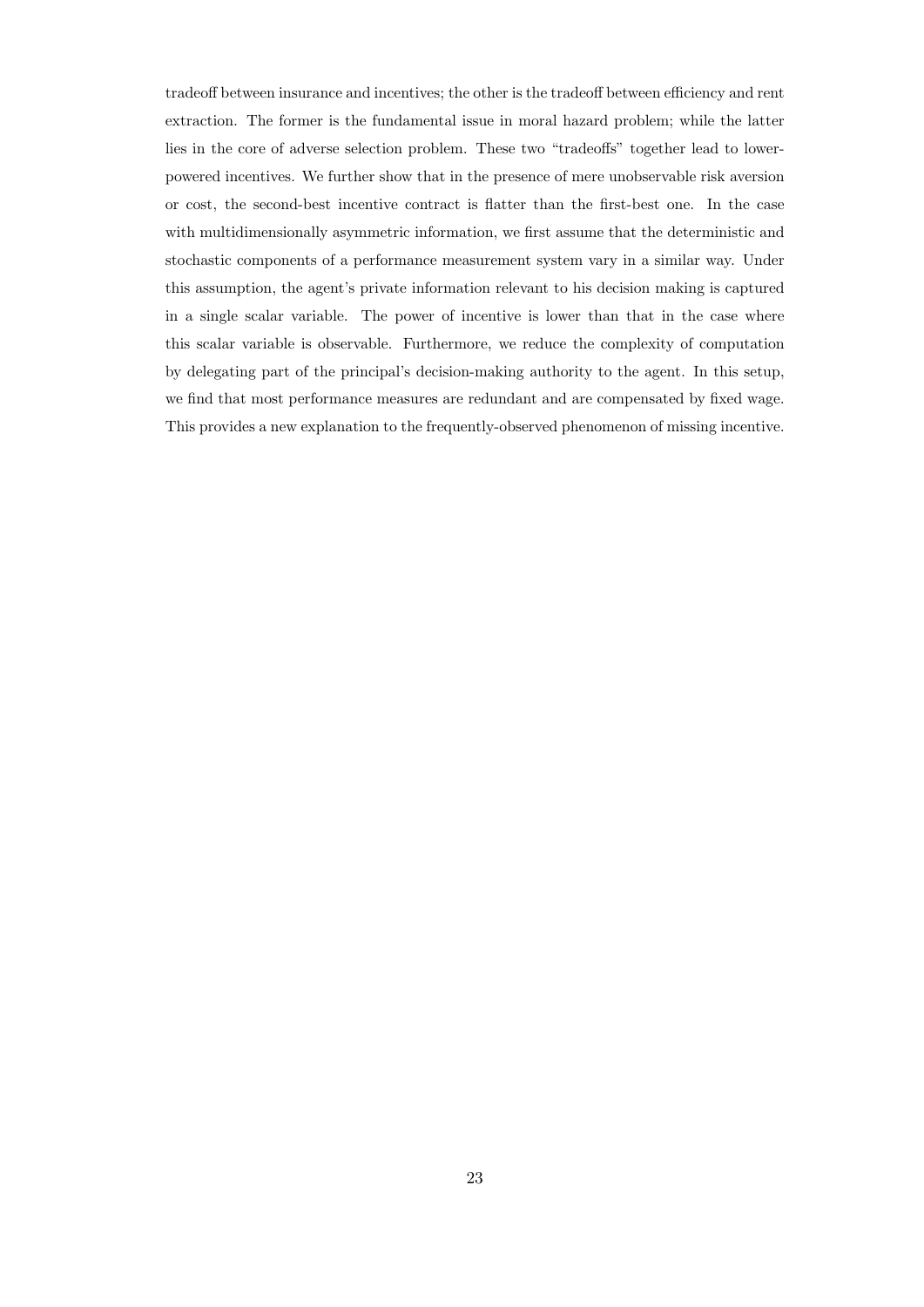### References

- [1] Armstrong, M. (1996) "Multiproduct Nonlinear Pricing", Econometrica, 64: 51-75
- [2] Baker, G. 1992. "Incentive Contracts and Performance Measurement", Journal of Political Economy 100, 598-614
- [3] Baker, G.P. (2002). "Distortion and Risk in Optimal Incentive Contracts", Journal of Human Recources, 37, 728-751.
- [4] Basov, S., (2001) "Hamiltonian Approach to Multi-dimensional Screening", Journal of Mathematical Economics, 36: 77-94.
- [5] Feltham G. A., and J. Xie. "Performance Measure Congruity and Diversity in Multi-Task Principal-Agent Relations", The Accounting Review, 1994, 69: 429-453
- [6] Frant, H. (1996) "High-Powered and Low-Powered Incentives in the Public Sector", Journal of Public Administration Research and Theory 6:365-82.
- [7] Guesnerie, R. (1981): "On Taxation and Incentives: Further Reflections on the Limits of Redistribution." Discussion Paper No.89, Sonderforschungsbereich 21, University of Bonn.
- [8] Green, J., and Stokey, N. (1983), "A Comparison of Tournaments and Contracts", Journal of Political Economy 91: 349-364.
- [9] Hurwicz, L., 1972, On Informationally Decentralized Systems, in: Radner, R. and C. B. McGuire, eds., Decision and Organization, Volume in Honor of J. Marschak (North-Holland) 297-336.
- [10] Hurwicz L (1979), "On the Dimension Requirements of Informationally Decentralized Pareto-satisfactory Processes", In: Arrow K, Hurwicz L (eds) Studies in Resource Allocation Processes, Cambridge University Press
- [11] Hurwicz L (1986), "On Informational Decentralization and Efficiency in Resource Allocation Mechanism", In: Reiter, S. (ed) , Studies in Mathematical Economics, Mathematical Association of America
- [12] Hammond, P. (1979), "Straightforward Individual Incentive Compatibility in Large Economies", Review of Economic Studies, 46:263-282
- [13] Holmstrom, B. and P. Milgrom (1991), "Multitask Principal-Agent Analyses", Journal of Law, Economics, and Organization 7: 24-52
- [14] Lazear, E. and Rosen, S. 1981, "Rank-Order Tournaments as Optimum Labor Contracts", Journal of Political Economy, 89: 841-864.
- [15] Mount, K. and Reiter,S. (1974) "Informational Size of Message Spaces", Journal of Economic Theory 8:161-191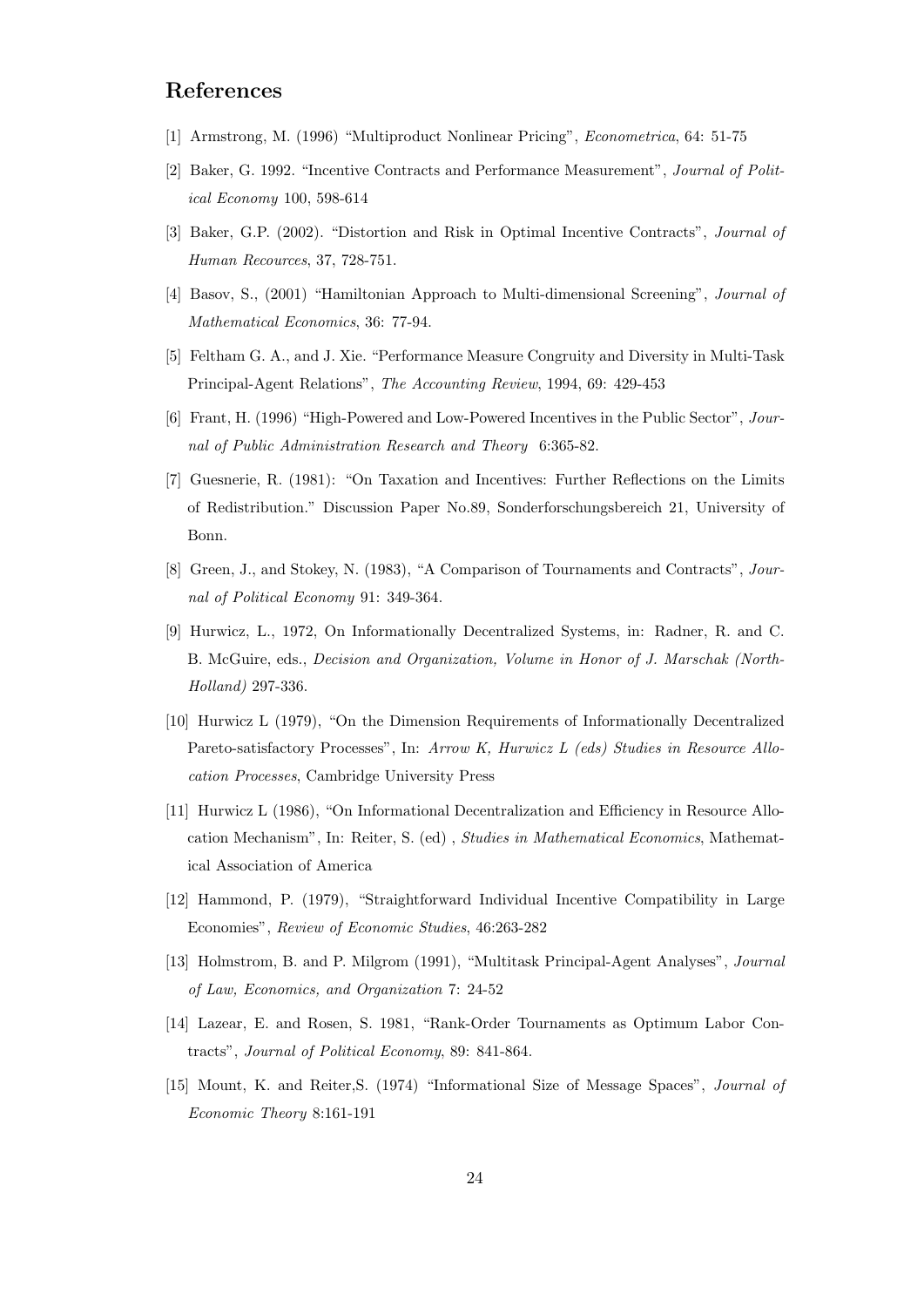- [16] Nalebuff, B., and Stiglitz, J. (1983), "Prices and Incentives: Towards a General Theory of Compensation and Competition", Bell Journal of Economics 14: 21-43.
- [17] Osana H (1978), "On the Informational Size of Message Spaces for Resource Allocation Process", Journal of Economic Theory, 17:66-78
- [18] Rochet, J.-C. (1985), "The Taxation Principle and Multi-time Hamilton-Jacobi Equations", Journal of Mathematical Economics, 14, 113-128
- [19] Rochet, J.-C., and P. Choné (1998), "Ironing, Sweeping, and Multidimensional Screening", Econometrica 66: 783-826.
- [20] Rochet, J.-C. (1987), "A Necessary and Sufficient Condition for Rationalizability in a Quasi-linear Context", Journal of Mathematical Economics 16: 190-200.
- [21] Tian, G (1994), "On Informational Efficiency and Incentive Aspects of Generalized Ratio Equilibria", Journal of Mathematical Economics, 23:323-337
- [22] Tian, G (2004), "A Unique Informationally Efficient Allocation Mechanism in Economies with Consumption Externalities," International Economic Review, 45:79-111
- [23] Tian, G (2006), "The Unique Informational Efficiency of the Competitive Mechanism in Economies with Production," Social Choice and Welfare, 26, 155-182.
- [24] Thiele, V (2010) "Task-Specific Abilities in Multi-Task Principal-Agent Relationships", Labour Economics, 17(4), 690-698.
- [25] Walker, M (1977), "On the Informational Size of Message Spaces", Journal of Economic Theory, 15:366-375
- [26] Williamson, O. (1985) "The Economic Institutions of Capitalism: Firms, Markets, Relational Contracting", New York: Free Press.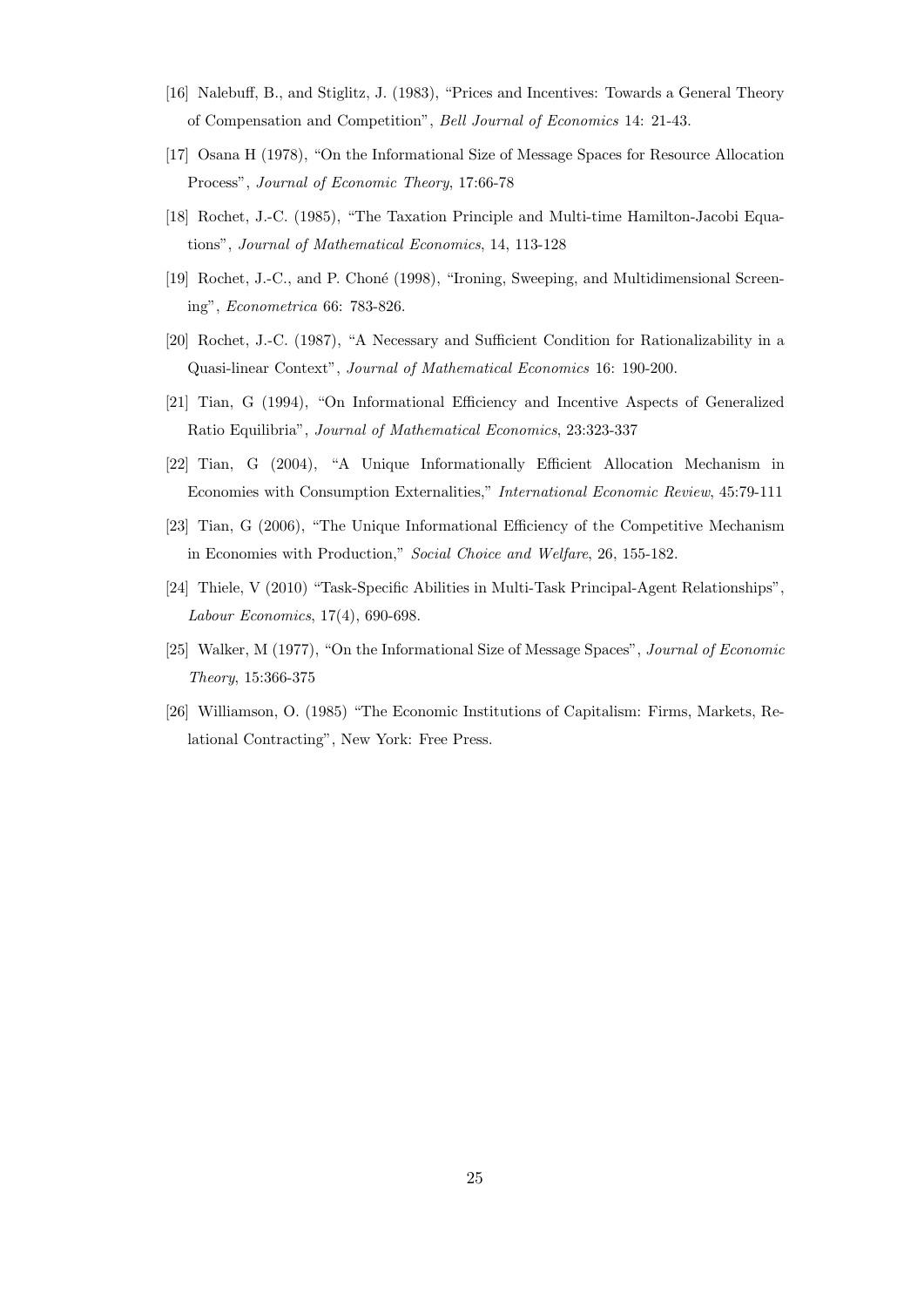### Appendix A.

**Proof of Proposition ??.** Using the envelop condition  $U'(r) = -\frac{1}{2}w'\Sigma w$ , the participation constraint  $U(r) \geq 0$  simplifies to  $U(\bar{r}) \geq 0$ . Incentive compatibility implies that only the participation constraint of the most risk averse type can be binding, i.e.,  $U(\bar{r}) = 0$ . We therefore get

$$
U(r) = \int_{r}^{\bar{r}} \frac{1}{2} w(\tilde{r})' \Sigma w(\tilde{r}) dr.
$$
 (A.1)

The principal's objective function becomes

$$
\Pi = \int_{\underline{r}}^{\overline{r}} \left\{ \beta' C^{-1} B' w(r) - \frac{1}{2} w(r)' \left[ B C^{-1} B' + r \Sigma \right] w(r) - \int_{r}^{\overline{r}} \frac{1}{2} w(\tilde{r})' \Sigma w(\tilde{r}) dr \right\} f(r) dr
$$

which, by an integration of parts, gives

$$
\int_{\underline{r}}^{\overline{r}} \left\{ \beta' C^{-1} B' w(r) - \frac{1}{2} w(r)' \left[ B C^{-1} B' + \left( r + \frac{F(r)}{f(r)} \right) \Sigma \right] w(r) \right\} f(r) dr.
$$

Maximizing pointwise the above expression, we get

$$
w^{sb}(r) = \left[BC^{-1}B' + \Phi(r)\Sigma\right]^{-1}BC^{-1}\beta
$$

and

$$
w_0^{sb}(r) = \frac{1}{2} \int_r^{\bar{r}} w^{sb}(\tilde{r})' \Sigma w^{sb}(\tilde{r}) d\tilde{r} - \frac{1}{2} w^{sb}(r)' \left[ BC^{-1}B' - r \Sigma \right] w^{sb}(r).
$$

The only work left is to verify the convexity of  $U(r)$ . Notice that

$$
U''(r) = -(D_r w^{sb})' \Sigma w^{sb} = \Phi'(r) w^{sb}(r)' \Sigma \left[ BC^{-1}B' + \Phi(r) \Sigma \right]^{-1} \Sigma w^{sb}(r).
$$

The second equality comes from the fact that the derivative of  $w^{sb}$  with respect to r is<sup>6</sup>

$$
D_r w^{sb} = -[BC^{-1}B' + \Phi(r)\Sigma]^{-1} \Phi'(r)\Sigma [BC^{-1}B' + \Phi(r)\Sigma]^{-1} BC^{-1}\beta
$$
  
=  $-\Phi'(r) [BC^{-1}B' + \Phi(r)\Sigma]^{-1} \Sigma w^{sb}.$ 

It is clear that  $U''(r) \geq 0$  because  $\Phi'(r) \geq 0$  and the matrix  $\Sigma \left[ BC^{-1}B' + \Phi(r)\Sigma \right]^{-1} \Sigma$  is positive definite. The proof is completed.

Proof of Proposition ??. Using integration by parts, we get

$$
\int_{\underline{\delta}}^{\overline{\delta}} U(\delta)g(\delta) = \int_{\underline{\delta}}^{\overline{\delta}} \left[ \frac{1 - G(\delta)}{g(\delta)} \right] \frac{w'BB'w}{2} dG(\delta).
$$

Substituting it into the expression of the principal's expected surplus and optimizing it with respect to w, we get the second-best performance wage  $w^{sb}(\delta)$ , and  $w_0^{sb}(\delta)$  is also easily

$$
\frac{\partial A^{-1}}{\partial \alpha} = -A^{-1} \frac{\partial A}{\partial \alpha} A^{-1}.
$$

<sup>&</sup>lt;sup>6</sup>Let A be a nonsingular,  $m \times m$  matrix whose elements are functions of the scalar parameter  $\alpha$ , then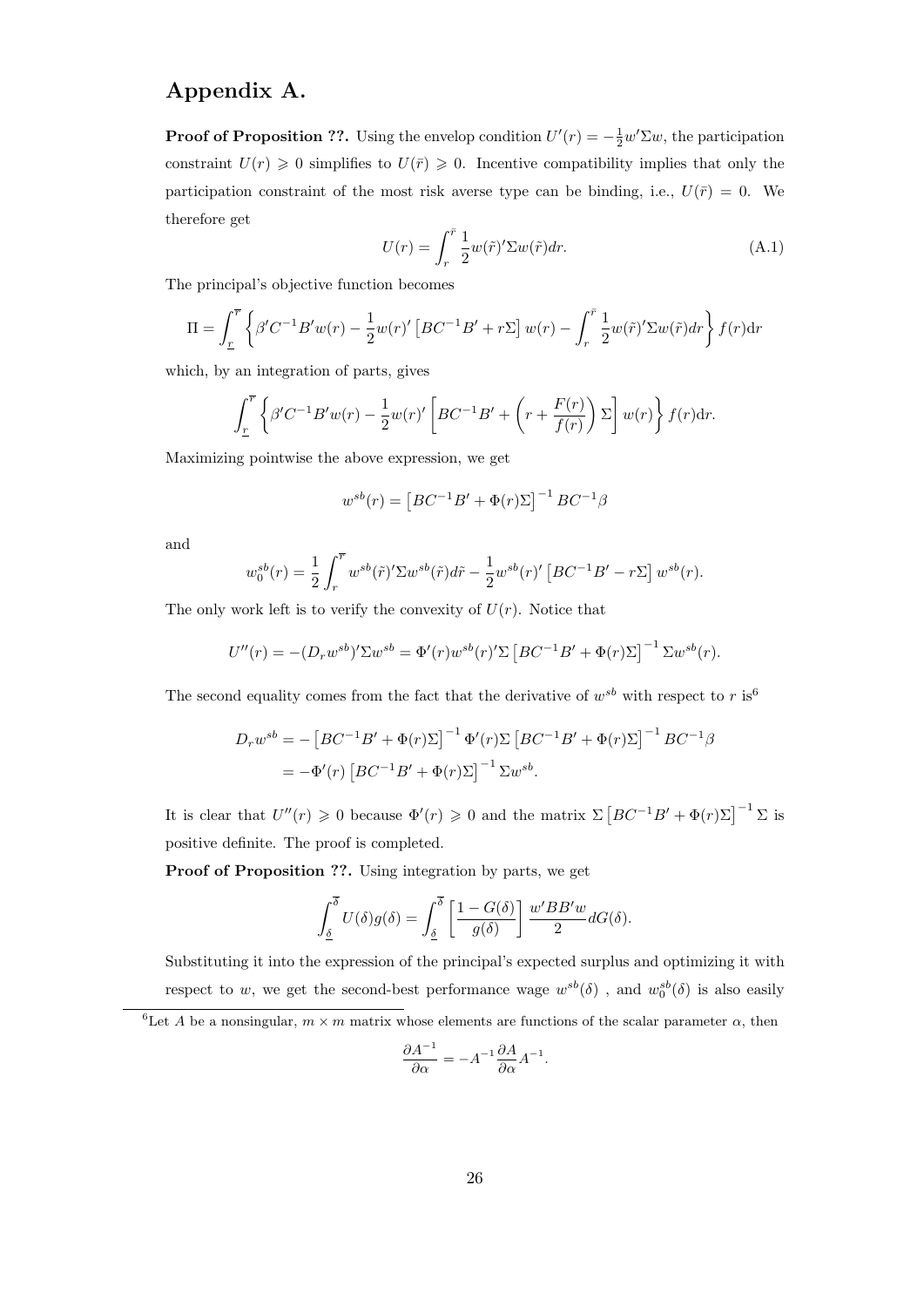obtained. We now check the convexity of  $U(\delta)$ . The first order derivative of  $w^{sb}(\delta)$  is

$$
D_{\delta}w^{sb}(\delta) = -\left[H(\delta)BB' + \frac{r}{\delta}\Sigma\right]^{-1}\left[H'(\delta)BB' - \frac{r\Sigma}{\delta^2}\right]\left[H(\delta)BB' + \frac{r\Sigma}{\delta}\right]^{-1}B\beta
$$
  

$$
= -\left[H(\delta)BB' + \frac{r\Sigma}{\delta}\right]^{-1}\left[H'(\delta)BB' - \frac{r\Sigma}{\delta^2}\right]w^{sb}(\delta)
$$
  

$$
= -\left[H(\delta)BB' + \frac{r\Sigma}{\delta}\right]^{-1}\left\{-\frac{H(\delta)}{\delta}BB' - \frac{r\Sigma}{\delta^2} + \left[\frac{H(\delta)}{\delta} + H'(\delta)\right]BB'\right\}w^{sb}(\delta)
$$
  

$$
= \frac{1}{\delta}\left\{(BB')^{-1} - \left[H(\delta)BB' + \frac{r\Sigma}{\delta}\right]^{-1}\left[H(\delta) + \delta H'(\delta)\right]\right\}BB'w^{sb}(\delta).
$$

It can be verified that the matrix  $\frac{1}{\delta}$  $\{(BB')^{-1} - \left[H(\delta)BB' + \frac{r\Sigma}{\delta}\right]^{-1}\left[H(\delta) + \delta H'(\delta)\right]\}$  is positive definite since  $\delta + \frac{1-G(\delta)}{g(\delta)} = \delta H(\delta)$  is decreasing. Therefore

$$
U''(\delta) = D_{\delta}w^{sb}(\delta)BB'w^{sb}(\delta)
$$
  
=  $\frac{1}{\delta}w^{sb}(\delta)'BB'\left\{ (BB')^{-1} - \left[H(\delta)BB' + \frac{r\Sigma}{\delta}\right]^{-1}[H(\delta) + \delta H'(\delta)]\right\}BB'w^{sb}(\delta) \ge 0,$ 

which implies the convexity of  $U(\delta)$ .

**Lemma A.1**  $E(Y|X)$  is nonincreasing in X if and only if  $Cov(X, Y) \leq 0$ .

**Proof.** Because  $Cov(X, Y) = E(X)E(Y) - E(XY) = E(X)E[E(Y|X)] - E[E(XY|X)] =$  $E(X)E[E(Y|X)] - E[XE(Y|X)] = Cov[X, E(Y|X)], Cov(X, Y) \leq 0$  if and only if  $E(Y|X)$ is a nonincreasing function of  $X$ .<sup>7</sup>

**Lemma A.2** Let A, B be  $m \times m$  symmetric matrices and  $B > 0$ , then

$$
\max_{x \neq 0} \frac{x'Ax}{x'Bx} = \lambda_1(B^{-1/2}AB^{-1/2})
$$

and the optimal x satisfies:  $B^{-1/2}x \in \mathcal{N}(B^{-1/2}AB^{-1/2} - \lambda_1 I)$ .

**Proof.** Let  $\frac{B^{1/2}x}{\sqrt{x' Bx}} = y$ . Then

$$
\max_{x \neq 0} \frac{x'Ax}{x'Bx} = \max_{\|y\|=1} y'B^{-1/2}AB^{-1/2}y.
$$

Since  $B^{-1/2}AB^{-1/2}$  is a symmetric matrix, there exists an orthogonal matrix P such that  $P'B^{-1/2}AB^{-1/2}P = diag{\lambda_1, \cdots, \lambda_m}.$   $\lambda_1, \cdots, \lambda_m$  are eigenvalues of  $B^{-1/2}AB^{-1/2}$  in descending order;  $\lambda_1$  has multiplicity k. Let  $P'y = z$ , then

$$
\max_{\|y\|=1} y'B^{-1/2}AB^{-1/2}y = \max_{\|z\|=1} z'diag\{\lambda_1,\cdots,\lambda_m\}z = \max_{1\leqslant j\leqslant m}\lambda_j.
$$

The optimal solution to this problem is  $z = (z_1, \dots, z_k, 0, \dots, 0)$ ' with  $\sum_{j=1}^k z_j^2 = 1$ . We get  $y = Pz = \sum_{i=1}^{k} z_i p_i$ .  $p_i, i = 1, \dots, k$  are eigenvectors associated with  $\lambda_1 = \dots = \lambda_k$ , therefore  $y \in \mathcal{N}(B^{-1/2}AB^{-1/2} - \lambda_1I)$ , which in turn implies that  $B^{-1/2}x \in \mathcal{N}(B^{-1/2}AB^{-1/2} - \lambda_1I)$  $\lambda_1 I$ ).

There we use a result in probability theory:  $Cov(\varphi_1(X), \varphi_2(X)) \leq 0$  iff  $\varphi'_1(X)\varphi'_2(X) \leq 0$ .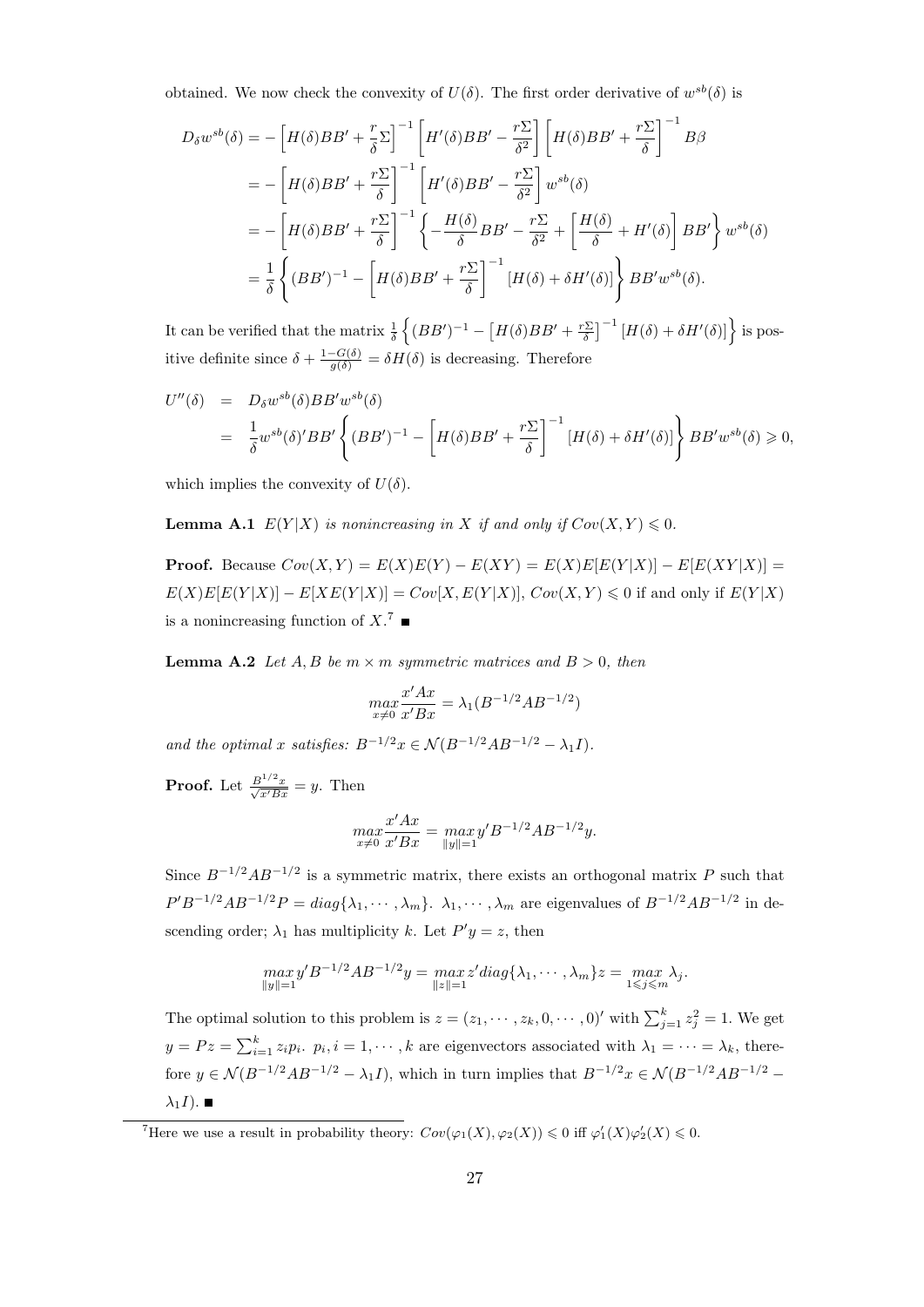**Lemma A.3** The maxima  $x^*$  and maximized value  $\Pi^*$  to program

$$
\max_{x} : \alpha' x, s.t. : ||x|| = a, x \in \mathcal{N}(A - \lambda I)
$$
\n(A.2)

are

(i) If  $\alpha' Q_k Q'_k \alpha \neq 0$ 

$$
\begin{array}{rcl} x^* & = & a \displaystyle{\frac{Q_k Q_k' \alpha}{\sqrt{\alpha' Q_k Q_k' \alpha}}}, \\[0.2cm] \Pi^* & = & a \displaystyle{\sqrt{\alpha' Q_k Q_k' \alpha}} \end{array}
$$

(ii) If  $\alpha' Q_k Q'_k \alpha = 0$ 

 $x^*$  is an arbitrary non-null element in  $\mathcal{N}(A - \lambda I)$  with norm a  $\Pi^* = 0$ 

where  $\lambda$  is an eigenvalue of symmetric matrix A with multiplicity k,  $\mathcal{N}(A-\lambda I)$  represents the eigenspace of A associated with  $\lambda$ ,  $Q_k = (q_1, q_2, \cdots, q_k)$  are a set of orthonormal eigenvectors of A corresponding to  $\lambda$ .

**Proof.** Since A is a real symmetric matrix, there exists an orthogonal matrix  $Q = (q_1, \dots, q_n)$  $(Q_k, Q_{-k})$  such that

$$
Q'AQ = diag\{\lambda, \cdots \lambda, \lambda_{k+1}, \cdots, \lambda_n\}.
$$

 $Q_k = (q_1, q_2, \cdots, q_k)$  are a set of orthonormal eigenvectors associated with  $\lambda$ ,  $Q_{-k}$  =  $(q_{k+1}, \dots, q_n)$  is the set of remaining orthonormal eigenvectors. Applying the spectral decomposition theorem in matrix algebra, the spectral projector matrix  $Q_k Q'_k$  is unique although  $Q_k$  is in general not unique.

$$
(A - \lambda I)x = 0 \Longleftrightarrow Qdiag\{0, \cdots, 0, \lambda - \lambda_{k+1}, \cdots, \lambda - \lambda_n\}Q'x = 0
$$

Letting  $Q'x = y$ , we get

$$
diag\{0,\cdots,0,\lambda-\lambda_{k+1},\cdots,\lambda-\lambda_n\}y=0,
$$

which implies  $y_i = 0, i = k + 1, \dots n$ . Then the program (??) can be rewritten as

$$
\max_{y} : \alpha'Qy, s.t. : ||y|| = a, y = (y_1, \cdots, y_k, 0, \cdots, 0).
$$

• If  $\alpha' Q_k Q'_k \alpha = 0$ , then  $Q'_k \alpha = 0$ . Therefore,

$$
\alpha'Qy = (0, \cdots, 0, \alpha'q_{k+1}, \alpha'q_n) \begin{pmatrix} y_1 \\ \vdots \\ y_k \\ 0 \\ \vdots \\ 0 \end{pmatrix} = 0
$$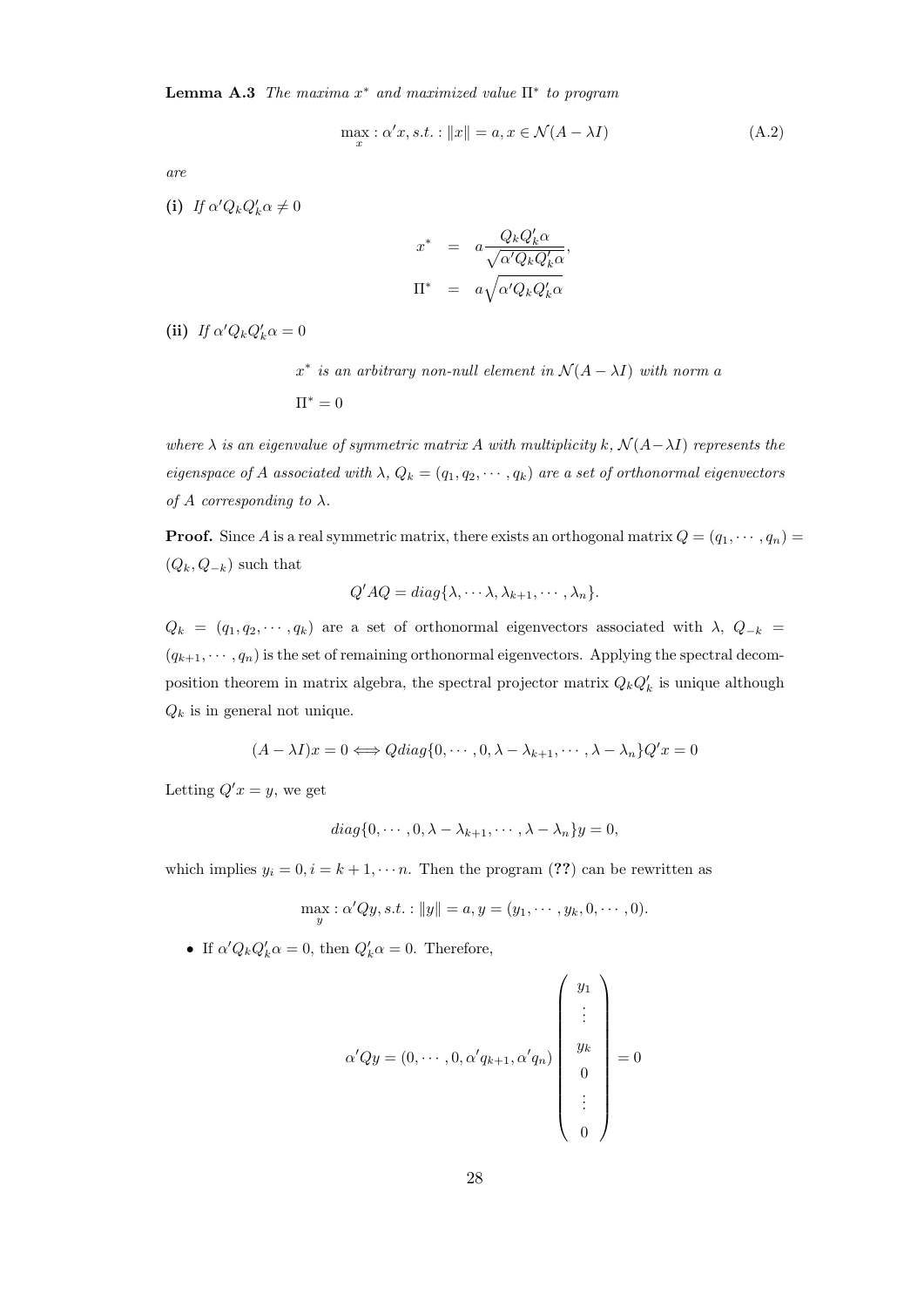The maxima to the program (??) is therefore an arbitrary non-null vector in  $\mathcal{N}(A-\lambda I)$ with norm a.

• If  $\alpha' Q_k Q'_k \alpha \neq 0$ , it is optimal to choose

$$
y^* = \frac{a}{\sqrt{\alpha'Q_kQ_k'\alpha}}(Q_k,\mathbf{0})'\alpha,
$$

the corresponding optimal value is

$$
\Pi^* = a \sqrt{\alpha' Q_k Q'_k \alpha}.
$$

The maxima for the original program is therefore

$$
x^* = Qy^* = a\frac{Q_k Q_k' \alpha}{\sqrt{\alpha' Q_k Q_k' \alpha}}.
$$

**Lemma A.4** (Uniqueness of Spectral Representation) A represents an  $n \times n$  symmetric matrix, Q represents an  $n \times n$  orthogonal matrix,  $D = diag\{d_1, \dots, d_n\}$  is an  $n \times n$  diagonal matrix such that  $Q'AQ = D$ . (Note that every real symmetric matrix is orthogonally diagonalizable.) The ith columns of Q are  $q_i$ ,  $i = 1, \dots, n$ , respectively.  $\lambda_1, \dots, \lambda_k$  represent the distinct eigenvalues of A,  $\nu_1, \dots \nu_k$  represent the (algebraic or geometric) multiplicities of  $\lambda_1, \dots, \lambda_k$ , respectively. For  $j = 1, \dots, k$ ,  $S_j = \{i : d_i = \lambda_j\}$  represent the set comprising the  $\nu_j$  values of i such that  $d_i = \lambda_j$ . Then A can be expressed uniquely (aside from the ordering of the terms) as

$$
A = \sum_{j=1}^{k} \lambda_j E_j \tag{A.3}
$$

where (for  $j = 1, \dots, k$ )  $E_j = \sum_{i \in S_j} q_i q_i'$ ,  $q_i, i \in S_j$  are eigenvectors associated with  $\lambda_j$ .

**Proof.** Suppose that P is an  $n \times n$  orthogonal matrix and  $D^* = \{d_i\}$  an  $n \times n$  diagonal matrix such that  $P'AP = D^*$  (where P and  $D^*$  are possibly different from Q and D). Further, denote the first,  $\cdots$  nth columns of P by  $p_1, \cdots, p_n$ , respectively, and (for  $j = 1, \cdots, k$ ) let  $S_j = \{i : d_i^* = \lambda_j\}.$  Then, analogous to the decomposition  $A = \sum_{j=1}^k \lambda_j E_j$ , we have the decomposition

$$
A = \sum_{j=1}^{k} \lambda_j F_j
$$

where (for  $j = 1, \dots, k$ )  $F_j = \sum_{j \in S_j^*} p_j p'_j$ . Now, for  $j = 1, \dots, k$ , let  $Q_j = (\mathbf{q}_{i_1}, ..., \mathbf{q}_{i_{\nu_j}})$ ) and  $P_j = (\mathbf{p}_{i_1^*}, \dots, \mathbf{p}_{i_{\nu_j}^*})$  where  $i_1, \dots, i_{\nu_j}$  and  $i_1^*, \dots, i_{\nu_j}^*$  are the elements of  $S_j$  and  $S_j^*$ , respectively. Then,  $\mathcal{C}(P_j) = \mathcal{N}(A - \lambda_j I) = \mathcal{C}(Q_j)$  (the symbol  $\mathcal{C}(A)$  denotes the column space of a matrix A), so that  $P_j = Q_j L_j$  for some  $\nu_j \times \nu_j$  matrix  $L_j$ . Moreover, since clearly  $Q'_j Q_j = I_{\nu_j}$  and  $P'_j P_j = I_{\nu_j}$ ,

$$
L'_j L_j = L'_j Q'_j Q_j L_j = P'_j P_j = I,
$$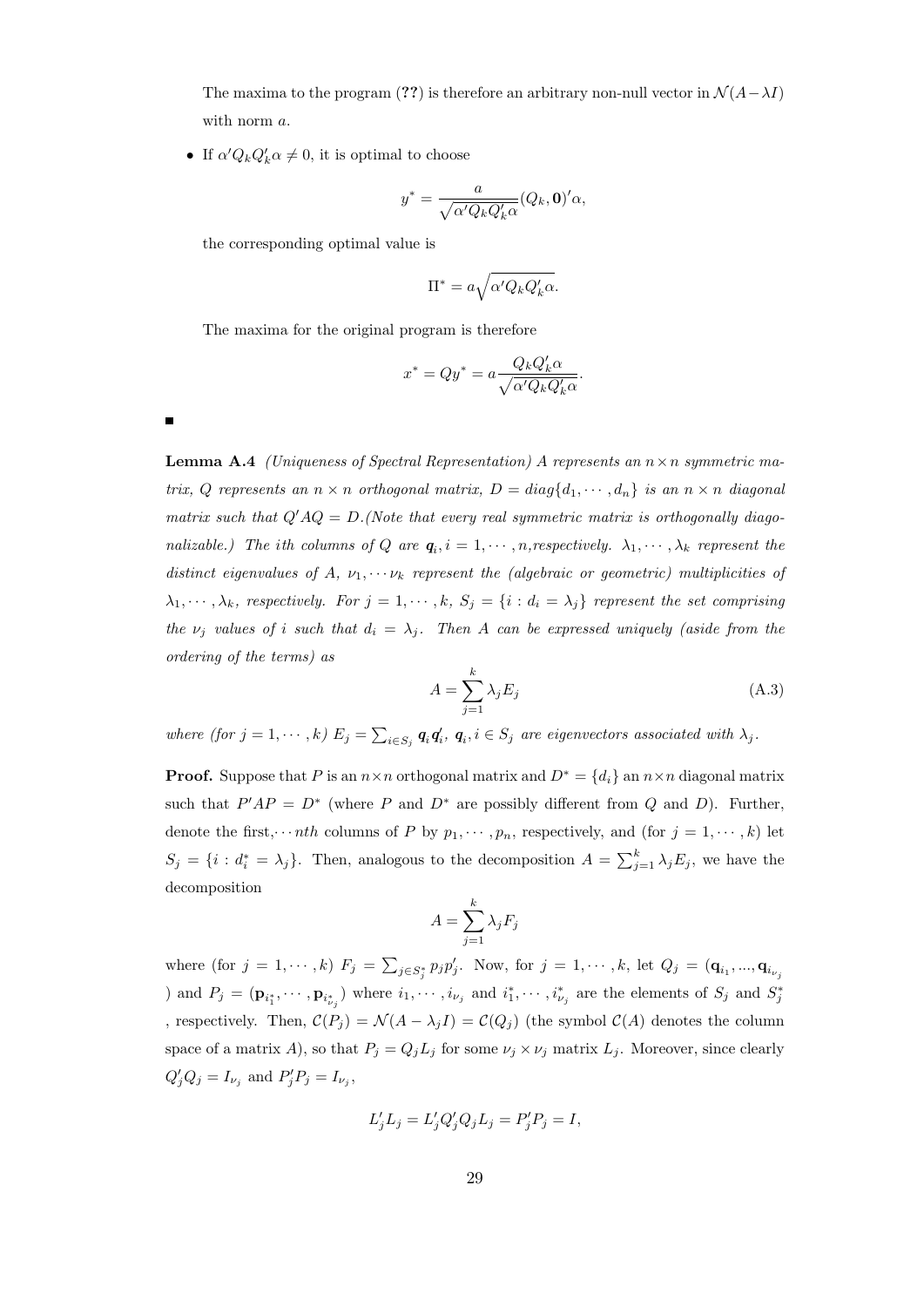implying that  $L_i$  is an orthogonal matrix. Thus,

$$
F_j = P_j P'_j = Q_j L_j L'_j Q'_j = Q_j I Q'_j = Q_j Q'_j = E_j.
$$

We conclude that the decomposition  $A = \sum_{j=1}^{k} \lambda_j F_j$  is identical to the decomposition  $A =$  $\sum_{j=1}^k \lambda_j E_j$ , and hence that the decomposition  $A = \sum_{j=1}^k \lambda_j E_j$  is unique (aside from the ordering of terms).

**Proof of Corollary ??.** Let  $\mathcal{P} = (B, \Sigma)$  be an orthogonal performance measurement system with  $\Sigma = diag\{\sigma_1^2, \sigma_2^2, \cdots, \sigma_m^2\}$ ,  $BB' = diag\{\|b_1\|^2, \cdots, \|b_m\|^2\}$ , then  $\Sigma^{-\frac{1}{2}}BB'\Sigma^{-\frac{1}{2}} =$  $diag\{\lambda_1,\dots,\lambda_m\},\ \lambda_i=\|b_i\|^2/\sigma_i^2,\ i=1,\dots,m$  are eigenvalues in descending order.  $\lambda_1=$  $\lambda_2 = \cdots = \lambda_k > \lambda_{k+1} \geqslant \cdots \geqslant \lambda_m$ . Let  $\mathbf{p} = (p_1, \dots, p_m)' \in \mathbb{R}^m$  be the normalized eigenvector associated with  $\lambda_1$ . Then

$$
\mathbf{p}'\Sigma^{-1/2}BB'\Sigma^{-1/2}\mathbf{p}=\lambda_1
$$

It follows that

$$
\lambda_1 \sum_{j=1}^k p_j^2 + \sum_{j=k+1}^m \lambda_j p_j^2 = \lambda_1 \sum_{j=1}^m p_j^2
$$

Then we obtain

$$
p_j = 0, \forall j = k+1, \cdots m.
$$

Therefore we write

$$
Q_k = \left(\begin{array}{c} \tilde{Q}_k \\ \mathbf{0} \end{array}\right),
$$

where  $\tilde{Q}_k$  is a  $k \times k$  orthogonal matrix. Substituting it into (??), we get

$$
w^*(\vartheta_1) = \frac{1}{2\lambda_1} \frac{\vartheta_1 + E_{\vartheta_2}(\vartheta_2|\vartheta_1)}{\mathcal{H}(\vartheta_1) + E_{\vartheta_2}(\vartheta_2|\vartheta_1)} \begin{pmatrix} b'_1 \beta/\sigma_1^2 \\ \vdots \\ b'_k \beta/\sigma_k^2 \\ 0 \\ \vdots \\ 0 \end{pmatrix} .
$$
 (A.4)

The optimal wages paid for the performance measures associated with the non-largest eigenvalues are zero:  $w_i^*(\vartheta_1) = 0$ , for all  $i = k + 1, \dots, m$ .

**Proof of Corollary ??.** For an orthogonal measurement system  $\mathcal{P} = (B, \Sigma)$ , eigenvalues of diagonal matrix  $\Sigma^{-1/2}BB'\Sigma^{-1/2}$  are in fact the signal-noise ratios of measures in  $\mathcal{P}$ :  $\lambda_i = \frac{b'_i b_i}{\sigma_i^2}$  $\overline{\sigma_i^{2} \sigma_i^{2}}$ . Suppose that  $\mathcal{P}_1$  and  $\mathcal{P}_2$  are orthogonal systems with the same first eigenvalues  $\lambda_1 = \lambda_1 (\Sigma_{11}^{-1/2} B_1 B_1' \Sigma_{11}^{-1/2}) = \lambda_1 (\Sigma_{22}^{-1/2} B_2 B_2' \Sigma_{22}^{-1/2})$ , the multiplicities of  $\lambda_1$  are respectively  $k_1$  and  $k_2$  in  $\Sigma_{11}^{-1/2}B_1B_1'\Sigma_{11}^{-1/2}$  and  $\Sigma_{22}^{-1/2}B_2B_2'\Sigma_{22}^{-1/2}$ . Then the surplus obtained using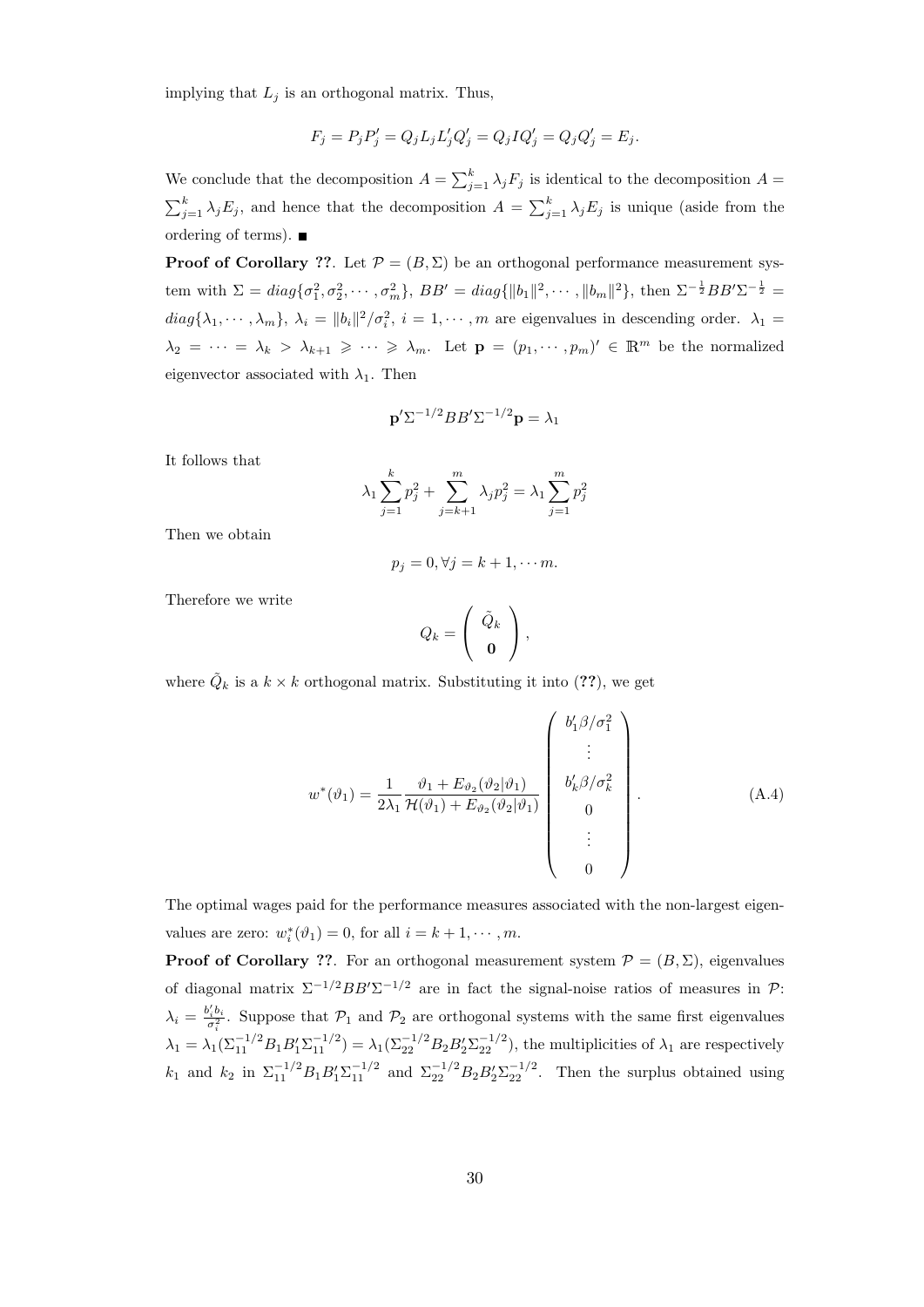system  $\mathcal{P}_1$  is

$$
\Pi^*(\mathcal{P}_1) = \kappa(\lambda_1)\beta'B'_1\Sigma_{11}^{-1/2}Q_1Q'_1\Sigma_{11}^{-1/2}B_1\beta
$$
  
\n
$$
= \kappa(\lambda_1)\beta'B'_1\begin{pmatrix} \Lambda_{k_1} & \mathbf{0} \\ \mathbf{0} & \Lambda_{m_1-k_1} \end{pmatrix}\begin{pmatrix} I_{k_1} & \mathbf{0} \\ \mathbf{0} & \mathbf{0} \end{pmatrix}\begin{pmatrix} \Lambda_{k_1} & \mathbf{0} \\ \mathbf{0} & \Lambda_{m_1-k_1} \end{pmatrix}B_1\beta
$$
  
\n
$$
= \kappa(\lambda_1)\beta'\sum_{i=1}^{k_1}\frac{b_i^1b_i^{1'}}{\sigma_i^2}\beta
$$
  
\n
$$
= \kappa(\lambda_1)\sum_{i=1}^{k_1}\frac{||b_i^1||^2||\beta||^2\cos^2(b_i^1,\beta)}{\sigma_i^2}
$$
  
\n
$$
= \kappa(\lambda_1)\lambda_1||\beta||^2\sum_{i=1}^{k_1}\cos^2(b_i^1,\beta)
$$
  
\n
$$
= \kappa(\lambda_1)\lambda_1||\beta||^2\sum_{i=1}^{k_1}\Upsilon_{i1}^2
$$

Where

$$
\kappa(\lambda_1) \equiv \frac{1}{8\lambda_1^2} E_{\vartheta_1} \left[ \frac{(\vartheta_1 + E_{\vartheta_2}(\vartheta_2|\vartheta_1))^2}{\mathcal{H}(\vartheta_1) + E_{\vartheta_2}(\vartheta_2|\vartheta_1)} \right]
$$
\n
$$
= \frac{1}{2} E_{\vartheta_1} \left[ \frac{(E(\delta|\vartheta_1))^2}{\mathcal{H}(\vartheta_1) + E_{\vartheta_2}(\vartheta_2|\vartheta_1)} \right]
$$
\n
$$
= \frac{1}{2} \int \left[ \frac{\left( \frac{\int \delta f(\delta, \lambda_1 \delta - \vartheta_1) d\delta}{\psi_1(\vartheta_1)} \right)^2}{\frac{1 - \Psi_1(\vartheta_1)}{\psi_1(\vartheta_1)} + \frac{\int \vartheta_2 \psi(\vartheta_1, \vartheta_2) d\vartheta_2}{\psi_1(\vartheta_1)}} \psi_1(\theta_1) \right] d\vartheta_1
$$
\n
$$
= \frac{1}{2} \int \left[ \frac{\left( \int \delta f(\delta, \lambda_1 \delta - \vartheta_1) d\delta \right)^2}{\Pr(\lambda_1 \delta - r \ge \vartheta_1) + \int \vartheta_2 f \left( \frac{\vartheta_1 + \vartheta_2}{2\lambda_1}, \frac{\vartheta_2 - \vartheta_1}{2} \right)}{\frac{1}{2\lambda_1} d\vartheta_2} \right] d\vartheta_1
$$
\n
$$
= \frac{1}{2} \int \left[ \frac{\left( \int \delta f(\delta, \lambda_1 \delta - \vartheta_1) d\delta \right)^2}{\Pr(\lambda_1 \delta - r \ge \vartheta_1) + \left( \int (2\lambda_1 \delta - \vartheta_1) f(\delta, \lambda_1 \delta - \vartheta_1) d\delta \right)} \right] d\vartheta_1
$$

<sup>8</sup>  $\Lambda_{k_1} = diag\left\{\frac{1}{\sigma_1}, \cdots, \frac{1}{\sigma_{k_1}}\right\}$  $\Big\}, \Lambda_{m_1-k_1} = diag\Big\{\frac{1}{\sigma_{k_1+1}}, \cdots, \frac{1}{\sigma_{m_1}}\Big\}$ },  $b_i^1, i = 1, \dots, m_1$  are the columns of  $B'_1$ ,  $\Upsilon_{i1} = \cos(b_i^1, \beta)$ . Similarly, the surplus obtained using system  $\mathcal{P}_2$  is:

$$
\Pi^*(\mathcal{P}_2) = \kappa(\lambda_1)\lambda_1 \|\beta\|^2 \sum_{i=1}^{k_2} \cos^2(\widehat{b_i^2}, \beta) = \kappa(\lambda_1)\lambda_1 \|\beta\|^2 \sum_{i=1}^{k_2} \Upsilon_{i2}^2,
$$
\n(A.6)

where  $b_i^2$ ,  $i = 1, \dots, m_2$  are columns of matrix  $B'_2$ ,  $\Upsilon_{i2} = \cos(b_i^2, \beta)$ . It follows that  $\Pi^*(\mathcal{P}_1) \geq$  $\Pi^*(\mathcal{P}_2)$  if and only if  $\sum_{i=1}^{k_1} \Upsilon_{i1}^2 \geqslant \sum_{i=1}^{k_1} \Upsilon_{i2}^2$ .

Proof of Corollary ??. The matrix

$$
\Sigma^{-1/2}BB'\Sigma^{-1/2} = \left(\begin{array}{cc} \Sigma_{11}^{-1/2}B_1B_1'\Sigma_{11}^{-1/2} & \mathbf{0} \\ \mathbf{0} & \Sigma_{22}^{-1/2}B_2B_2'\Sigma_{22}^{-1/2} \end{array}\right)
$$

has  $m_1 + m_2$  eigenvalues  $\lambda_1, \cdots, \lambda_{m_1}, \mu_1, \cdots, \mu_{m_2}$ .

1. If  $\lambda_1 > \mu_1$ , then the first eigenvalue of  $\Sigma^{-1/2}BB'\Sigma^{-1/2}$  is  $\lambda_1$ , its multiplicity is still  $k_1$ . If  $\mathbf{q} \in \mathbb{R}^{m_1}$  is an eigenvector of  $\Sigma_{11}^{-1/2} B_1 B_1' \Sigma_{11}^{-1/2}$  associated with  $\lambda_1$ , then  $\hat{\mathbf{q}} = (\mathbf{q}, \mathbf{0})' \in$ 

<sup>&</sup>lt;sup>8</sup>Here we drop the limits of integrations.